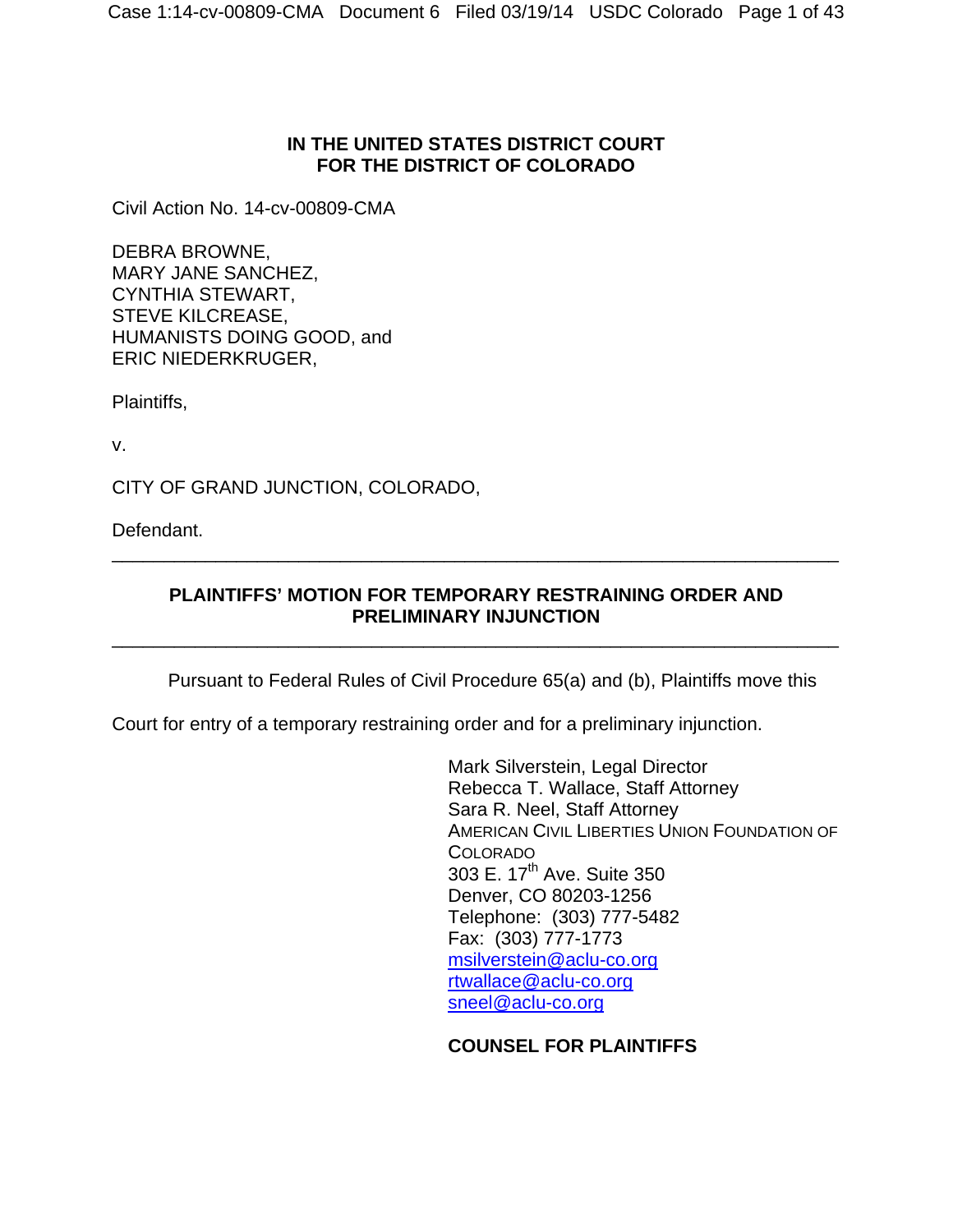## **RULE 7.1 CERTIFICATE**

1. Pursuant to D.C.Colo.L.Civ.R. 7.1, Mark Silverstein, counsel for Plaintiffs, conferred with Grand Junction City Attorney, John Shaver, counsel for Defendant, who opposes the relief sought by this Motion.

## **NOTICE OF FILING OF MOTION FOR TEMPORARY RESTRAINING ORDER**

2. On March 18, 2014, Counsel for Plaintiffs, Mark Silverstein, contacted John Shaver, Grand Junction City Attorney and counsel for Defendant. Mr. Silverstein informed Mr. Shaver of the filing of the Complaint in this matter and the intended filing of Plaintiffs' Motion for Temporary Restraining Order and Preliminary Injunction.

3. Defendant City of Grand Junction has actual notice of Plaintiffs' Motion and of Plaintiffs' intent to seek a hearing on the Motion at the Court's earliest convenience, and no later than March 21, 2014.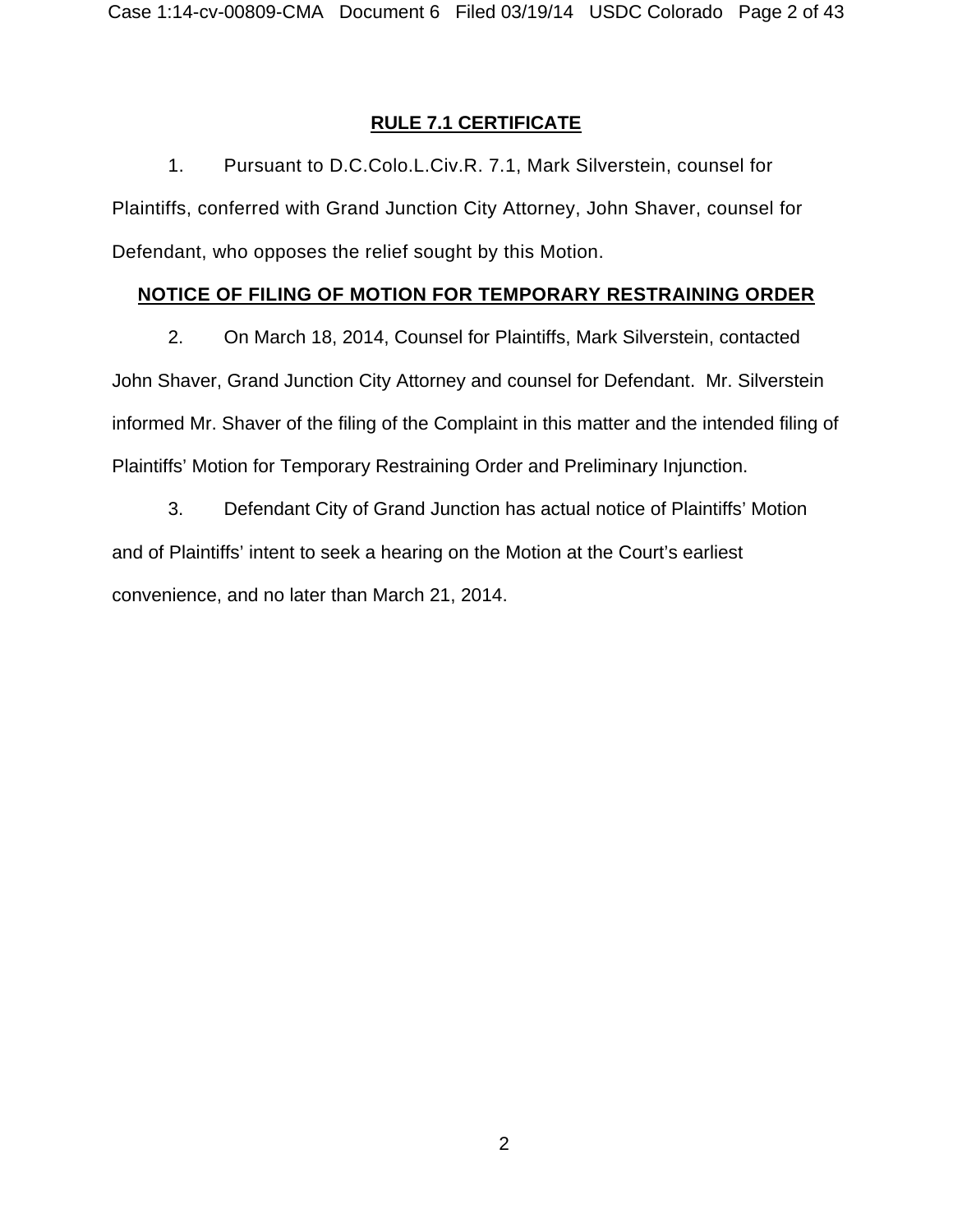### **INTRODUCTION**

The City of Grand Junction has adopted an ill-advised ordinance regulating panhandling that effects a broad suppression of First Amendment rights on all public property within the city limits.<sup>1</sup> City officials say they adopted this measure to address both aggressive panhandling that intimidates and harasses pedestrians as well as solicitation to motorists that poses a safety risk. Instead of focusing narrowly on dangerous, threatening or unduly coercive behaviors, Grand Junction has banned a wide swath of solicitation speech that is courteous, polite, nonthreatening, nonaggressive, does not pose a risk to public safety, and is squarely protected by the First Amendment.

While the City's stated goal in passing the Ordinance was to protect public safety by prohibiting aggressive panhandling and dangerous solicitation of motorists, the City's unstated, but quite clear goal was to decrease the presence of visibly impoverished beggars within the city limits. In attempting to achieve this unstated goal, the Ordinance, the City's interpretation of the Ordinance, and the City's enforcement plan cut a convoluted and at times baffling path through First Amendment jurisprudence. The evidence shows that the City seeks to protect types of solicitation of which it approves – including, signature gatherers, street performers, Girl Scouts cookie sellers, Salvation Army bell ringers, and firefighters holding out their boot for a donation – and discourage the types of solicitation of which it disapproves – namely, solicitation by impoverished individuals asking for money for themselves. As written, as interpreted

<sup>————————————————————&</sup>lt;br><sup>1</sup> See Ex. 1, Ordinance, "An Ordinance Prohibiting Activities Relating to Panhandling," (adding sections 9.05.010 through 9.05.070 to the Grand Junction Municipal Code) (hereinafter "Ordinance").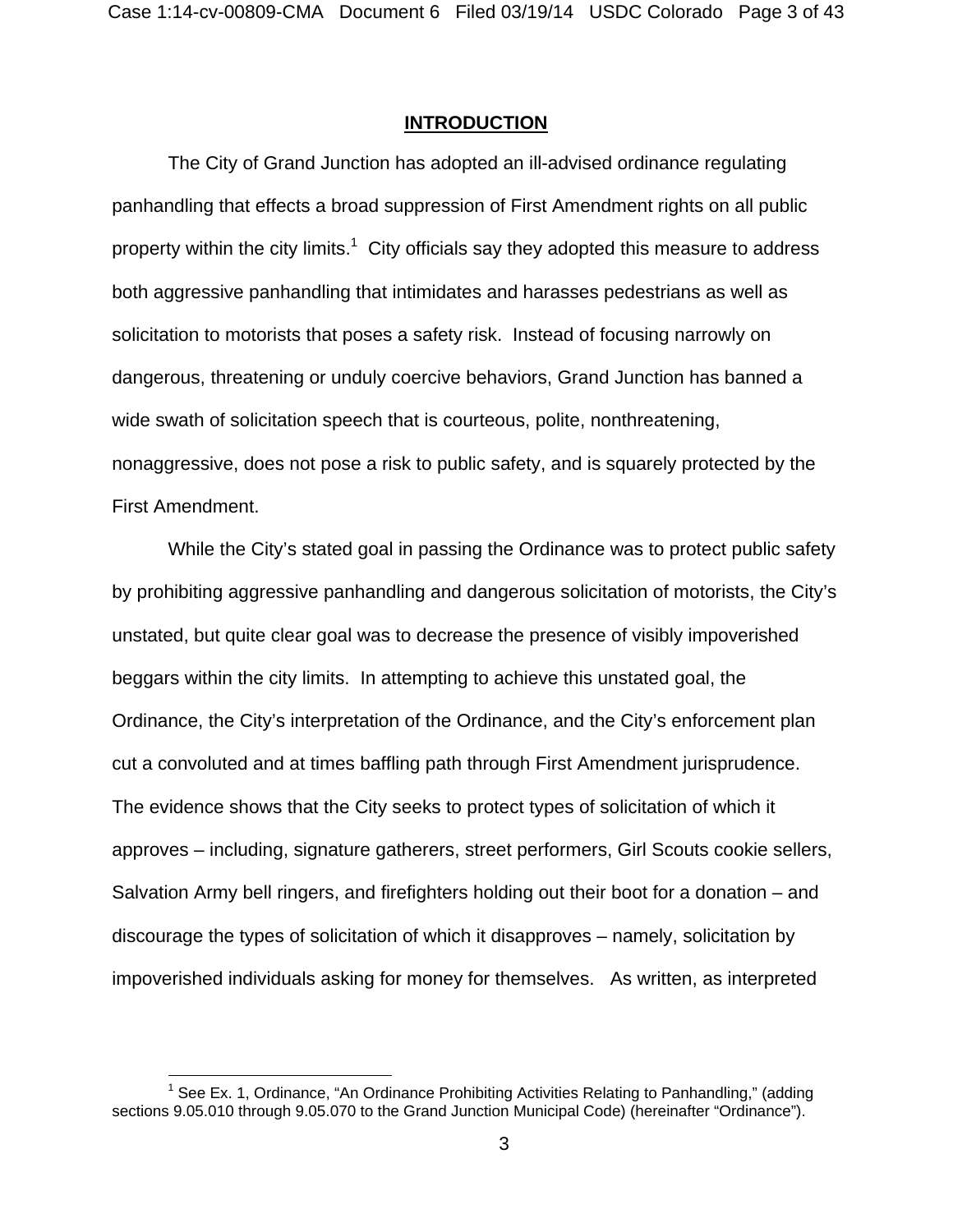by the City, and as the City plans to enforce it, the Ordinance is a content-based, overbroad restriction on speech that violates the First Amendment in myriad ways.

In this lawsuit, Plaintiffs mount a facial challenge to this overbroad ordinance. Plaintiffs do not take issue with those few portions of the Ordinance that are narrowly drafted to target threatening, coercive, menacing, or dangerous behavior, although these provisions largely duplicate already-existing law. Instead, Plaintiffs challenge overbroad provisions that criminalize communications that pose no risk to public safety and are non-threatening, nonaggressive, and are often polite and courteous. $2^2$ 

Plaintiffs ask this Court for an emergency temporary restraining order on their First Amendment claims before this Ordinance goes into effect on Sunday, March 23, 2014, as well as a preliminary injunction. This interim relief is necessary to preserve their right and the right of others to peacefully and respectfully engage in expressive and communicative activity in the public areas of Grand Junction.

### **STATEMENT OF FACTS**

On February 19, 2014, the Grand Junction City Council adopted the challenged Ordinance. It was officially published two days later, and it becomes effective 30 days after that, on March 23, 2014.

## **I. The Ordinance was Adopted to Reduce the Visible Presence of Impoverished Panhandlers, While Preserving the Speech of Other Solicitors Whose Message the City Approves**

The City's stated goal in considering and ultimately adopting the Ordinance was to curb aggressive panhandling and improve traffic safety.<sup>3</sup> However, the City Council heard little or no evidence that Grand Junction faces a serious or escalating problem

 $\overline{a}$ <sup>2</sup> Specifically, Plaintiffs challenge the constitutionality of subsections of (a), (e),(f), and (g)-(l) of Section 9.05.040 of the Ordinance, as well as the last sentence of Section 9.05.050

<sup>3</sup> *See* Ordinance, Recitals and Section 9.05.010, Legislative Declaration.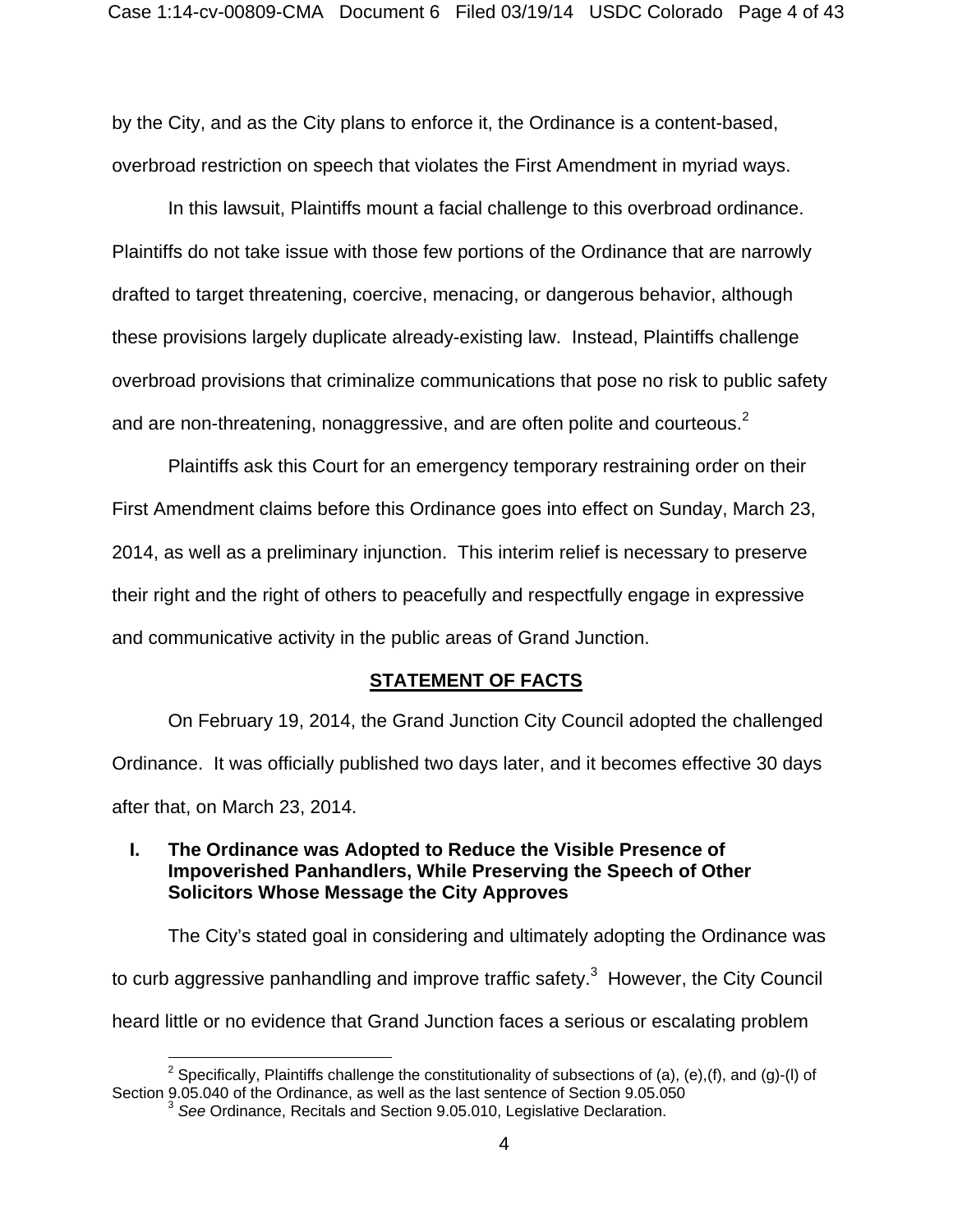with aggressive or dangerous panhandling. $4$  The introductory recitals of the Ordinance state that panhandling may be creating a safety risk along public roads. Yet, City Council heard no evidence that panhandlers soliciting motorists had been injured, caused injury or even caused traffic congestion. The introductory recitals further state that in 2013, law enforcement authorities received 377 calls complaining of "panhandling activity" in the City. However, Grand Junction Chief of Police John Camper candidly acknowledged that "most" of the 377 calls were not related to aggressive panhandling. Ex. 2, 2014-02-19 City Council Meeting, 2:23-3:6.Indeed, the 377 calls that Chief Camper cited were actually complaints categorized in the City's computer database as related to "loitering," which does not necessarily have any connection to panhandling, much less aggressive panhandling. *See* Ex. 3, 2013 Loitering Calls.<sup>5</sup> The Council received no additional data documenting a problem with aggressive panhandling.

Instead, public discussions provided information to City Council that undercut the view that the City was plagued by an aggressive panhandling problem, including that: (1) Grand Junction's non-police bicycle patrol has been effective in deterring aggressive panhandling;<sup>6</sup> (2) homeless-related calls for service to the Grand Junction Police Department have remained steady or decreased in recent years;<sup>7</sup> (3) homeless people

 $\overline{a}$ 

<sup>&</sup>lt;sup>4</sup> Public discussions of the Ordinance took place during City Council Workshops on July 31, 2013 and February 3, 2014 and at the February 19, 2014 meeting of the City Council, at which the Ordinance was adopted.

 $<sup>5</sup>$  Grand Junction produced Ex. 3 in response to a request for open records seeking the</sup> underlying data for the 377 complaint calls purportedly related to panhandling. 6 *See, e.g.*, Ex. 4, 2014-02-03 Workshop Meeting, 21:21-22:1; Ex. 5, 2013-07-31 Workshop

 $Meeting_{12}$  28:14-29:7.

Ex. 6, 2013-07-31 GJPD Handout to Workshop, p. 2 (3 Year Comparison of Homeless Related Calls 2011, 2012 and YTD 2013); p. 3 (3 year comparison of homeless related calls by year).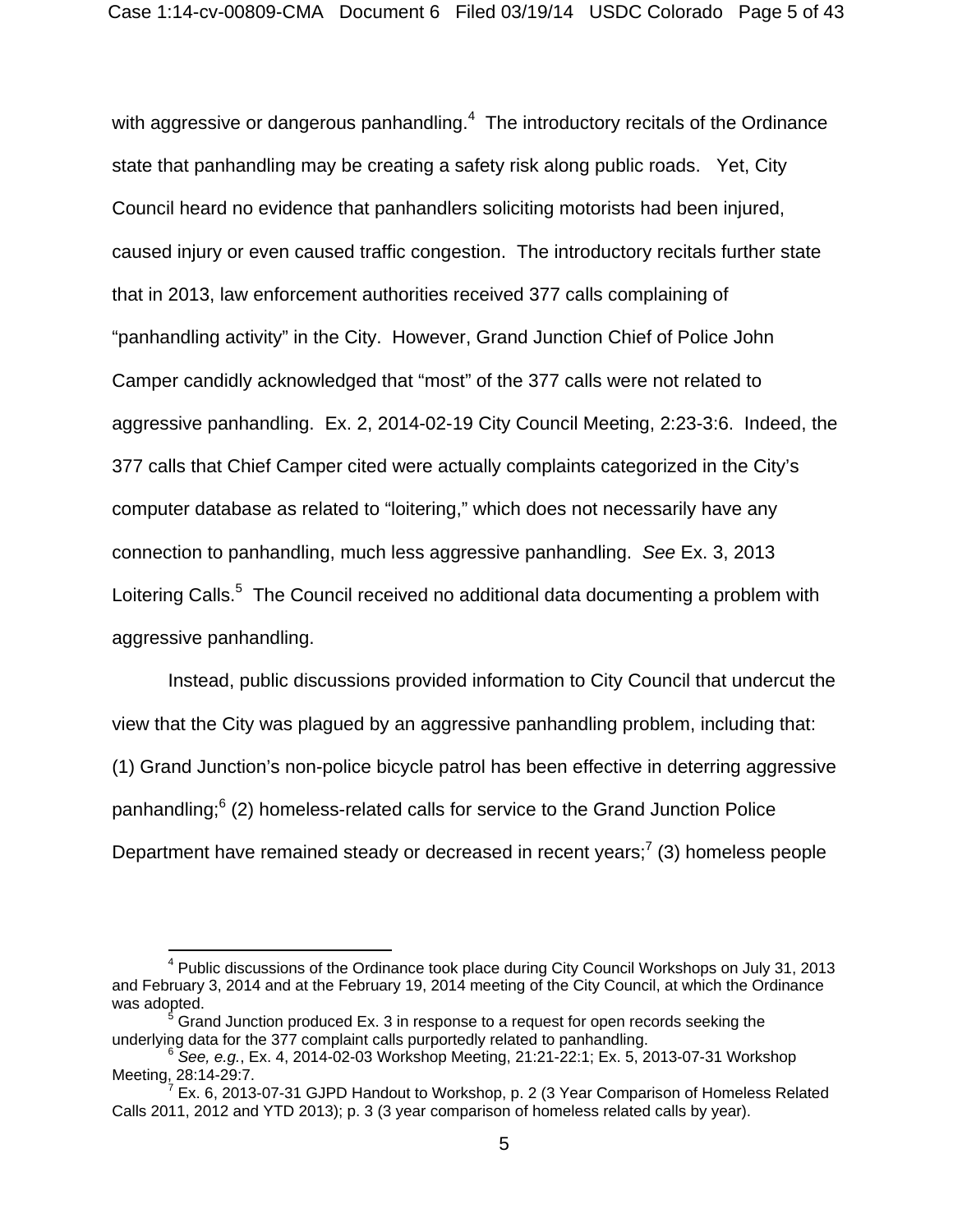by and large engage in only minor crimes; $^8$  (4) to the extent the crimes of homeless people have victims, those victims are primarily other members of the homeless community;<sup>9</sup> and (4) the "citizens" of Grand Junction (apparently as distinguished from homeless people living in Grand Junction) have a mistaken perception that homeless people pose a danger to them. As Chief Camper explained:

One of the interesting things about the transient community, we really don't – you know, there is crime and then there is the perception of crime and people are very concerned about safety when they see transients and vagrancy and that kind of thing, but I must tell you that we don't have what—a whole lot of what you'd call crime on, you know, the average citizen by a transient.

Ex. 5, 2013-07-31 Workshop Meeting, 10:19-11:2. Thus, the prohibitions in the

Ordinance are apparently prompted in part by City residents' unfounded fear that

homeless panhandlers are a threat to their safety.<sup>10</sup>

 $\overline{a}$ 

In truth, the Ordinance is not intended to address an actual problem with

aggressive panhandling or traffic safety. Instead, it is designed, interpreted by the City,

and will be enforced with the aim of decreasing the visible presence of impoverished

beggars in Grand Junction and to discourage City residents from giving money to

individual panhandlers. This aim is consistent with earlier City efforts to discourage

what the City sees as the misguided compassion of some Grand Junction residents.

<sup>&</sup>lt;sup>8</sup> See, e.g., Ex. 6, 2013-07-31 GJPD Handout to Workshop, p. 5 (Homeless Arrests by Severity 2011, 2012 and 2013); accord Ex. 5, 2013-07-31 Workshop Meeting, 15:25-17:10.

<sup>2011, 2012</sup> and 2013); *accord* Ex. 5, 2013-07-31 Workshop Meeting, 15:25-17:10. 9 *See, e.g.*, Ex. 5, 2013-07-31 Workshop Meeting, 15:25-17:10, 16:15-16:22 (When asked by an unidentified female councilmember "How often do they [homeless people] harm a citizen?" Chief Camper responded that the police department gets "very few, very few reports of citizens who aren't homeless being victimized").<br><sup>10</sup> Ex. 5, 2013-07-31 Workshop Meeting, 16:20-25 (Chief Camper reports that while there are

<sup>&</sup>quot;very few reports of citizens who aren't homeless being victimized [by homeless people], . . . the perception . . . is sometimes just as powerful as the reality."); *id.*, at 26:3-9 (Unidentified representative from the City Attorney's Office: "[I]n 2009, the council considered what we called the aggressive panhandling, but based upon the statistics at that time, council chose not to do that. There, I think is not a huge statistical change, but there may be this again, perception change. . . .").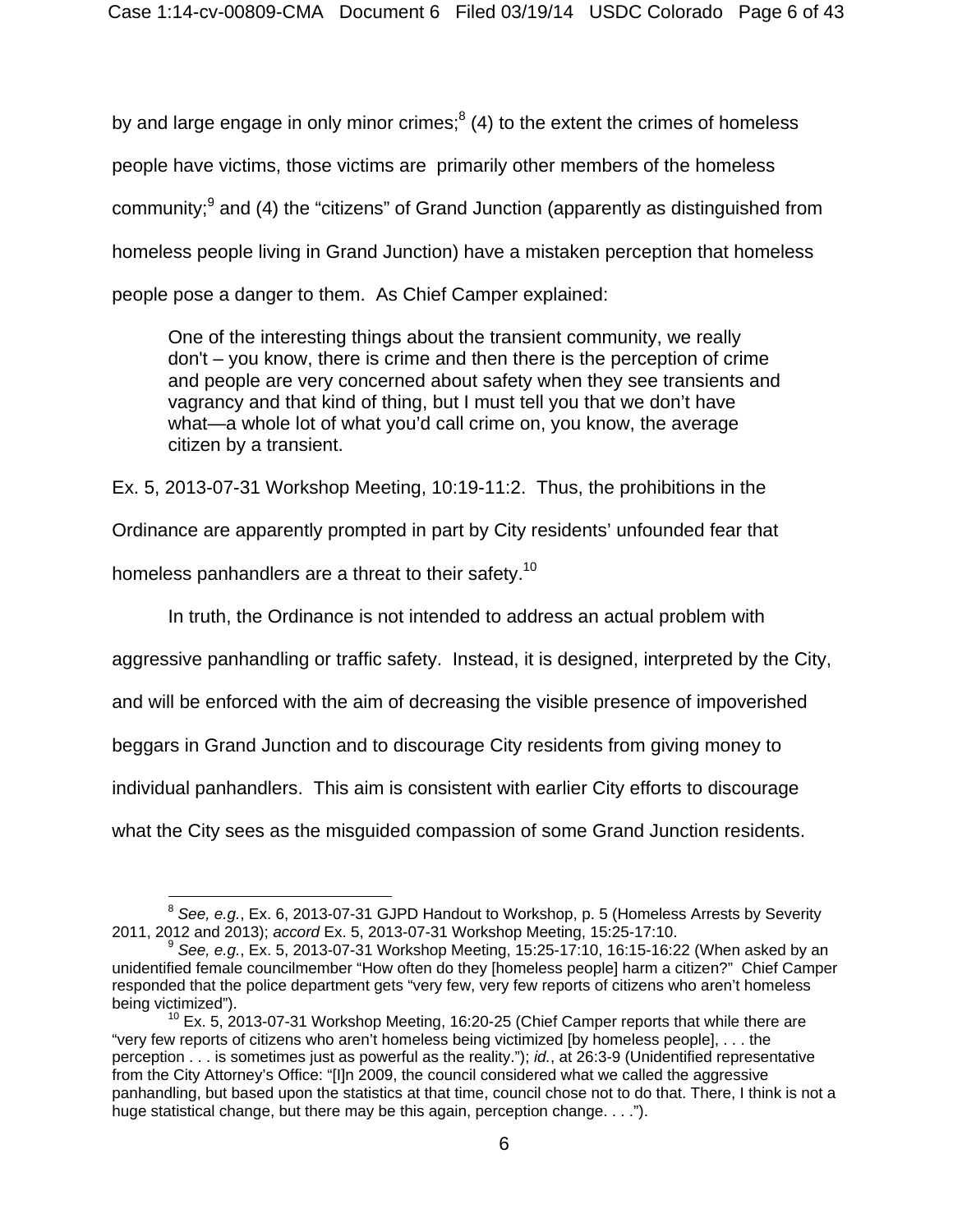Several years ago, the City initiated a public education campaign aimed at convincing the people of Grand Junction that giving to individual panhandlers was a bad idea, and that donations for the homeless should go to charitable organizations instead of individuals.<sup>11</sup> As part of this campaign, peppered throughout the City, and particularly on street corners where poor people are known to panhandle, are signs that teach: "Giving Spare Change Won't Make a Change."12

According to representatives from the Grand Junction Police Department, this campaign – while effective to some degree – did not stop all charitable giving to impoverished panhandlers in Grand Junction. *See, e.g.*, Ex. 5, 2013-07-31 Workshop Meeting, 13:11-15:7.<sup>13</sup> Chief Camper pointed out at a City Council Workshop Meeting that he often sees individuals choosing to give money to panhandlers, and he expressed regret that these individuals think they are being "compassionate." *See* Ex. 5, 2013-07-31 Workshop Meeting, 14:7-15:9. The most recent step in the City's campaign to stop the flow of money from passersby to individual panhandlers is passage of the challenged Ordinance – a law that targets the speech the City does not like: solicitation by impoverished individuals.

The City's overbroad Ordinance, in conjunction with its interpretation of the Ordinance and its plan of enforcement, provide compelling evidence that the City is

<sup>1</sup> <sup>11</sup> *See, e.g.*, Ex. 2, 2014-02-19 City Council Meeting, 30:7-20, 32:22-33:4 (Councilperson Doody discussing public education campaign); Ex. 5, 2013-07-31 Workshop Meeting, 14:9-18 (Grand Junction Police Officer from Homeless Outreach Team: "[W]e do a lot of education about where their money goes because a lot of people are like I want to give and so our recommendation is always to if you want to give financially, then it's best to give to those service providers . . . instead of giving to the homeless . . . .").

<sup>&</sup>lt;sup>12</sup> To view a photograph of one such sign see: Bobby Magill, *Grand Junction Comes to Terms* with Homeless, Solicitation Downtown, The CoLoraboan, August 14, 2010, *available at http://www.coloradoan.com/article/20100816/NEWS01/8160302/Grand-Junction-comes-terms-homeless.* 

http://www.coloradoan.com/article/20100816/NEWS01/8160302/Grand-Junction-comes-terms-homeless. 13 Upon information and belief, the speaker in this portion of the transcript identified as "Cynthia" is Officer Cohn of the Grand Junction Police Department.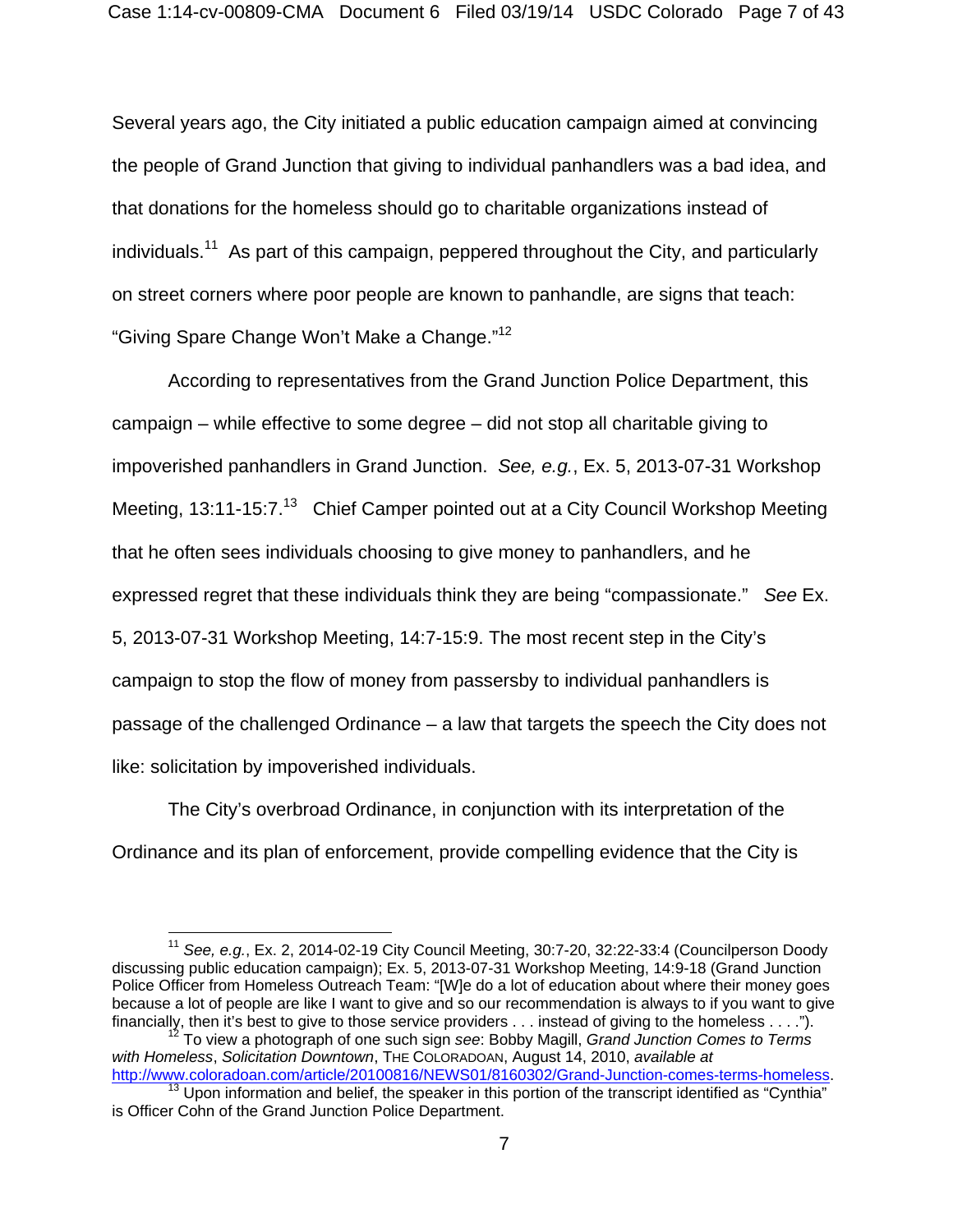targeting solicitation-related speech of which it disapproves while allowing solicitationrelated speech that meets its approval.

# **II. The Text of the Ordinance**

The challenged Ordinance has two parts. First, it lays out many specific

prohibitions of "panhandling" applicable throughout the City of Grand Junction. Second,

it addresses solicitation directed to motorists and bars all solicitation on and adjacent to

federal and state highways running through Grand Junction.

# **A. City-Wide Prohibitions of Panhandling**

As defined in the Ordinance, "panhandling," is:

to knowingly approach, accost or stop another person in a public place and solicit that person, whether by spoken words, bodily gestures, written signs or other means, for money, employment or other thing of value.

Ordinance, Section 9.05.020. Twelve prohibitions on panhandling follow, a few of which

target conduct that may be fairly described as threatening and invasive of the rights of

others, but the majority of which are so broad that they prohibit communications that are

nonthreatening, noninvasive and fall squarely within the protections of the First

Amendment. Section 9.05.040 states as follows:

9.05.040 General panhandling and solicitation.

It shall be unlawful for any person to panhandle

(a) One-half  $(1/2)$  hour after sunset to one-half  $(1/2)$  hour before sunrise;

(b) If the person panhandling knowingly engages in conduct toward the person solicited that is intimidating, threatening, coercive or obscene and that causes the person solicited to reasonably fear for his or her safety; (c) If the person panhandling directs fighting words to the person

solicited that are likely to create an imminent breach of the peace;

(d) If the person panhandling knowingly touches or grabs the person solicited;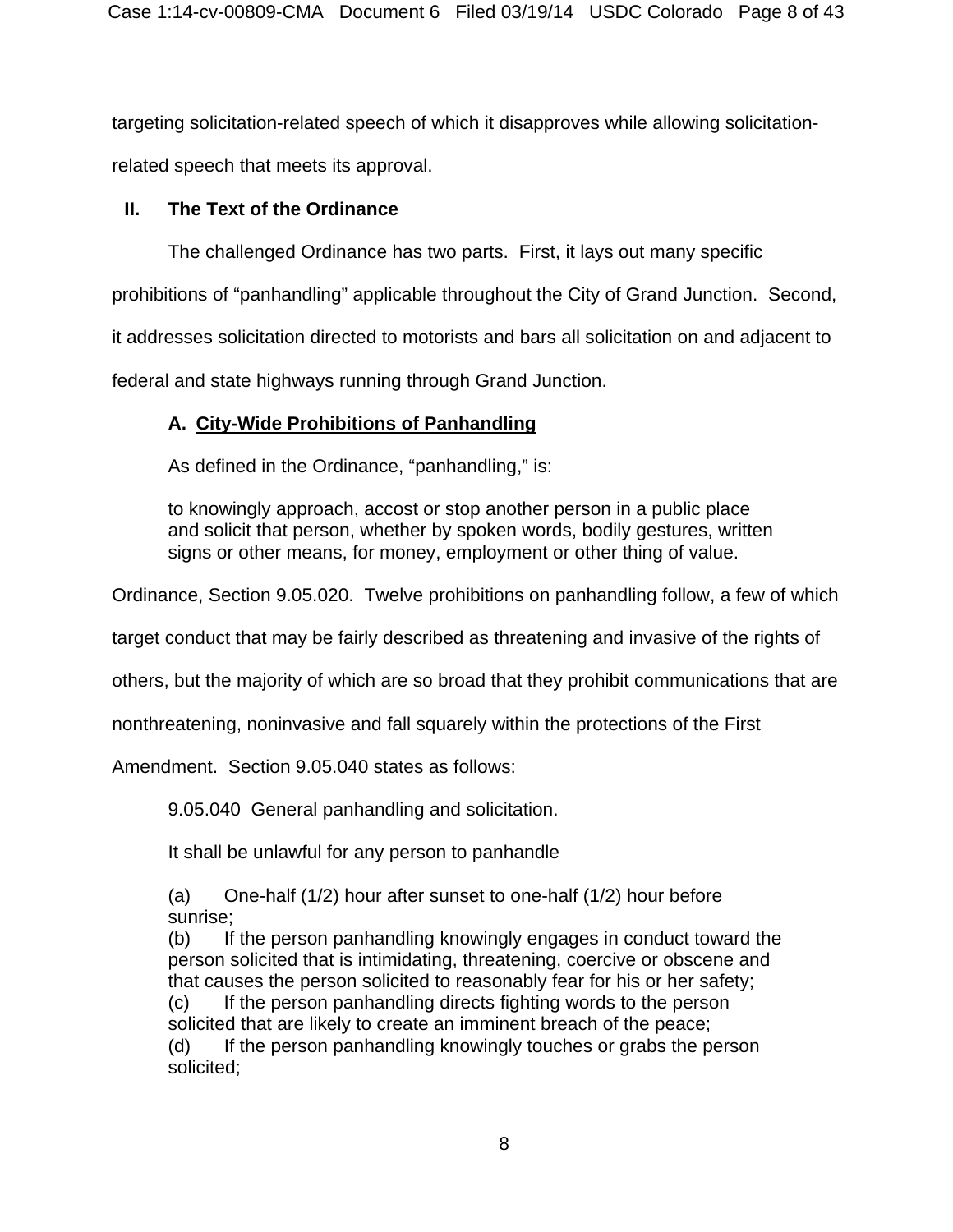(e) If the person panhandling knowingly continues to request the person solicited for money or other thing of value after the person solicited has refused the panhandler's initial request;

(f) If the person panhandling knowingly solicits an at-risk person;<sup>14</sup>

(g) In such a manner that the person panhandling obstructs a sidewalk, doorway, entryway, or other passage way in a public place used by pedestrians or obstructs the passage of the person solicited or requires the person solicited to take evasive action to avoid physical contact with the person panhandling or with any other person.

(h) Within one hundred (100) feet of an automatic teller machine or of a bus stop;

(i) On a public bus;

 $(i)$  In a parking garage, parking lot or other parking facility;

(k) When the person solicited is present within the patio or sidewalk serving area of a retail business establishment that serves food and/or drink, or waiting in line to enter a building, an event, a retail business establishment, or a theater;

(l) On or within one hundred (100) feet of any school or school grounds.

Ordinance, Section 9.05.040.<sup>15</sup>

# **B. Regulation of Solicitation Directed at Motorists**

Section 9.05.050 of the Ordinance restricts panhandling and other forms of

solicitation directed at motorists. Subsections (a) and (b) respectively limit panhandling

and solicitation of "employment, business contributions or sales of any kind" when the

solicitor enters a street or highway to "complete the transaction" or when the solicitor is

"located such that vehicles cannot move into a legal parking area to safely complete the

transaction."16

In its final sentence, Section 9.05.050 goes on to establish a complete ban

on solicitations directed at motorists traveling on particular roadways:

[I]t shall be unlawful for any person to panhandle or to solicit or attempt to solicit employment, business, or contributions of any kind directly from the

 $\overline{a}$ <sup>14</sup> The Ordinance defines an "at-risk person" as anyone with mental or physical disabilities, and any person who is over seventy or under sixteen years of age. Ordinance, Section 9.05.020.

<sup>&</sup>lt;sup>15</sup>Plaintiffs do not challenge subsections (b), (c), (d), or (g) of Section 9.05.040.<br><sup>16</sup> Plaintiffs do not challenge subsections (a) or (b) of Section 9.05.050.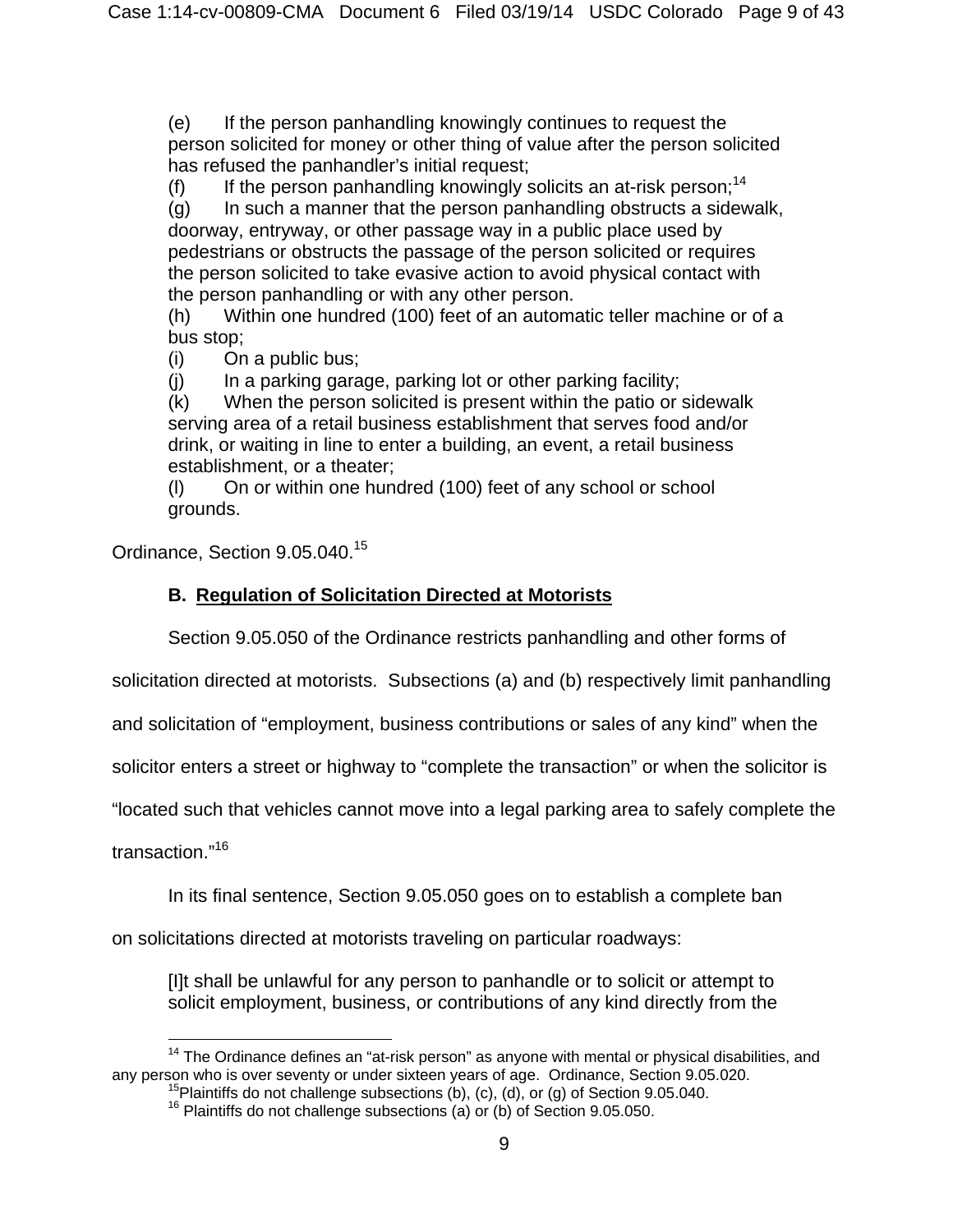occupant of any vehicle on any highway included in the interstate or state highway systems, including any entrance to or exit from such highway.

Ordinance, Section 9.05.050.

 $\overline{a}$ 

 In Grand Junction, several major streets are included in the highway systems covered by the final sentence of Section 9.05.050. *See* Ex.7, Map of Grand Junction; *see also, e.g.*, Ex.8 Partial Map of North Avenue/Highway 6. There are numerous locations on these streets where persons could direct solicitations to passing motorists while complying with the requirements of subsections (a) and (b), meaning that the driver of the solicited vehicle could move into a legal parking area to complete the requested transaction.<sup>17</sup> Plaintiffs challenge this complete ban on solicitation dictated by the final sentence of Section 9.05.050.

### **III. Grand Junction's Interpretation of the Ordinance**

The text of the Ordinance and the public discussion before the City Council leading to its passage raise some questions about the scope of the city-wide limitations on panhandling. In an effort to resolve these questions, counsel for Plaintiffs initiated a telephone call with Grand Junction City Attorney John Shaver and Senior City Attorney Shelly Dackonish. The substance of the City's representations regarding the Ordinance during the phone call is memorialized in a February 28, 2014 letter from Plaintiffs' counsel to Mr. Shaver as well as in Mr. Shaver's written response. *See* Ex. 9, 2014-02- 28 Shaver-Silverstein (hereinafter "Feb. 28 Letter"); Ex.10, 2014-03-03 ACLU-Shaver (hereinafter "Mar. 3 Letter"). Mr. Shaver's representations, which follow, reflect the City's interpretation of the Ordinance.

<sup>17</sup> *See, e.g.*, Ex.15, Stewart Declaration, ¶ 4; Ex.14, Sanchez Decl., ¶¶ 6, 9.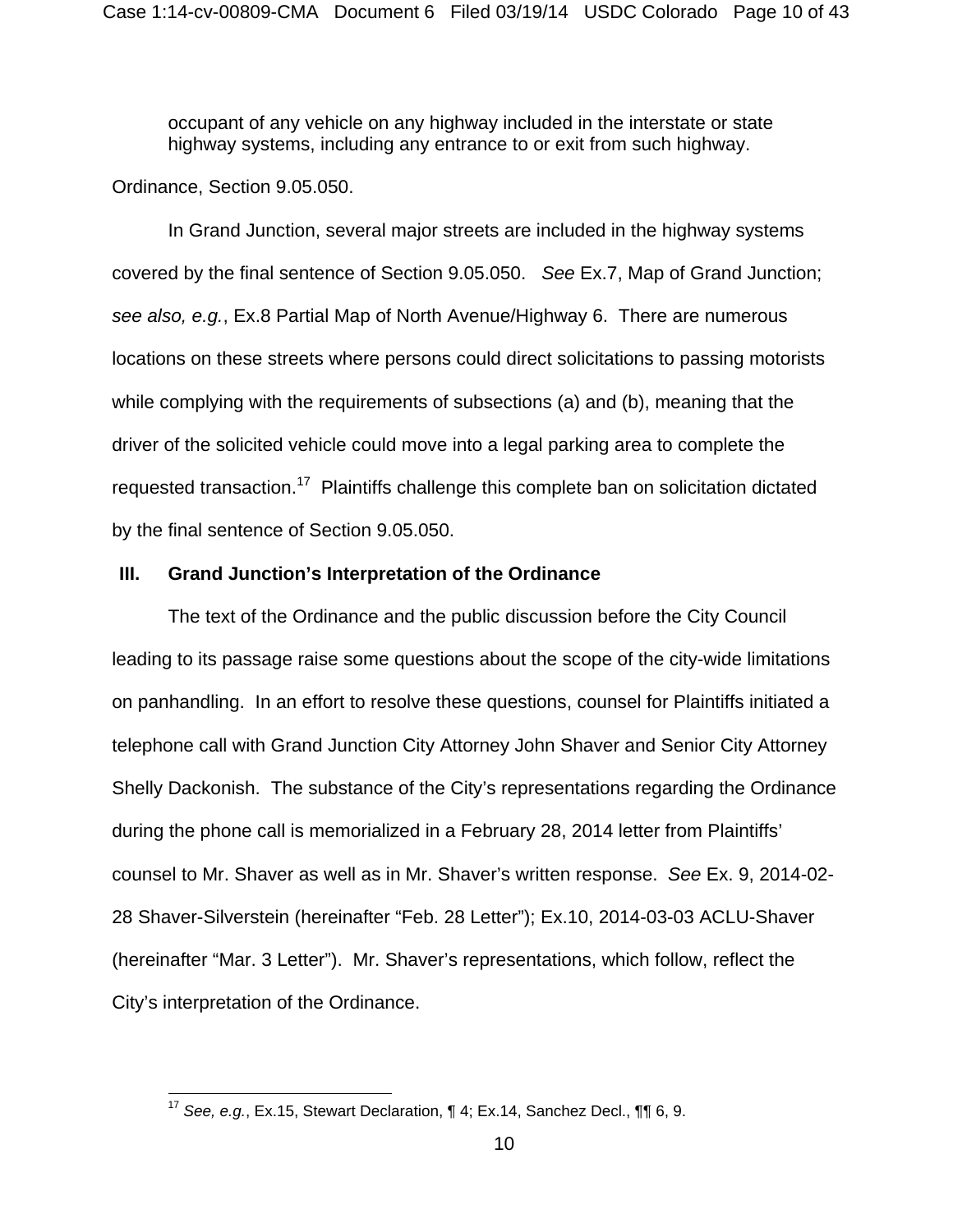## **A. The Ordinance Regulates Passive Solicitors, Including Silent Sign Holders and Salvation Army Bell Ringers**

At first blush, the text of Section 9.05.050 appears to reach only the conduct of "active" solicitors, meaning individuals who take an affirmative step to initiate contact with another person in order to solicit funds. *See* Ordinance, Section 9.05.020 ("panhandling shall mean to knowingly approach, accost or stop another person in a public place and solicit that person . . . ."). That text could be read to exempt panhandlers, like Plaintiffs Browne, Sanchez, Humanists Doing Good, and Cynthia Stewart, who sit passively with a sign requesting donations. On the other hand, the definition of panhandling is also written to include solicitation carried out by "written signs or other means." Ordinance, Section 9.05.020. Statements by City Attorney Shaver, Chief Camper and City Council members in public sessions leading to passage of the Ordinance strongly suggested that "passive" solicitors, such as the familiar Salvation Army bell ringers who passively solicit funds by standing and ringing a bell, fit the Ordinance's definition of panhandling. During the phone call with the City Attorney's Office, undersigned counsel were informed that the City regarded passive panhandlers, including passive sign holders and Salvation Army bell ringers, to be "panhandlers" as defined in the Ordinance. *See* Ex. 9, Feb. 28 Letter, p. 1; Ex. 10, Mar. 3 Letter, p. 1.

### **B. The Ordinance does not Regulate Passive Solicitation by Buskers**

 Most buskers passively and symbolically solicit donations while performing by leaving in front of them a hat or open instrument case, where members of the public are silently invited to place their donations. If the definition of "panhandling" in the Ordinance includes Salvation Army bell ringers and passive holders of signs soliciting donations, it would appear that the definition also included buskers soliciting donations.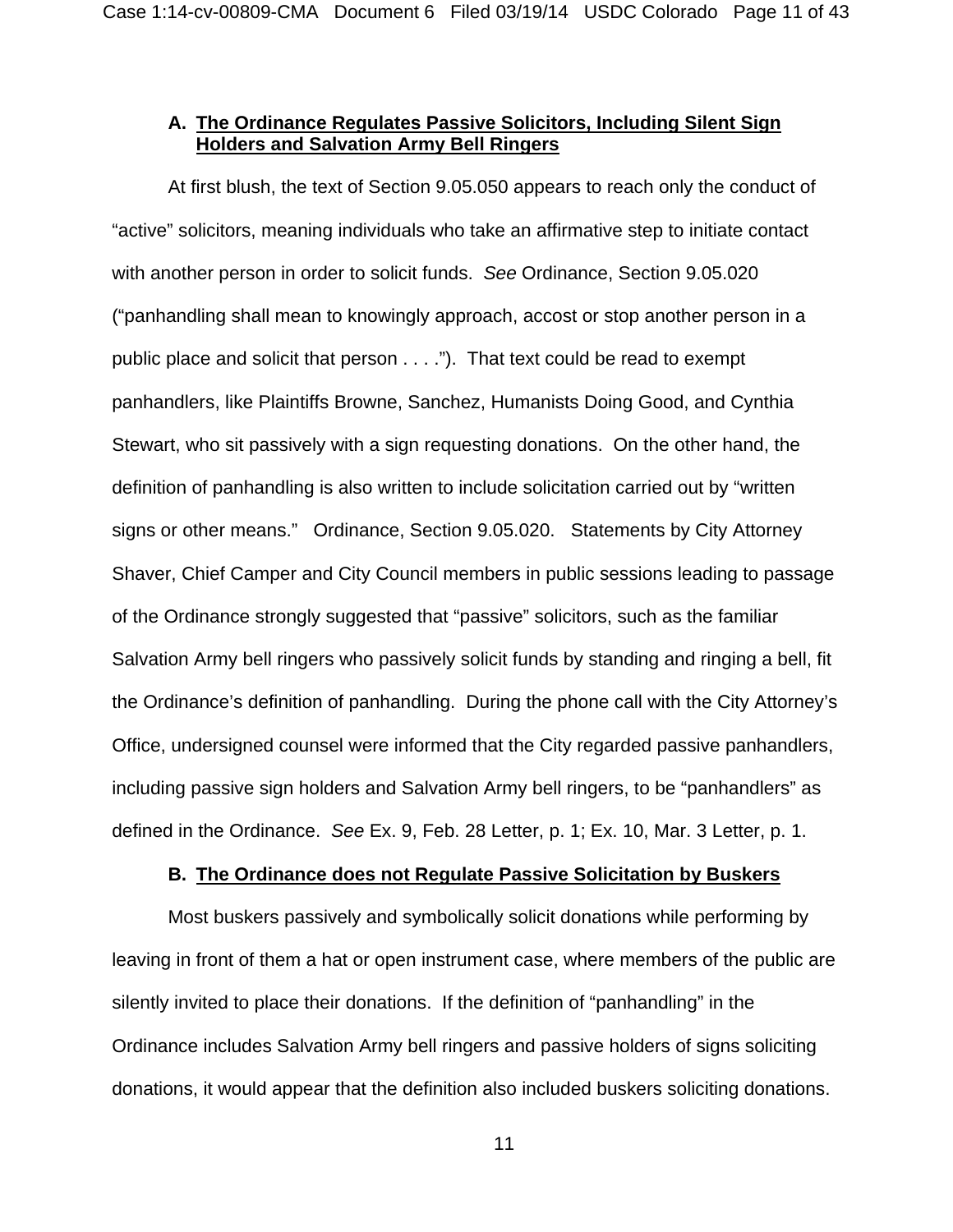However, prior to passage of the Ordinance, the City assured representatives of the Grand Junction Downtown Development Authority that the Ordinance would not restrict passive busking. Ex. 11, 2014-01-23 GJ Downtown Development Authority Meeting Minutes (hereinafter "Jan. 23 DDA Minutes"), p. 2. City Attorney Shaver reiterated this view in conversation with undersigned counsel, explaining that buskers do not meet the definition of "panhandling" under the Ordinance because they provide "consideration" (a performance) for any donation from the public. *See* Ex. 9, Feb. 28 Letter, p.1; Ex. 10, Mar. 3 Letter, p. 2.

#### **C. The Ordinance does not Regulate the Solicitation of Signatures**

The text of the Ordinance is arguably unclear as to whether individuals who solicit signatures are engaging in "panhandling" under the Ordinance, because signatures may constitute a "thing of value." *See* Ordinance, Section 9.05.020 (defining panhandling as solicitation for "money, employment or other thing of value"). City Attorney Shaver, however, has confirmed that "gathering signatures is not covered" by the Ordinance. *See* Ex. 10, Mar. 3 Letter, p.2.

## **D. The Ordinance Regulates Solicitors who do not Seek an Immediate Donation**

Counsel for Plaintiffs asked the City Attorney if individuals who hand out leaflets soliciting funds to be paid at a later time, as do volunteers for Plaintiff Humanists Doing Good, are "panhandling." Mr. Shaver indicated that such individuals are "panhandling" as defined in the Ordinance, and are therefore subject to the restrictions on panhandling in the Ordinance. *See* Ex. 9, Feb. 28 Letter, p. 1; Ex. 10, Mar. 3 Letter, p.2.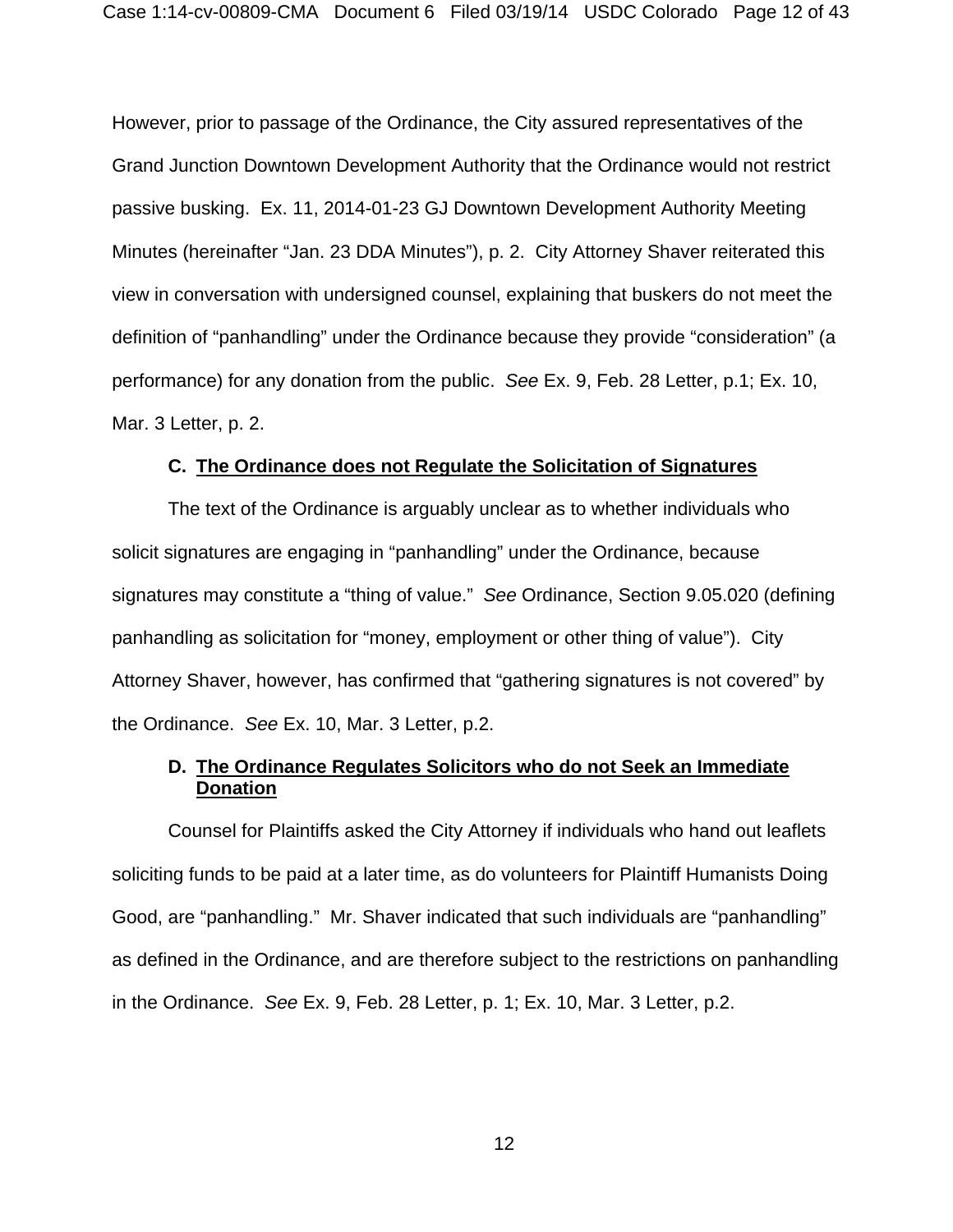### **E. It is Unclear Whether the Ordinance Regulates Vendors**

The definition of "panhandling" in the Ordinance does not distinguish between solicitors who seek pure donations and those who provide goods or services, so it would seem the plain text of the Ordinance dictates limitations on solicitation by vendors. However, undersigned counsels' conversation with Mr. Shaver left the impression that the City may not view *any* commercial vendors as regulated by the Ordinance. *See* Ex. 9, Feb. 28 Letter, p.1; Ex. 10, Mar. 3 Letter, p. 2. Mr. Shaver explained that buskers are excluded from the reach of the Ordinance because they provide consideration for the money they might receive. *See* Ex. 9, Feb. 28 Letter, p.1; Ex. 10, Mar. 3 Letter, p. 2. Likewise, the Grand Junction Police Department's Training Guide, discussed below, states that the Ordinance "doesn't restrict" Girl Scout cookie sellers and buskers, in part because "they are offering a product or service." Ex. 12, GJPD Training Outline, p. 2.<sup>18</sup> While Girl Scout cookie vendors clearly meet the definition of "panhandling" in the Ordinance, City Council members repeatedly requested, and received, assurance that the Ordinance would not be applied to Girl Scouts. *See, e.g.*, Ex. 2, 2014-02-19 City Council Meeting, 4:25-5:9.

#### **IV. Grand Junction's Plan to Enforce the Ordinance**

 $\overline{a}$ 

The Grand Junction Police Department's plan to enforce the Ordinance provides perhaps the most compelling evidence that the true target of the Ordinance is a narrow population of visibly impoverished people who beg in public places in Grand Junction, rather than all solicitors who violate the letter of the Ordinance. From the earliest discussions of the Ordinance, Chief Camper assuaged City Council members' concerns

 $18$  The City of Grand Junction provided this document to the ACLU in response to an open records requests on March 14, 2014.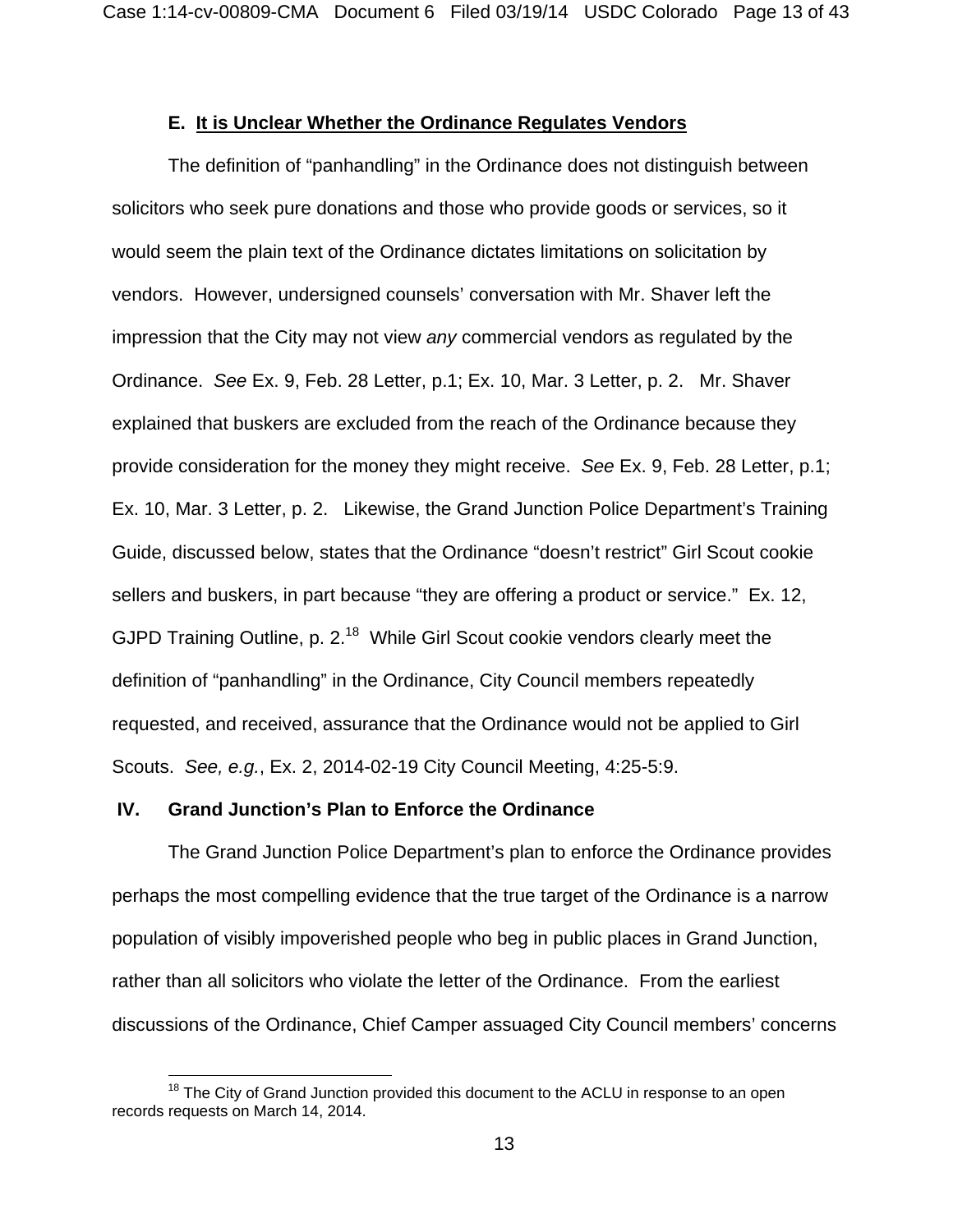that the Ordinance may limit the activities of desirable solicitors, like the Girl Scouts and the Salvation Army, by assuring council members that the police would exercise a great deal of discretion when enforcing the Ordinance.<sup>19</sup>

A document recently created by the Grand Junction Police Department to train police officers on how to enforce the Ordinance provides insight into how that discretion will be exercised. *See* Ex. 12, GJPD Training Outline. The Grand Junction Police Department will not enforce the Ordinance against Girl Scouts selling cookies, Salvation Army bell ringers, and buskers. *Id*. at p. 2. Additionally, the Ordinance will not be enforced against firefighters holding a boot and political campaign solicitors. *Id*. The Enforcement plan suggests that the Ordinance "doesn't restrict" these types of solicitors because "[t]hey aren't *intimidating, threating, coercive, or obscene*" and/or "they are offering a product or a service." *Id*. (emphasis in original). This apparently means that the police will be directed not to enforce the ordinance against any of the aforementioned solicitors even if they violate the Ordinance by asking for money within 100 feet of a bus stop, ATM, or school; if they solicit after dark; or if they solicit from persons defined as "at-risk." Grand Junction's enforcement plan raises an important question: If passive non-profit solicitors like Salvation Army bell ringers, passive solicitors like buskers, active non-profit solicitors such as firefighters holding an open boot, and non-profit vendors like Girl Scouts selling cookies, as well as any other person offering a product or service are excluded from enforcement of the Ordinance, who are the true targets of the Ordinance? The answer is simple: impoverished panhandlers.

 $\overline{a}$ 

<sup>19</sup> *See, e.g.*, Ex.2, 2014-02-19 City Council Meeting, 11:21-12:20 (when faced with a question whether the Ordinance would affect bell ringers for the Salvation Army, Chief Camper explained that his officers could be trusted to use their discretion wisely).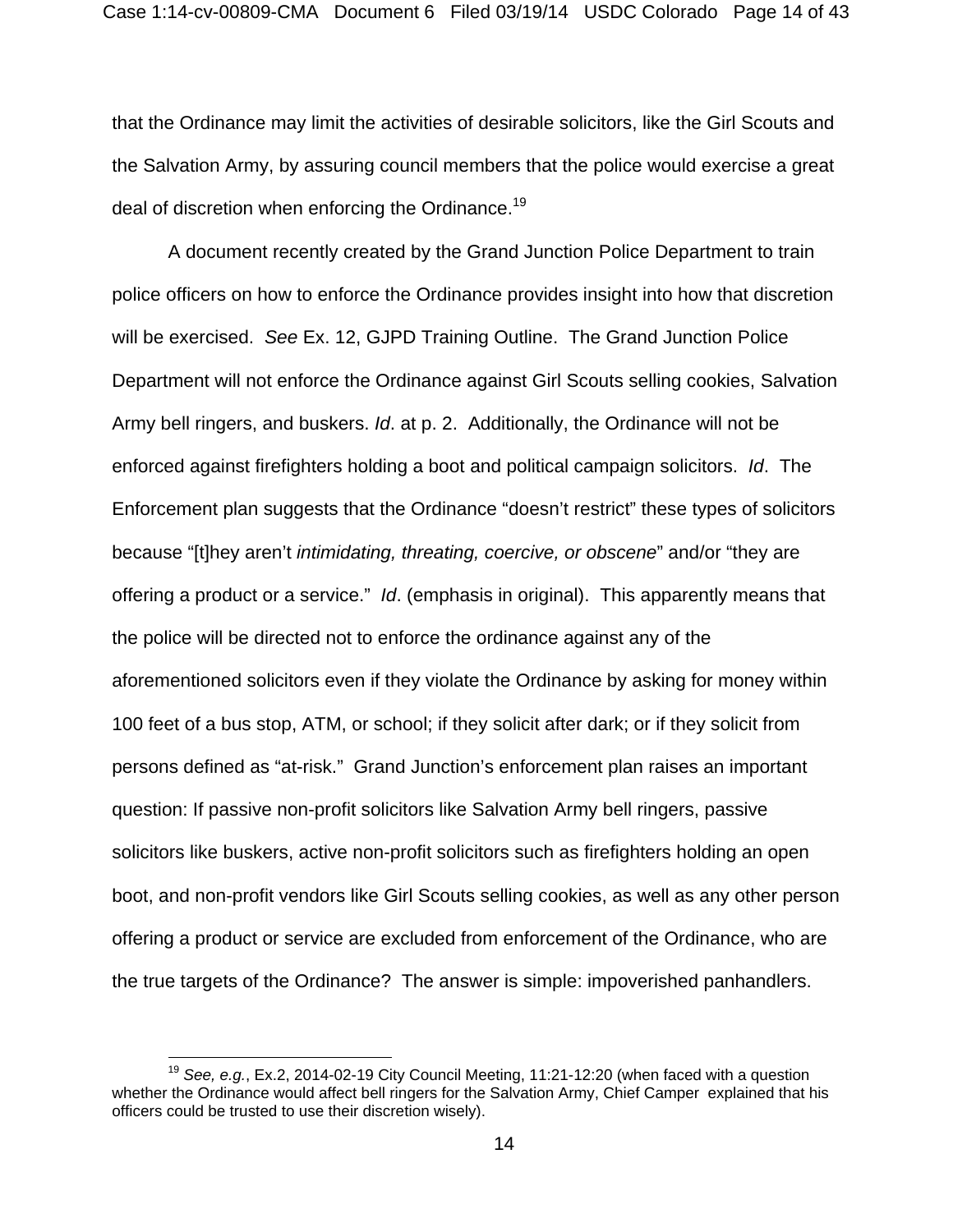### **V. The Need for Interim Injunctive Relief**

All of the Plaintiffs have engaged in peaceful nonthreatening communicative activities in Grand Junction that are prohibited by the text of the challenged Ordinance or the City's interpretation of it. The Plaintiffs wish to be free to continue engaging in these and other peaceful and nonthreatening communicative activities that the Ordinance prohibits. Without this Court's intervention, the Plaintiffs will be forced to choose to either violate the Ordinance or forego their constitutionally-protected communicative activities.

#### **A. Plaintiff Debra Browne**

Plaintiff Debra Browne is a resident of Palisade, Colorado who is needy, unable to work, and asks for assistance from people in Grand Junction in order to meet her monthly expenses and pay for her medication. Ex. 13, Browne Declaration, ¶¶ 1-3. Since 2007, when she became unable to work due to medical issues, Ms. Browne has been traveling by bus to Grand Junction in order to politely ask for assistance from others on Main Street. *Id*. at ¶¶ 3, 7.

Ms. Browne suffers from medical issues which make it very painful for her to walk more than a few blocks, so after getting off the bus, she often sits near the bus stop while she crochets or does craftwork and solicits passersby for assistance. *Id*. at ¶¶ 6- 9. Ms. Browne generally solicits donations silently by setting a sign next to her that says "Please Help Me." Ms. Browne sometimes exchanges her crafts and artwork for donations. *Id*. at ¶ 8. One of the locations where Ms. Browne often panhandles is in front of the Wells Fargo on Main Street within 100 feet of the bank's ATM and a nearby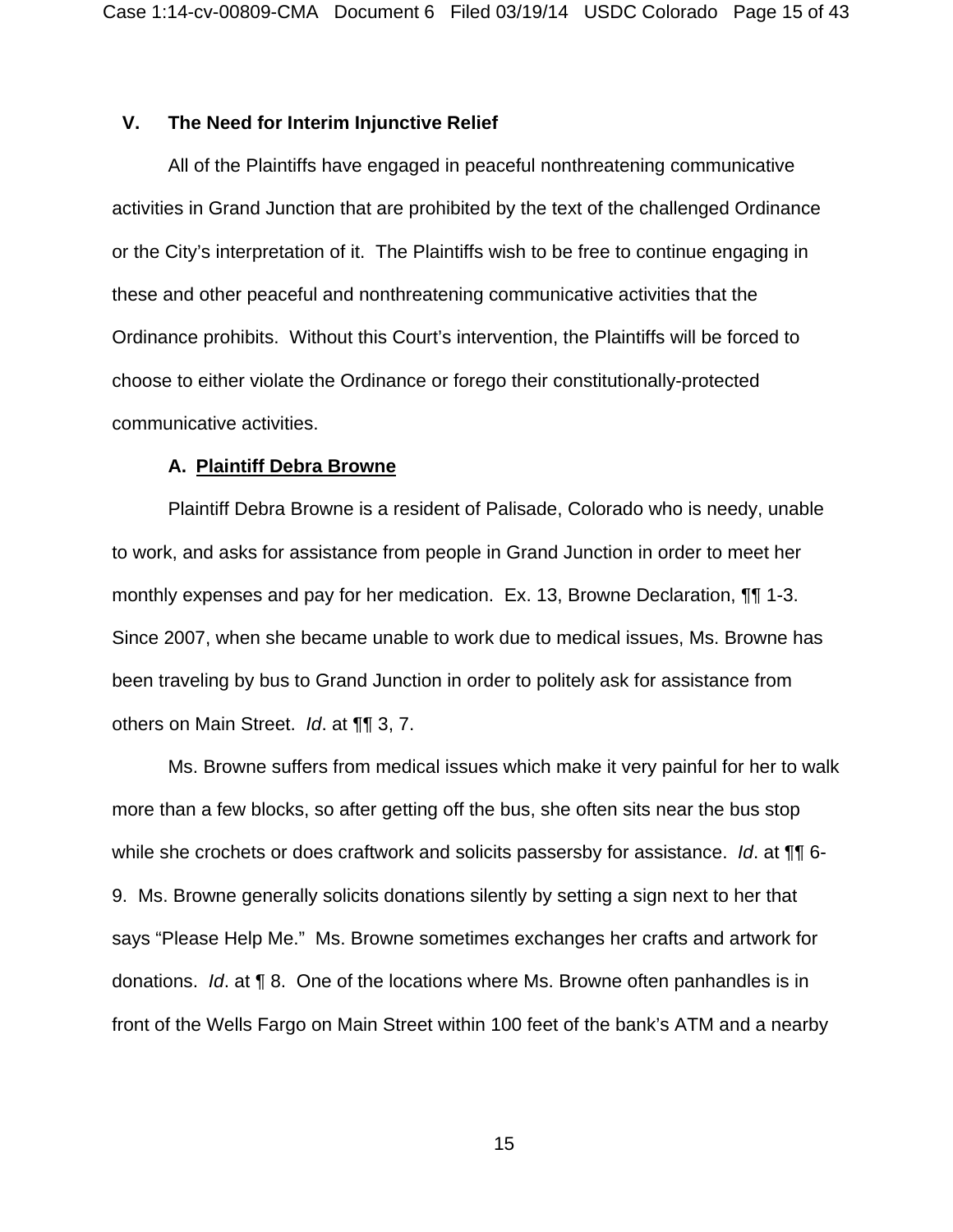bus stop. *Id*. at ¶ 12. Ms. Browne also seeks and accepts donations from people who are elderly and/or disabled. *Id*.

Ms. Browne wants to be free to continue engaging in these peaceful and nonthreatening communicative activities without violating the law. *Id*. at ¶¶ 13-18.

#### **B. Plaintiff Mary Jane Sanchez**

Plaintiff Mary Jane Sanchez is a resident of Grand Junction who has been homeless off and on over the last several years. Ex. 14, Sanchez Declaration, ¶¶ 1, 4. Although Ms. Sanchez is employed, she sometimes does not have enough money to pay her monthly expenses. *Id*. at ¶ 1. In order to pay her bills and to pay for gas to and from work, Ms. Sanchez has flown a sign seeking assistance. *Id*. at ¶¶ 1, 5. Her signs say things like, "Need gas for work. God Bless." or "Anything helps. Even a smile." *Id*. at ¶ 6.

Ms. Sanchez has panhandled on the public sidewalk bordering Horizon Drive at the I-70 off ramp at a spot where it is safe for motorists to stop and give her a donation. *Id.* at  $\P\P$  1, 6. She has also panhandled on the public sidewalks throughout Grand Junction, some of which are very near ATMs and bus stops. *Id*. at ¶ 8. Many of the people who have responded to her requests for assistance are people with disabilities and/or elderly people. *Id*. at ¶ 6. Ms. Sanchez has also found it necessary to panhandle very early in the morning – when it is still dark – in order to make sure that she had enough money to pay for gas to get to work in the morning. *Id*. at ¶¶ 9, 11.

Ms. Sanchez wants to be free to continue engaging in these peaceful and nonthreatening communicative activities without violating the law. *Id*. at ¶¶ 10, 12, 13.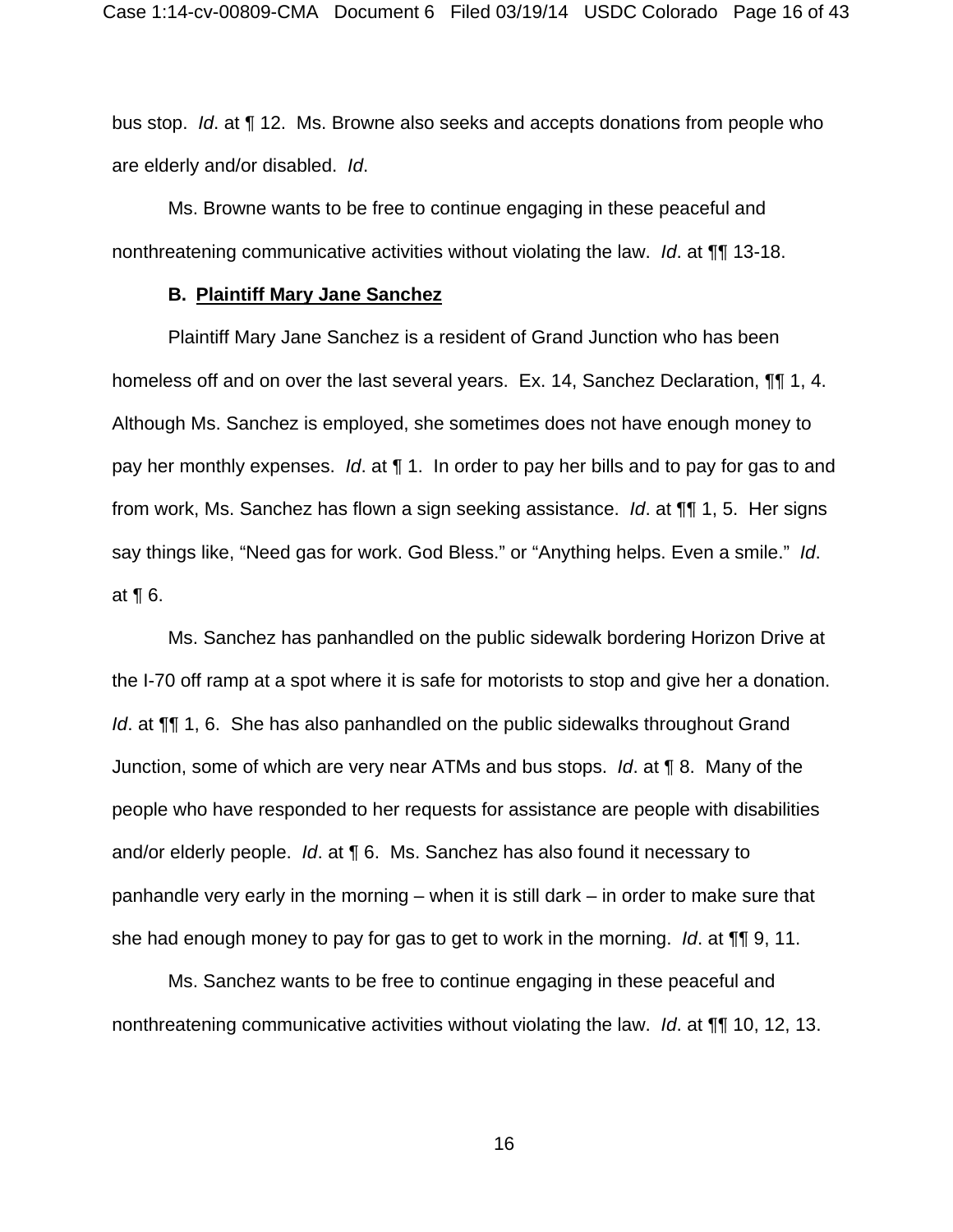### **C. Plaintiff Cynthia Stewart**

Plaintiff Cynthia Stewart is a disabled resident of Grand Junction who is needy and wishes to ask for assistance from people in Grand Junction. Ex. 15, Stewart Declaration, ¶¶ 1-2. Ms. Stewart has been unemployed since 2010 and seeks the assistance of others in order to keep a roof over her head and pay her bills. *Id*. at ¶ 4. Ms. Stewart has panhandled by flying a sign on the sidewalk in front of Walmart on North Avenue (Highway 6), and often politely uses her voice to ask for donations at or near bus stops. *Id*. at ¶¶ 4, 7. Ms. Stewart chooses to panhandle on North Avenue because it has the most passersby and it has many places to easily, safely and legally pull out of traffic and park. *Id*. at ¶ 5. Ms. Stewart has received donations from elderly people and people with disabilities while she is panhandling. *Id*. at ¶ 7.

Ms. Stewart wants to be free to continue engaging in these peaceful and nonthreatening communicative activities without violating the law. *Id*. at ¶¶ 8, 13.

#### **D. Plaintiff Steve Kilcrease**

Plaintiff Steve Kilcrease lives in Grand Junction and is a street musician who regularly plays his music on public property in Grand Junction, generally setting up around the 400-500 blocks of Main Street. Ex. 16, Kilcrease Declaration, ¶¶ 1-3. Mr. Kilcrease plays his guitar and places the guitar case open in front of him as an invitation to the public to donate money. *Id*. at ¶ 4. Mr. Kilcrease receives the most donations while busking at night for the bar crowd on Main Street in Grand Junction. *Id*. at ¶ 6. Mr. Kilcrease silently solicits, and accepts, donations from elderly people who are likely over the age of 70. *Id*. at ¶ 5. Mr. Kilcrease has performed for donations in front of Quincy's, which is a bar that has an ATM located inside. *Id*. at ¶ 7.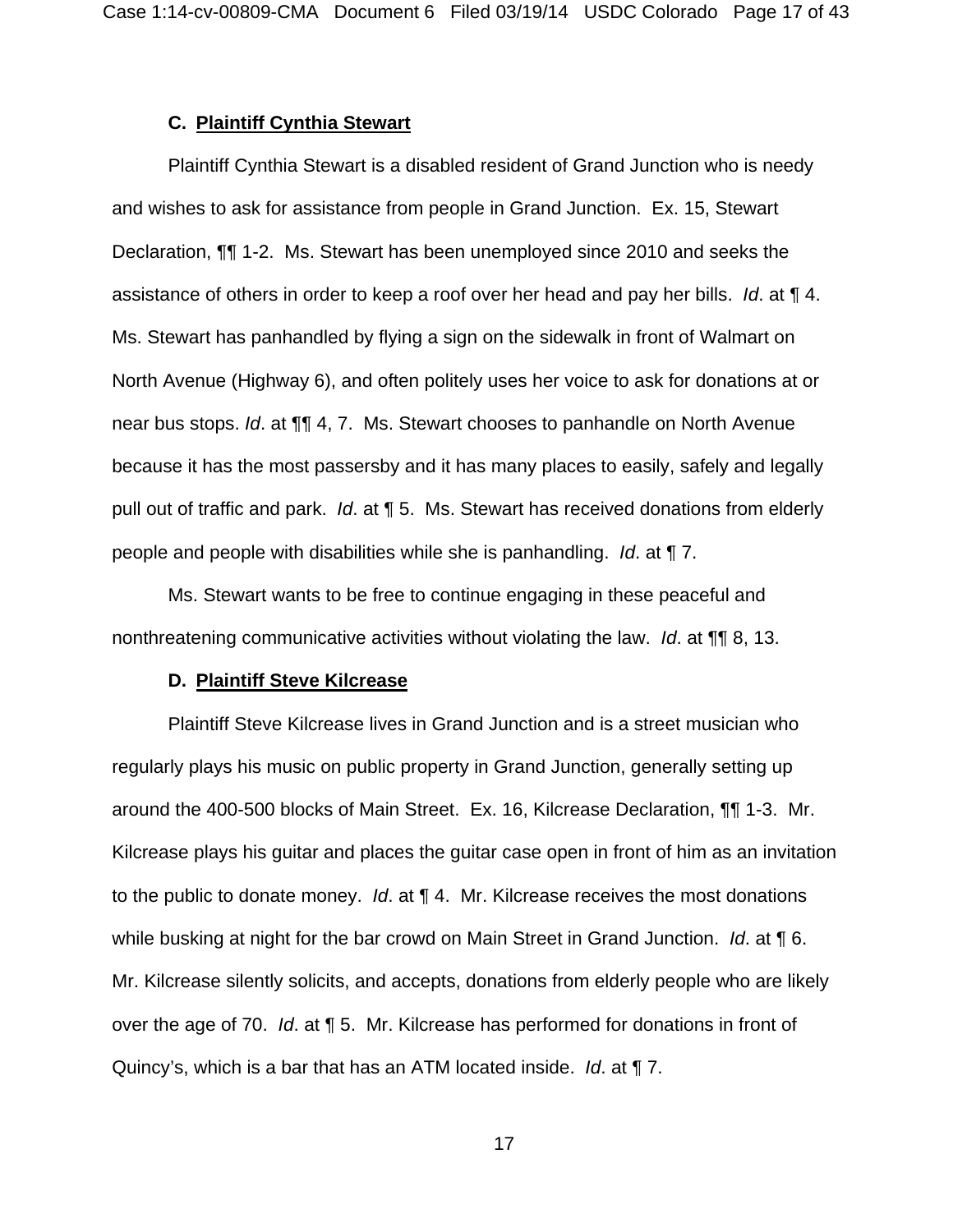Mr. Kilcrease wants to be free to continue engaging in these peaceful and nonthreatening communicative activities without violating the law. *Id*. at ¶¶ 10-11. Based on his reading of the Ordinance, he understands that his busking falls under the definition of panhandling. *Id*. at ¶¶ 8-11. Mr. Kilcrease is not willing to risk having the Ordinance enforced against him by a police officer exercising discretion in enforcement. *Id.* at **[9.]** Unless and until this Court intervenes, Mr. Kilcrease is chilled and will remain chilled from busking in downtown Grand Junction after dark. *Id.* 

#### **E. Plaintiff Humanists Doing Good**

Plaintiff Humanists Doing Good is a non-profit corporation based in Grand Junction whose mission is to do good deeds, establish a sense of fellowship and community, and promote secular education and activism. Ex. 17, Bond Declaration, ¶¶ 1-2.

During the summer, on each Thursday from mid-June through mid-September, Grand Junction holds a Farmers' Market that takes place in the heart of the downtown tourism district on Main Street. *Id*. at ¶ 5. Plaintiff Humanists Doing Good solicits donations at the Farmers' Market. *Id*. at ¶¶ 4-6. Volunteers for the organization place a plastic container at their booth that says "Support us by making a donation." *Id*. at ¶ 9. Volunteers also sometimes verbally solicit donations from passersby and encourage individuals to become a member, which requires a \$30 donation for individuals or a \$50 donation for families. *Id*. at ¶¶ 10-11.

The volunteers have solicited from people over the age of 70 and from people with disabilities. *Id*. at ¶ 15. At the Farmers' Market, the volunteers sometimes do not close up the booth until 9:00 p.m., which means that they have also solicited more than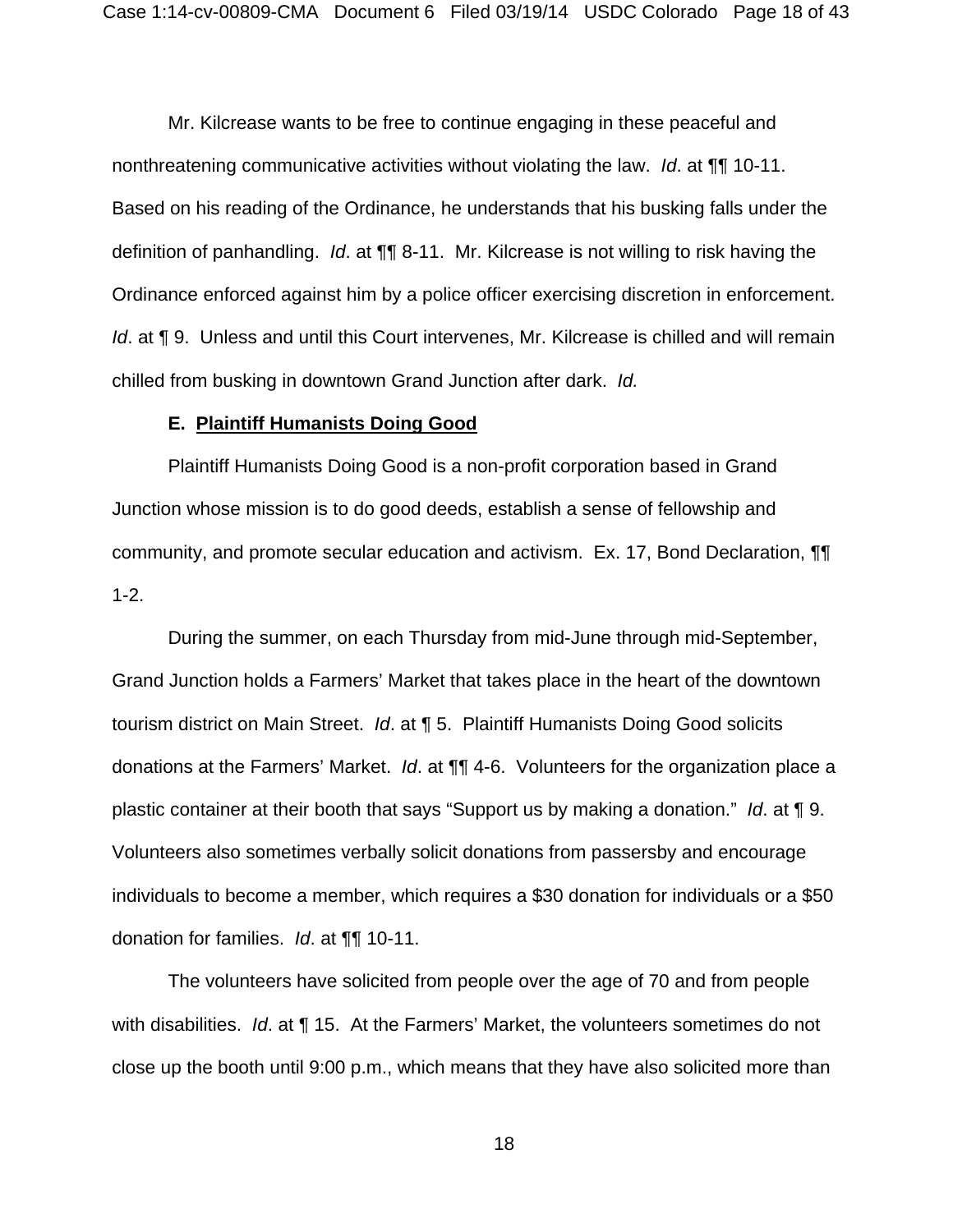a half-hour after sunset. *Id*. at ¶ 16. The organization's booth has been located near the Wells Fargo on Main Street, which has an ATM and is very near a bus stop, and near Quincy's Bar, which also has an ATM. *Id*. at ¶ 17. Plaintiff Humanists Doing Good wish to continue these peaceful communicative activities without violating the law. *Id*. at ¶¶ 8, 12, 18, 19.

### **F. Plaintiff Eric Niederkruger**

Plaintiff Eric Niederkruger is a resident of Grand Junction and an activist who works closely with the homeless community in Grand Junction and is often solicited for money, donations, and other kinds of assistance. Ex. 18, Niederkruger Declaration at ¶¶ 2-4, 7. Although Mr. Niederkruger is very poor himself, he always talks with the people who ask him for help and tries to learn their story to see if there is something he can do to help. *Id*. at ¶ 7. The conversations that he has with local homeless people when they ask him for assistance are important to him. *Id*. at ¶ 7. The information that he learns during those interactions help him to stay on top of the issues that the homeless are facing in Grand Junction. *Id*. Mr. Niederkruger is also sympathetic to homeless and transient people because, although he has a home, he faces many of the same issues they face, including being poor and having a mental illness. *Id*. Plaintiff Niederkruger wants to continue receiving the messages that the homeless and needy will be banned from communicating to him under the Ordinance. *Id*. at ¶ 9.

Mr. Niederkruger suffers from schizoaffective disorder and walks with a cane. *Id*. at ¶ 8. He, therefore, meets the definition of "at risk person" in the Ordinance. Based on his disability, the Ordinance prohibits anyone from approaching him and soliciting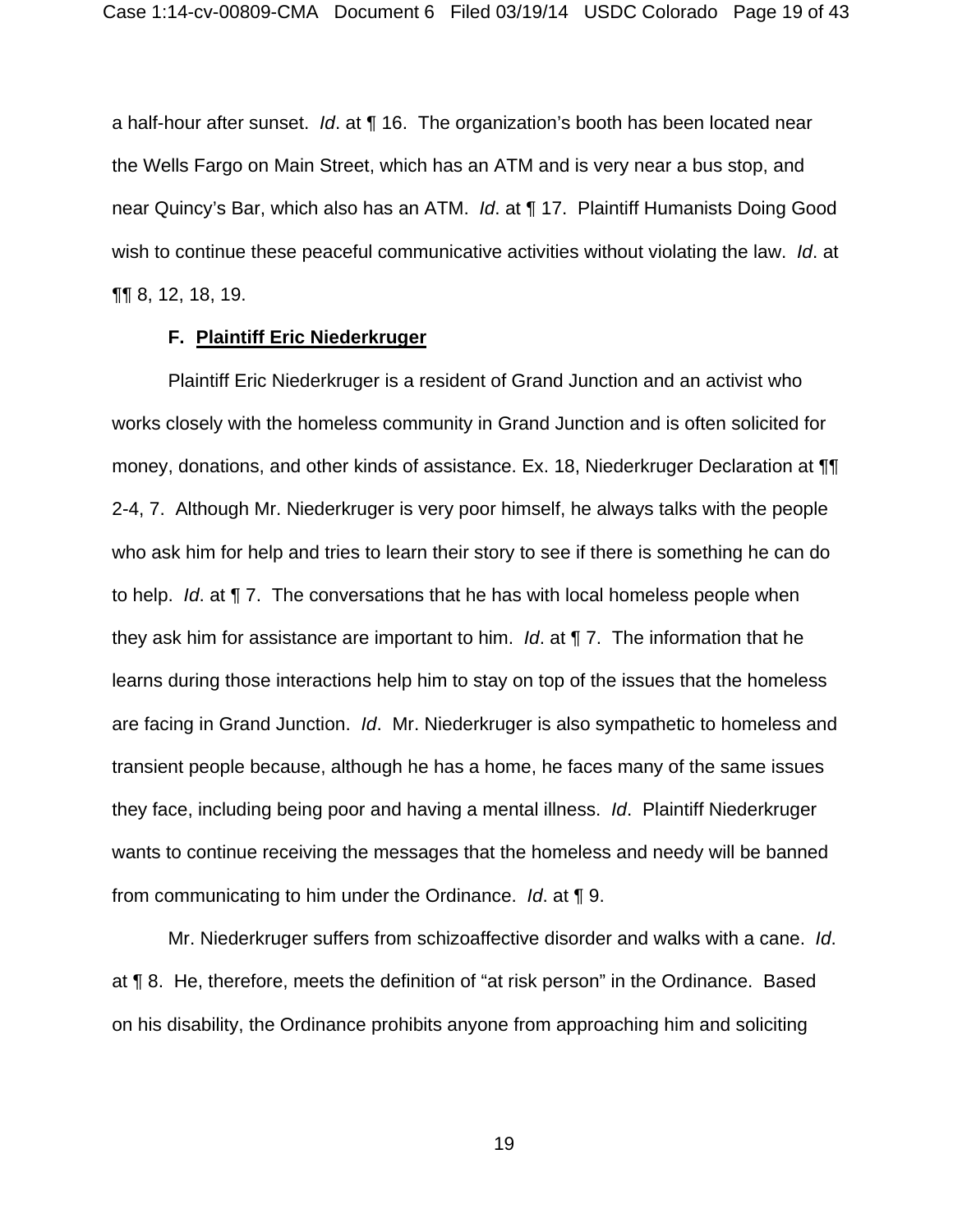him for money at any time. *Id*. at ¶¶ 8-9. As a person with disabilities, Mr. Niederkruger finds this prohibition discriminatory, condescending and stigmatizing. *Id*. at ¶ 8.

# **ARGUMENT**

# **I. Legal Standard For Interim Injunctive Relief**

The Tenth Circuit applies a four-prong test in evaluating whether an interim injunction is warranted. The moving party must generally demonstrate "(1) a likelihood of success on the merits; (2) a likelihood that the movant will suffer irreparable harm in the absence of preliminary relief; (3) that the balance of equities tips in the movant's favor; and (4) that the injunction is in the public interest." *RoDa Drilling Co. v. Siegal*, 552 F.3d 1203, 1208 (10th Cir. 2009). The Plaintiffs here easily satisfy this test.<sup>20</sup>

# **II. Plaintiffs are Substantially Likely to Succeed on the Merits of Their Constitutional Claims**

# **A. Grand Junction Prohibits or Restricts Communications of the Plaintiffs That Are Protected by the First Amendment**

Each of the Plaintiffs engages, and wants to continue engaging, in

constitutionally-protected communicative activity in the City of Grand Junction that is

forbidden by the terms of the Ordinance and/or the City's interpretation of it.

Charitable solicitation is unquestionably expression that is protected by the First Amendment. As the Supreme Court explained, solicitation is carried out in conjunction

with dissemination of information, expression of views, and advocacy of causes:

 $20$  Three types of "disfavored" injunctions require a heightened standard: "(1) preliminary injunctions that alter the status quo, (2) mandatory preliminary injunctions, and (3) preliminary injunctions that give the movant all the relief it would be entitled to if it prevailed in a full trial." *Id*. at 1208 n. 3. The injunction requested by Plaintiffs does not fall into any of the three disfavored categories. By seeking preenforcement relief, Plaintiffs merely seek to preserve the status quo, which is the "last peaceable uncontested status existing between the parties before the dispute developed." S*ee Schrier v. University of Colorado*, 427 F.3d 1253, 1260 (10th Cir. 2005). Similarly, the proposed injunction is clearly prohibitory rather than mandatory. Finally, the proposed injunction would not give Plaintiffs all the relief they would be entitled to if they prevail in a full trial: it merely provides temporary protection for their First Amendment rights until this Court can issue a final judgment on the merits. *See Prairie Band of Potawatomi Indians v. Pierce*, 253 F.3d 1234, 1247-48 (10th Cir. 2001).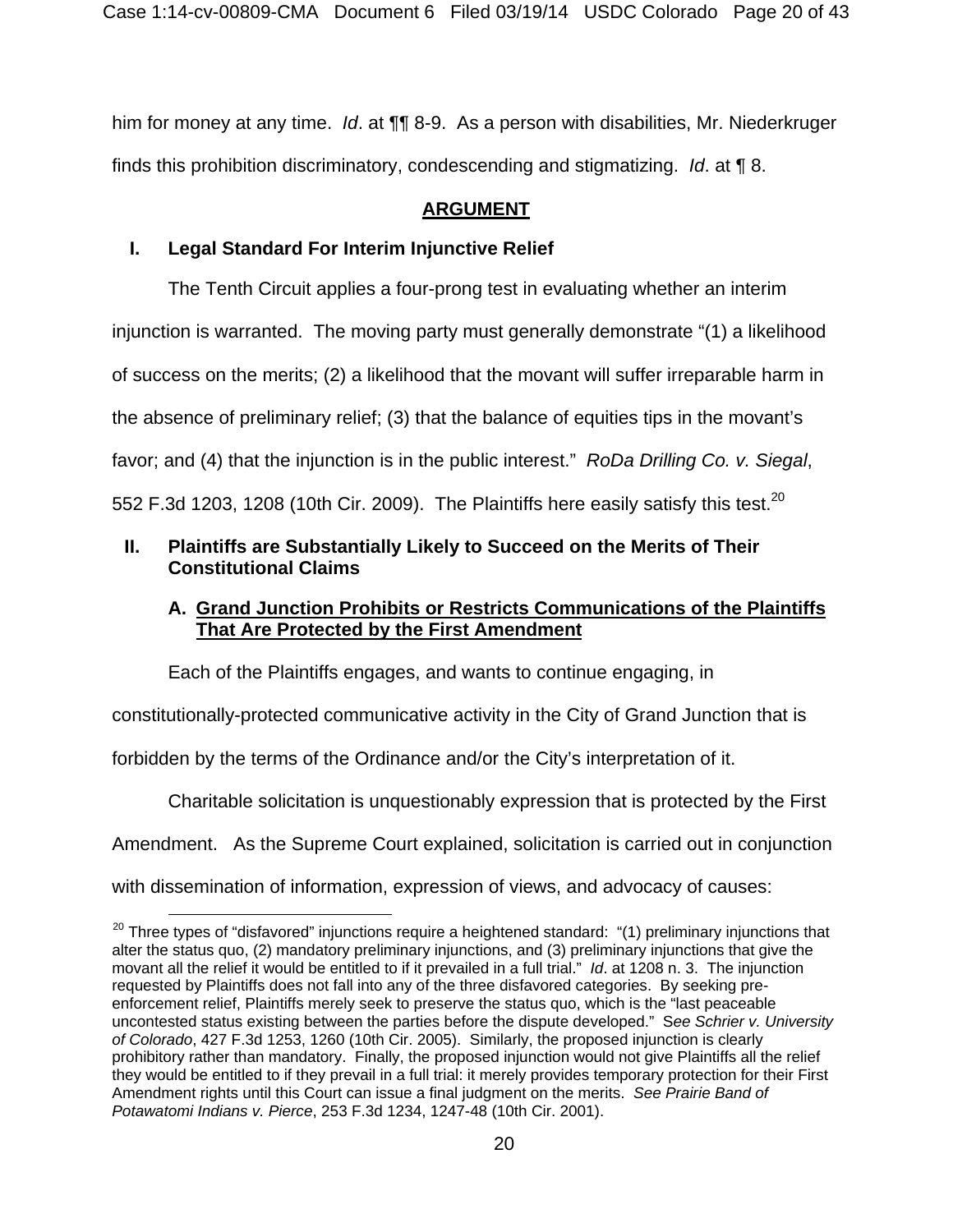[C]haritable appeals for funds, on the street or door to door, involve a variety of speech interests--communication of information, the dissemination and propagation of views and ideas, and the advocacy of causes . . . . [S]olicitation is characteristically intertwined with informative and perhaps persuasive speech seeking support for particular causes or for particular views on . . . social issues, and . . . without solicitation the flow of such information and advocacy would likely cease.

*Village of Schaumburg v. Citizens for a Better Env't*, 444 U.S. 620, 632 (1980). Courts

have recognized that the same reasoning applies to poor persons who seek charity for

themselves:

Begging frequently is accompanied by speech indicating the need for food, shelter, clothing, medical care or transportation. Even without particularized speech, however, the presence of an unkempt and disheveled person holding out his or her hand or a cup to receive a donation itself conveys a message of need for support and assistance. We see little difference between those who solicit for organized charities and those who solicit for themselves in regard to the message conveyed.

*Loper v. New York City Police Dept.*, 999 F.2d 699, 704-05 (2d Cir. 1993) (holding that

a statute prohibiting loitering "for the purpose of begging" violates the First Amendment).

Plaintiff Kilcrease's busking is also protected expression. *See Berger v. City of* 

*Seattle*, 569 F.3d 1029, 1036 n.4 (9th Cir. 2009). Finally, "the First Amendment

includes not just a right of free speech, but also a right to receive information." *Doe v.* 

*City of Albuquerque*, 667 F.3d 1111, 1118 (10th Cir. 2012). Thus, the First Amendment

protects the right of Plaintiff Niederkruger to hear the messages of poor persons who

ask for assistance, as well as his right to hear the music of street musicians who wish to

play for tips.

## **B. Grand Junction Bears the Burden of Justifying its Restrictions on Expression in a Public Forum**

The challenged Ordinance applies on the streets, sidewalks, and public parks – locations that are regarded as public forums, *see United States v. Grace*, 461 U.S. 171,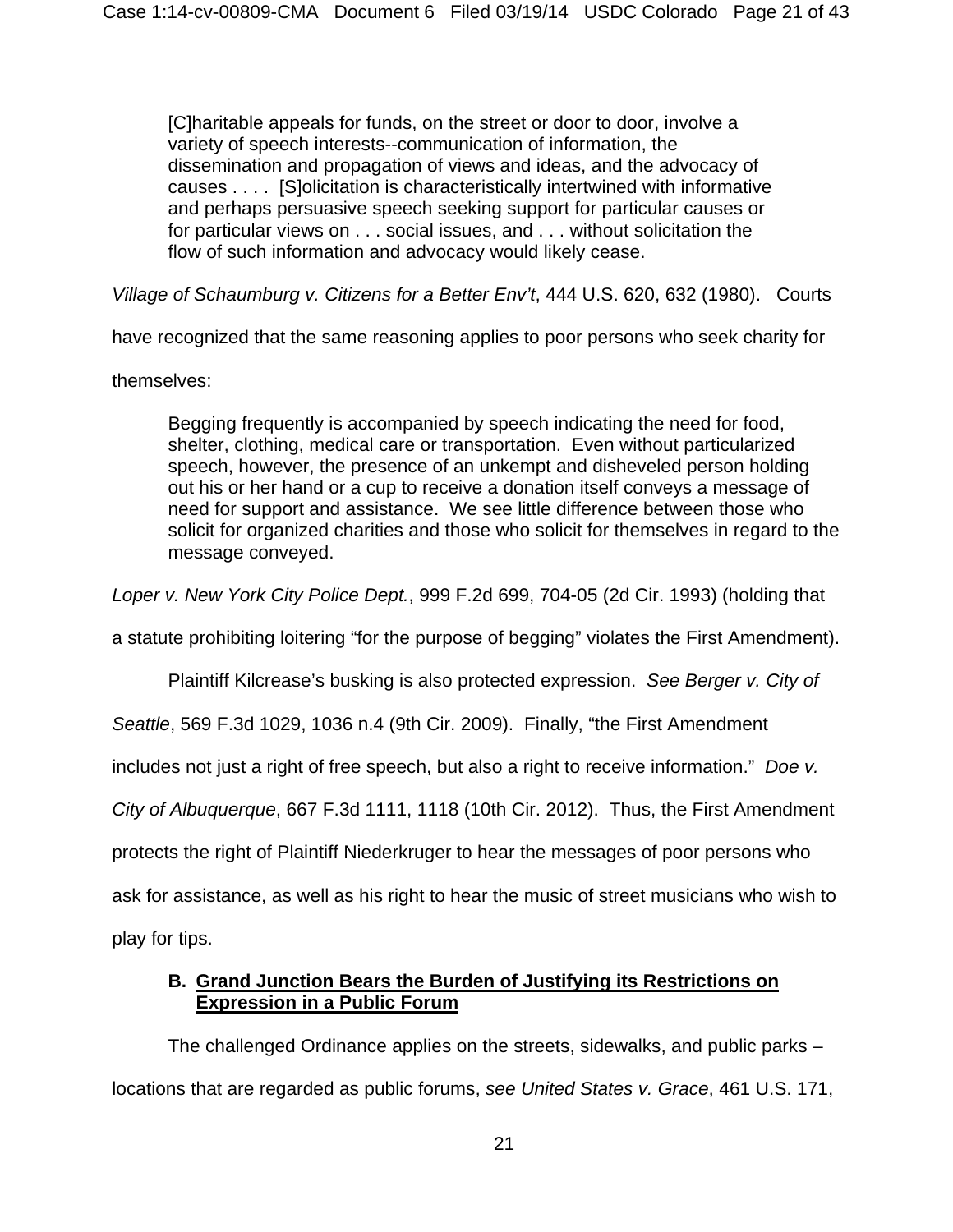177 (1983), where the government's right to limit expressive activity is "sharply circumscribed." *Perry Educ. Ass'n v. Perry Local Educators' Ass'n*, 460 U.S. 37, 45 (1983).

Grand Junction bears the burden of justifying its regulation of expression. *See United States v. Playboy Entertainment Group, Inc*., 529 U.S. 803, 816 (2000) ("When the government restricts speech, the government bears the burden of proving the constitutionality of its actions."); *ACORN v. Municipality of Golden*, 744 F.2d 739, 746 (10th Cir. 1984) (When "a law infringes on the exercise of First Amendment rights, its proponent bears the burden of establishing its constitutionality.").

Grand Junction has adopted content-based regulations of expression, which are presumptively unconstitutional and subject to the strictest scrutiny. To justify a contentbased regulation, Grand Junction must demonstrate that its regulation is the least restrictive means of furthering a compelling government interest. *Perry*, 460 U.S. at 45.

Even if the challenged Ordinance were content-neutral (and it is not), the City bears the burden of demonstrating that the Ordinance meets the test of intermediate scrutiny: that it is narrowly tailored to further a significant government interest and that it leaves open ample alternative channels of expression. *Ward v. Rock Against Racism*, 491 U.S. 781, 798 (1989).

Violation of the challenged Ordinance is a criminal offense, carrying a penalty of up to a year in jail. When regulations of expression carry criminal penalties, they must be scrutinized with "particular care." *City of Houston v. Hill*, 482 U.S. 451, 459 (1987).

As the following sections demonstrate, Grand Junction will be unable to meet its burden of justification.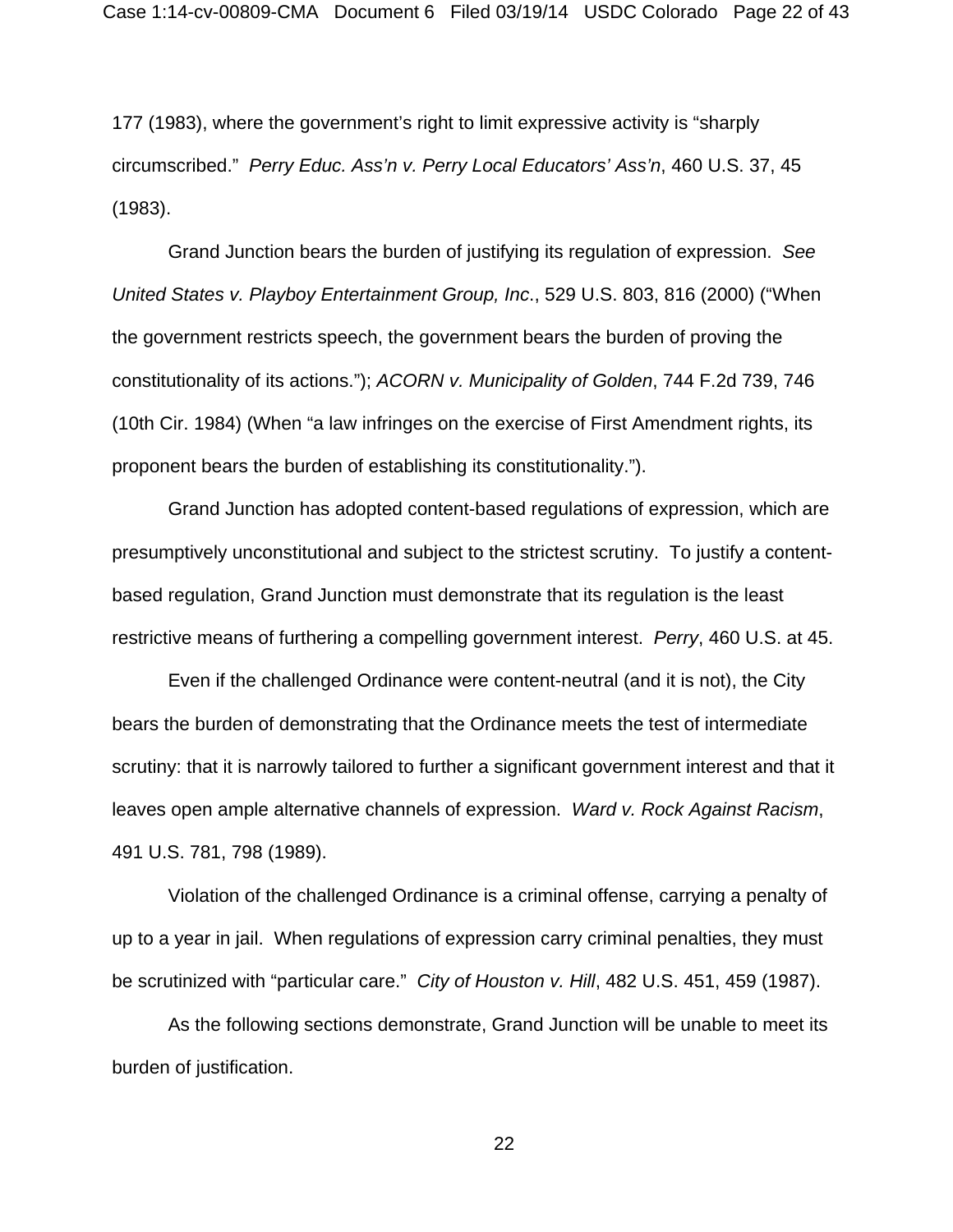# **C. In This Facial Challenge, Grand Junction Must Justify its Restrictions Not Only on the Plaintiffs' Expression but also its Restrictions on the Expression of Persons Who are Not Before the Court**

Because this is a facial challenge to restrictions of First Amendment rights, Plaintiffs are not limited to argument about the restrictions of their own communications. In this overbreadth claim, Plaintiffs may invoke—and this Court must consider—the First Amendment rights of persons who are not before the Court. *See United States v. Stevens*, 559 U.S. 460, 473 (2010); *Watchtower Bible and Tract Society of New York v. Village of Stratton*, 536 U.S. 150, 167 n.14 (2002). Thus, in considering the extraordinary reach of the challenged Ordinance this Court must consider that – as the City interprets the Ordinance  $-$  it forbids a person to sit quietly with a sign requesting donations at any of the numerous public locations where solicitation will be forbidden, and anywhere in the city after dark. It forbids "flying a sign" along any of the streets within the city that are designated as state or federal highways, even when there are safe places for motorists to stop and make a donation. In every location and situation described in Section 9.05.040, subsections (a), (e), (f), and (h) through (l), the text of the Ordinance forbids peaceful, courteous, nonthreatening, and nonaggressive requests for contributions. Newspaper hawkers soliciting donations for publications like The Denver Voice cannot work after dark, near a school, bus stop, parking lot, or ATM, and they cannot offer their papers to persons who are "at risk." The Ordinance forbids a nonprofit organization to distribute literature at a bus stop or to persons standing in line if it contains a request for a donation. It makes it a crime for the nonprofit to distribute that literature in any public place anywhere in the city to persons over 70, to a person with a disability or to anyone else who fits the broad definition of "at risk" in Section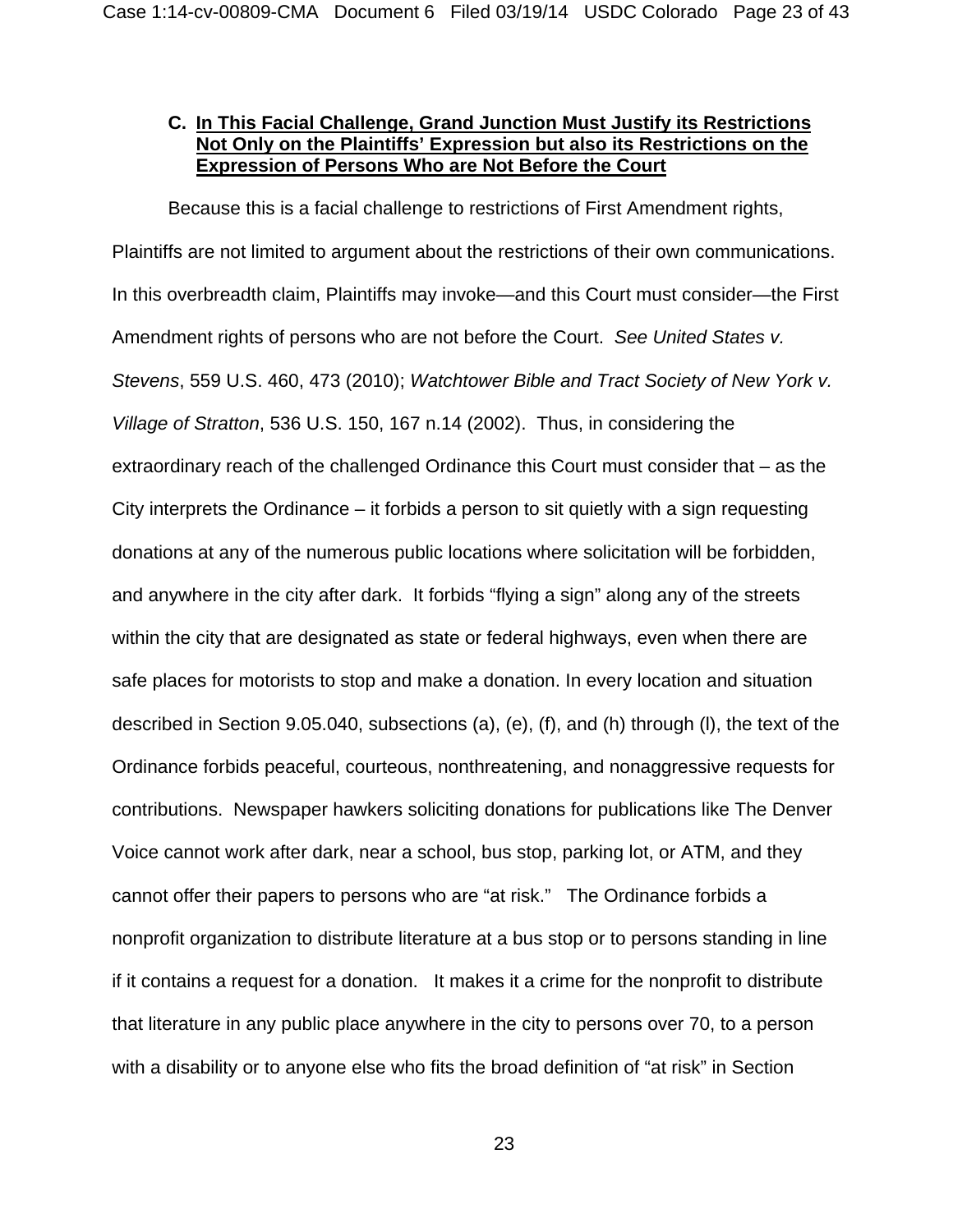9.05.020. In the evening hours during Christmas shopping season on the downtown sidewalk, it forbids the Salvation Army from deploying its familiar bell-ringers in Santa costumes.

The ordinance is even broader. The ACLU's Executive Director cannot ask potential donors for a contribution when taking them to lunch at a sidewalk café. A person standing in line cannot ask his companion for change for the parking meter or to cover the cost of a ticket. A person at a bus stop cannot ask a friend for change, either at the bus stop or after boarding the bus. A teenager accompanying his mother to an ATM cannot ask for a few dollars from the withdrawal. Although Grand Junction is unlikely to enforce the Ordinance in these latter situations, the long reach of the prohibitions illustrates that the Ordinance will be routinely violated in normal everyday interactions, including those between friends and family members, yet enforcement and "move on" orders will be reserved for the City's true targets. As the Supreme Court concluded in *Hill*, "[t]he ordinance is susceptible to regular application to protected expression." 482 U.S. at 467. "The ordinance's plain language is admittedly violated scores of times daily . . . yet only some individuals—those chosen by the police in their unguided discretion — are arrested." *Id*. at 466. In such a circumstance, the ordinance does not provide the "breathing space that First Amendment freedoms need to survive." *Id*. at 466-67.

### **D. The City Cannot Meet Its Burden of Justifying Its Content-Based Regulation of Constitutionally-Protected Expression in a Public Forum**

In multiple contexts, the Supreme Court has noted that regulations are contentbased when they require enforcement authorities to "necessarily examine the content of the message that is conveyed." *F.C.C. v. League of Women Voters of Cal.,* 468 U.S.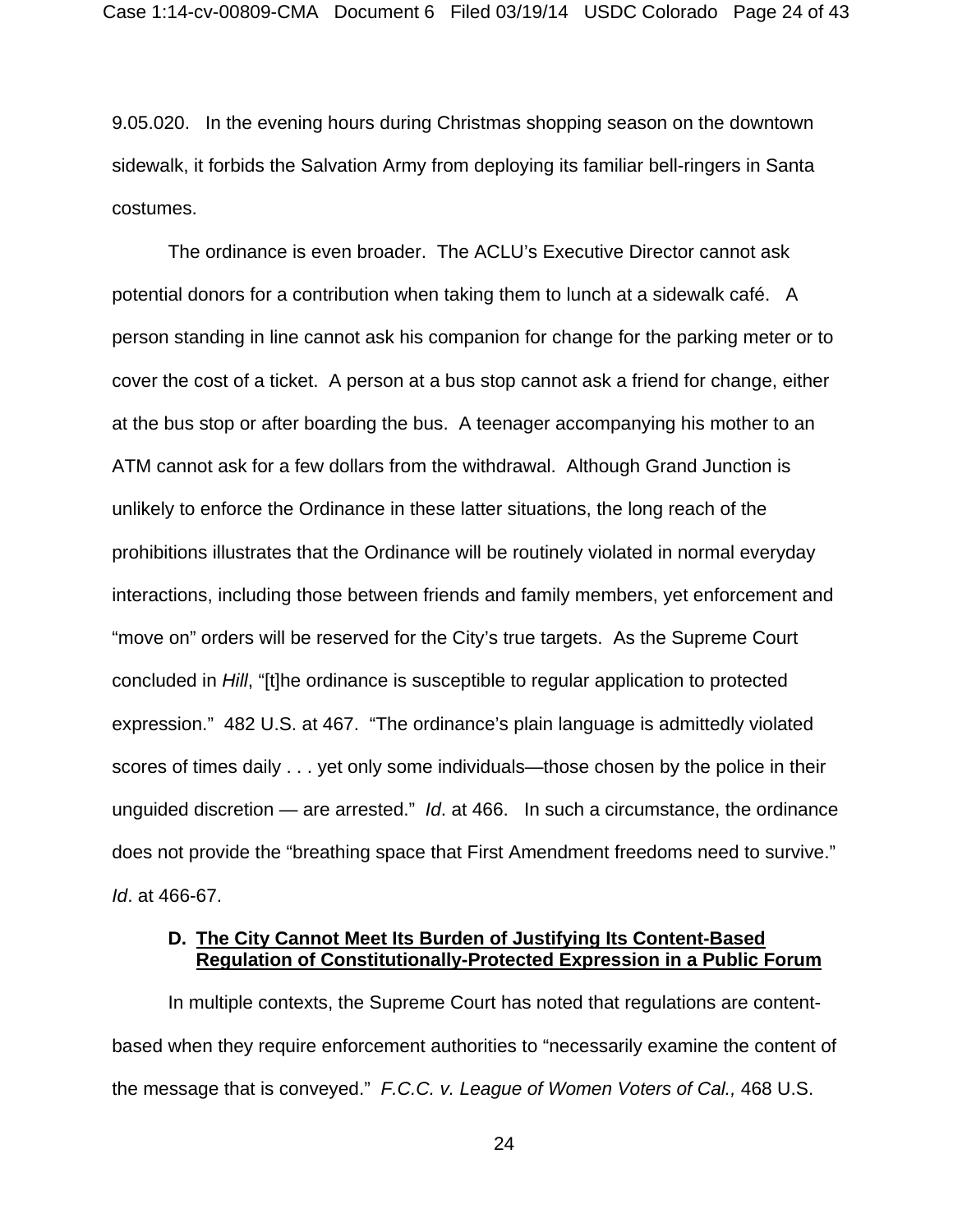364, 383(1984); see *Arkansas Writers' Project, Inc. v. Ragland*, 481 U.S. 221, 230 (1987); *Forsyth County v. Nationalist Movement*, 505 U.S. 123, 134 (1992).

In an en banc ruling invalidating restrictions on solicitation, the Ninth Circuit explained that "[a] regulation is content-based if either the underlying purpose of the regulation is to suppress particular ideas . . . or if the regulation, by its very terms, singles out particular content for differential treatment." *Berger v. City of Seattle*, 569 F.3d 1029, 1051 (9th Cir. 2009) (en banc) (internal citations omitted). In this case, we have both. First, the Ordinance singles out particular content for differential treatment. Second, the City's sometimes strained interpretation of the Ordinance, as well as City's the enforcement plan, confirm that the City's true target is a particular type of solicitation that it disfavors: poor persons asking strangers for donations.

 Numerous courts have held that regulations of panhandling, begging, or solicitation are content-based restrictions that must be analyzed under the test of strict scrutiny. *See Speet v. Schuette*, 726 F.3d 867, 870 (6th Cir. 2013) (invalidating antibegging statute that "prohibits a substantial amount of solicitation . . . but allows other solicitation based on content"); *ACLU of Idaho v. City of Boise*, 2014 U.S. Dist. Lexis 291 (D. Idaho Jan. 2, 2014) (preliminarily enjoining multiple provisions of content-based anti-solicitation ordinance) (attached hereto as Exhibit 25); *Clatterbuck v. City of Charlottesville*, 708 F.3d 549 (4th Cir. 2013) (ordinance regulating requests for immediate donations is a content-based regulation subject to strict scrutiny); *Berger*, 569 F.3d at 1051-53 (holding that a ban on "actively solict[ing] donations" is an invalid content-based regulation of speech); *ACLU of Nevada v. City of Las Vegas*, 466 F.3d 784,794 (9th Cir. 2006) (explaining that ordinance discriminated on the basis of content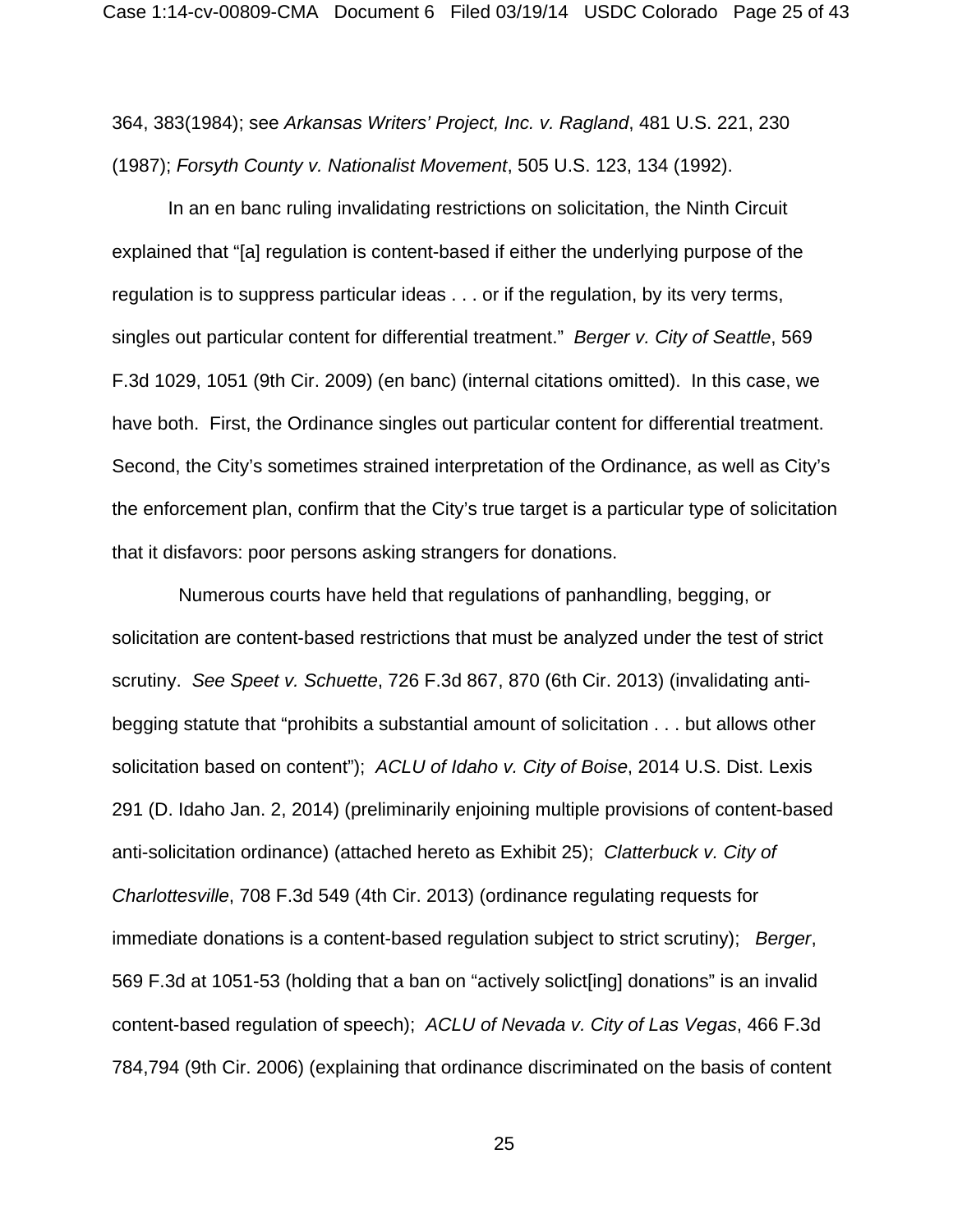when handbills containing certain language may be distributed, while handbills requesting financial assistance are prohibited); *Loper,* 999 F.2d 699 at 705 (holding that restriction on "begging" was impermissibly content-based); *Blair v. Shanahan,* 775 F. Supp. 1315, 1325 (N.D. Cal. 1991) (finding a content-based restriction when "only begging . . . is proscribed. One may approach and speak at will to solicit directions or the time of day, request signatures for a petition, or any number of other common occurrences without running afoul of this statute"), *modified on other grounds*, 38 F.3d 1514 (9th Cir. 1994); *Carreras v. City of Anaheim*, 768 F.2d 1039, 1048 (9th Cir. 1985) ("ordinance worked an impermissible content discrimination by singling out for regulation speech that involves soliciting donations"); *Benefit v. City of Cambridge*, 697 N.E.2d 184, 188 (Mass. 1997).

The challenged Ordinance relies on content to distinguish between prohibited expression and expression that is not regulated. Anyone remains free to sit on a downtown sidewalk in the evening with a sign that says "reelect the mayor," but a person violates the ordinance by sitting with a sign that seeks a contribution. Anyone is free to stop a person walking near a bus stop to ask for directions, but if the requester instead asks for a donation, the ordinance is violated. Nonprofit organizations are free to distribute literature about their work at bus stops, but distributing that literature is forbidden if it includes a pitch for donations. Evangelicals are free to stop passersby 99 feet from an ATM to ask if they are saved, but not to ask for a donation to a church or charity. Petition circulators seeking to put an education measure on the ballot can stop a parent on the sidewalk outside her child's school to ask for a signature, but they violate the ordinance if they ask for help in financing the ballot measure. Thus, the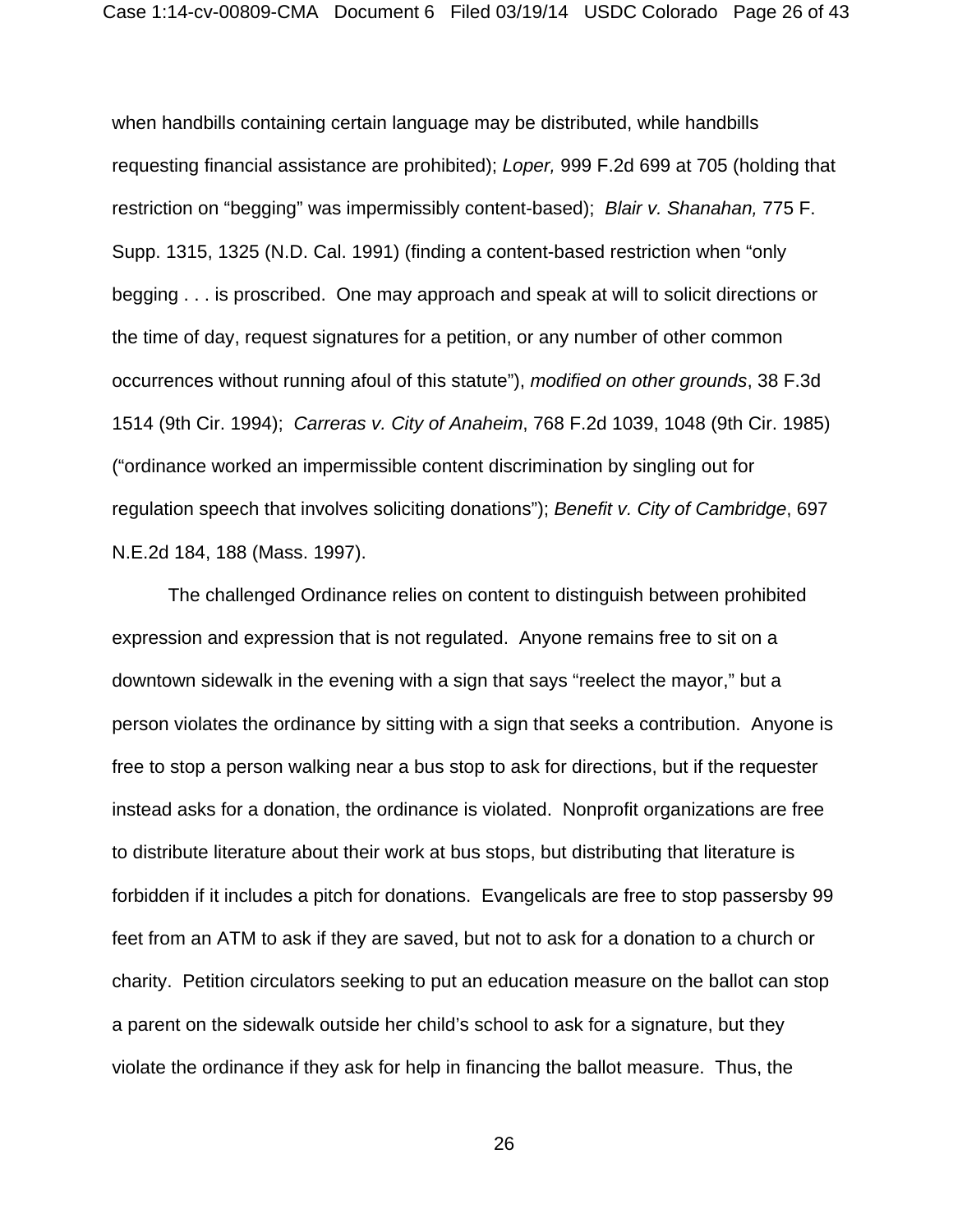ordinance is content-based because "by its very terms, [it] singles out particular content for differential treatment." *Berger,* 569 F.3d at 1051.

The Ordinance is content-based for a second reason: the evidence recounted earlier in the Statement of Facts shows that the City's overall underlying purpose behind adopting the Ordinance is to reduce the public presence of a particular type of expression that the City disapproves: poor people asking strangers for contributions. Chief Camper's statements leading up to passage of the Ordinance and his training outline reveals a plan to tell impoverished panhandlers, and no other solicitors, to "move on" whenever they ask for money under circumstances that violate the Ordinance as the City has interpreted it. *See, e.g.*, Ex. 5, 2013-07-31 Workshop Meeting, 22:7-17; Ex. 12, GJPD Training Outline, p. 2. Chief Camper has repeatedly justified such selective enforcement by pointing out that solicitors like the Girl Scouts and the Salvation Army bell ringers, even if they are on public property, are not "aggressive or threatening." Ex. 2, 2014-02-19 City Council Meeting 4:25-5:9; *see also, id.*, at 11:17-12:20; Ex. 12, GJPD Training Outline.

Yet, it is beyond dispute that many impoverished panhandlers also do not solicit donations in an "aggressive or threatening manner," particularly those who solicit silently with a sign or cup. Yet, it is readily apparent that the City plans to tell impoverished panhandlers who violate the Ordinance to "move on," even if the panhandler solicits in as polite and respectful manner as a Salvation Army bell ringer or a firefighter holding out his boot. Ex. 12, GJPD Training Outline, p. 2. On the other hand, should a Salvation Army bell ringer or firefighter with his boot violate the Ordinance, police are advised to use their discretion to ignore the violation. Because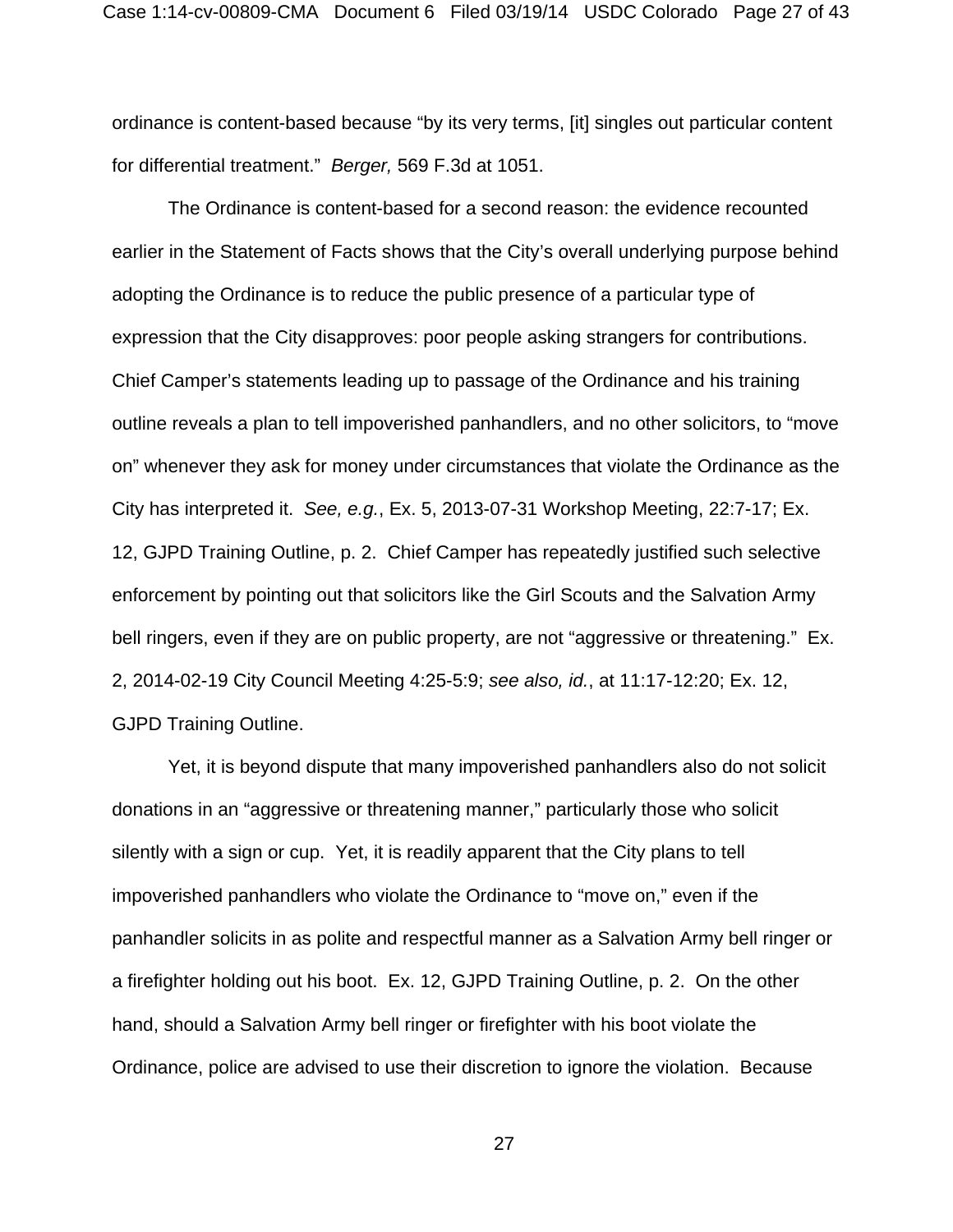the City's "underlying purpose," *Berger,* 569 F.3d at 1051, is to target a particular type of expression, the Ordinance must be subjected to strict scrutiny, a test the Ordinance cannot survive.

# **E. Even If The Challenged Provisions of the Ordinance are Content-Neutral Regulations Of Expression (And They Are Not), They Cannot Survive The Test Of Intermediate Scrutiny**

Grand Junction will undoubtedly argue that the challenged provisions of the Ordinance are constitutional regulations of the time, place, or manner of expression. *Ward*, 491 U.S. at 798. To meet its burden, Grand Junction must demonstrate not only that the ordinance is content-neutral, (and it is not), but also that the regulation is narrowly tailored to advance a significant governmental interest and leaves open ample alternative channels for communication. *Id*. The challenged ordinance cannot satisfy this standard of intermediate scrutiny.

# *1. The challenged ordinance fails the test of narrow tailoring because it suppresses substantially more expression than is necessary to further the City's legitimate interests*

"[A] regulation of the time, place, or manner of protected speech must be narrowly tailored to serve the government's legitimate, content-neutral interests." *Id.*  The regulation "need not be the least restrictive or least intrusive means" of achieving the government's goals, but it may not "burden substantially more speech than is necessary." *Id*. at 798-99. Put another way, the regulation must "focus[ ] on the source of the evils the city seeks to eliminate . . . and eliminate[ ] them without at the same time banning or significantly restricting a substantial quantity of speech that does not create the same evils." *Id*. at 799 n.7.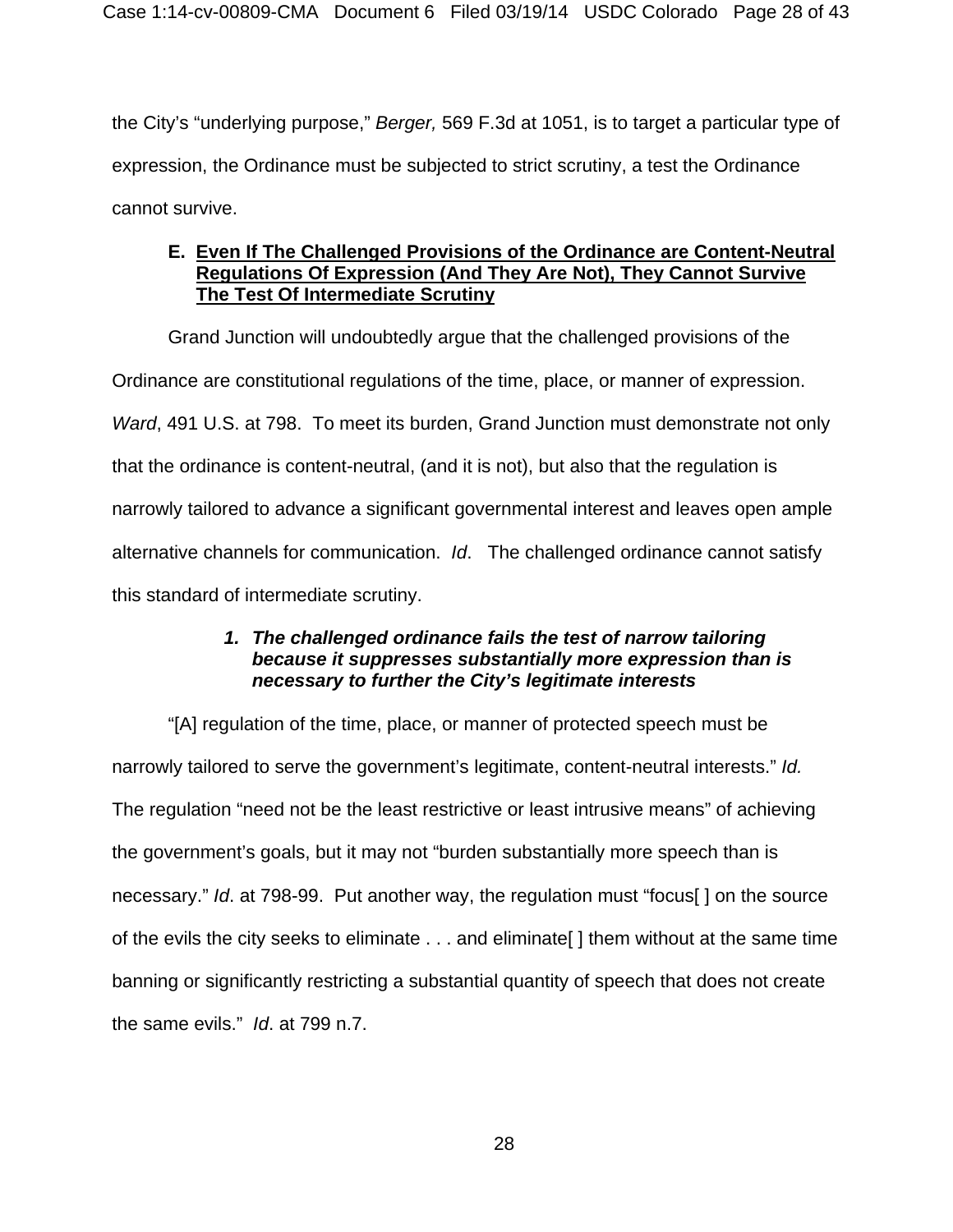The City recognizes that panhandling is protected speech, so it cannot openly acknowledge that its regulation is aimed at restricting and reducing the public presence of poor beggars. Instead, the City's claim to narrow tailoring will be tested by the legitimate concerns the City articulated in the challenged Ordinance. The introductory sections explain the "evils" the Ordinance officially seeks to address. First, the City targets "problems with aggressive panhandling" and "behaviors by individual persons and groups of persons who aggressively panhandle." See Ordinance, Recitals; Section 9.05.010 (c). Second, the City seeks to eliminate a perceived safety risk caused by panhandlers seeking donations from passing motorists. Section 9.05.010(c). To address that safety risk, Grand Junction adopted a separate section, 9.05.050, which is titled "panhandling and solicitation on or near public streets and highways."

## i. The City-Wide Prohibitions of Panhandling are Not Narrowly **Tailored**

Although the "evil" that the City sought to eliminate in Section 9.05.040 was aggressive solicitation that intimidates and poses a risk or fear of physical harm, the challenged Ordinance unreasonably restricts a broad range of peaceful, nonintrusive, nonthreatening, constitutionally-protected expression that does not pose the evil the City sought to address. Thus, the ordinance fails the test of narrow tailoring, because it fails to "focus on the source of the evils" while it also "ban[s] or significantly restrict[s] a substantial quantity of speech that does not create the same evils." *Ward*, 491 at 799 n.7.

The Ninth Circuit's recent application of these principles is instructive. In an en banc decision, the court invalidated a Redondo Beach ordinance that prohibited soliciting or attempting to solicit employment, business, or contributions from the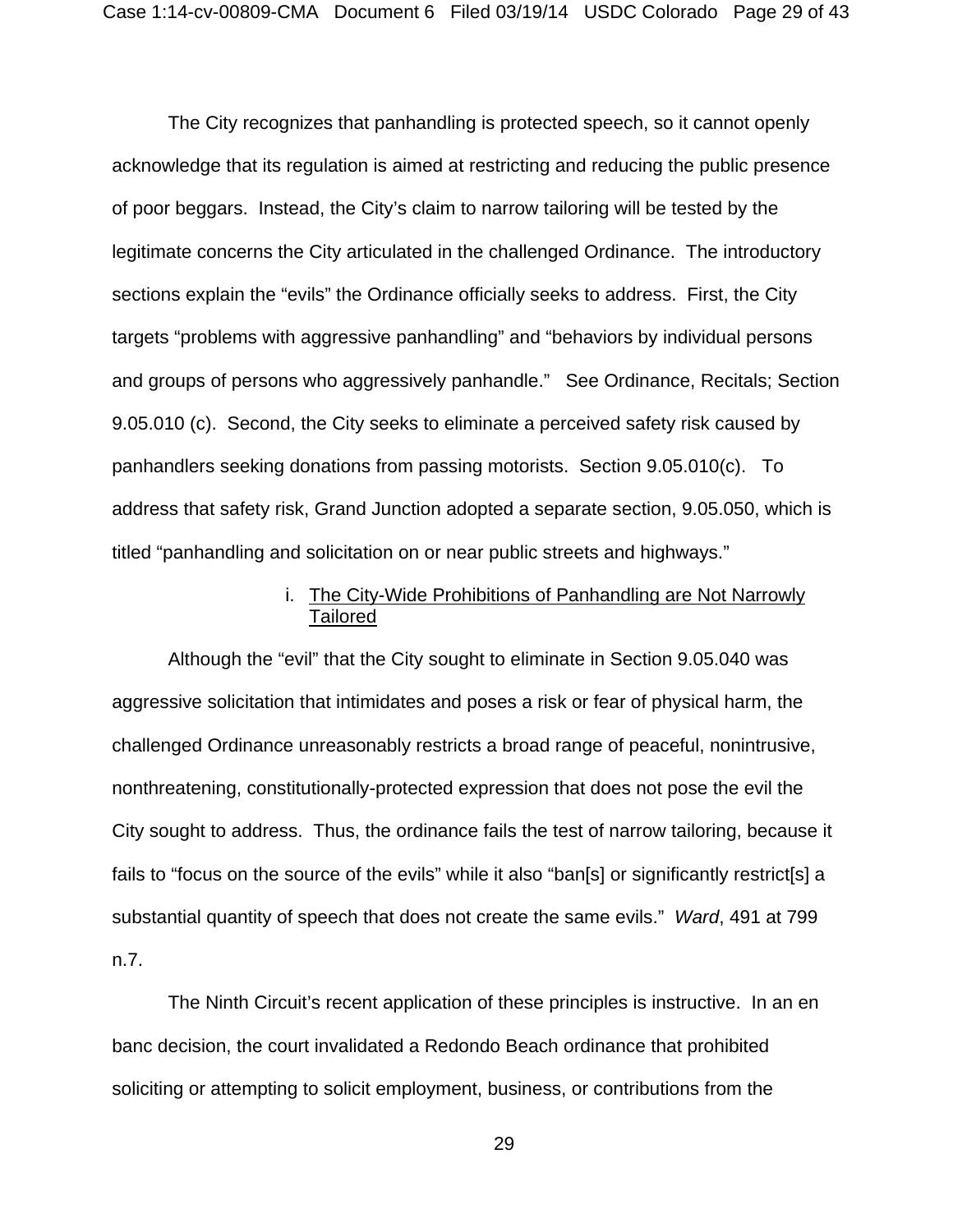occupant of any motor vehicle*. Comite de Jornaleros de Redondo Beach v. City of Redondo Beach*, 657 F.3d 936, 940 (9th Cir. 2011) (en banc). The city argued that its ordinance was narrowly tailored to advance the city's interests in promoting traffic flow and traffic safety. *Id*. at 947. The court explained that the ordinance was not narrowly tailored to promote these legitimate interests, because the ordinance prohibited a substantial amount of expression that did not cause problems with traffic flow or safety. *Id*. at 948-49. The court further explained that the ordinance was also "geographically overinclusive." *Id*. at 949. Although the ordinance applied throughout the city, the city produced evidence of traffic problems only with respect to a small number of major streets and medians. The court noted that the government had the burden of justifying its restrictions, but "[t]he City has offered no evidence to justify extending its solicitation ban throughout the City in such a sweeping manner." *Id*. at 949. Finally, the court explained that the overinclusiveness of the ordinance was particularly significant because there existed less speech-restrictive means of achieving the City's stated goals, including the enforcement of already-existing regulations designed to promote traffic flow and safety. *Id*. at 949-50.

An obvious overreach of the Grand Junction Ordinance is its application of Section 9.05.040 to persons who quietly solicit contributions by holding a sign seeking donations, like Plaintiffs Browne and Sanchez. Persons who silently and passively hold a sign are not being aggressive; they are not intruding; they are not interrupting; they are not intimidating, and they pose no risk of physical harm. Nevertheless, the Ordinance makes it a crime to quietly hold a sign seeking donations anywhere in the city from sunset to sunrise, as Plaintiff Stewart does. The Ordinance makes it a crime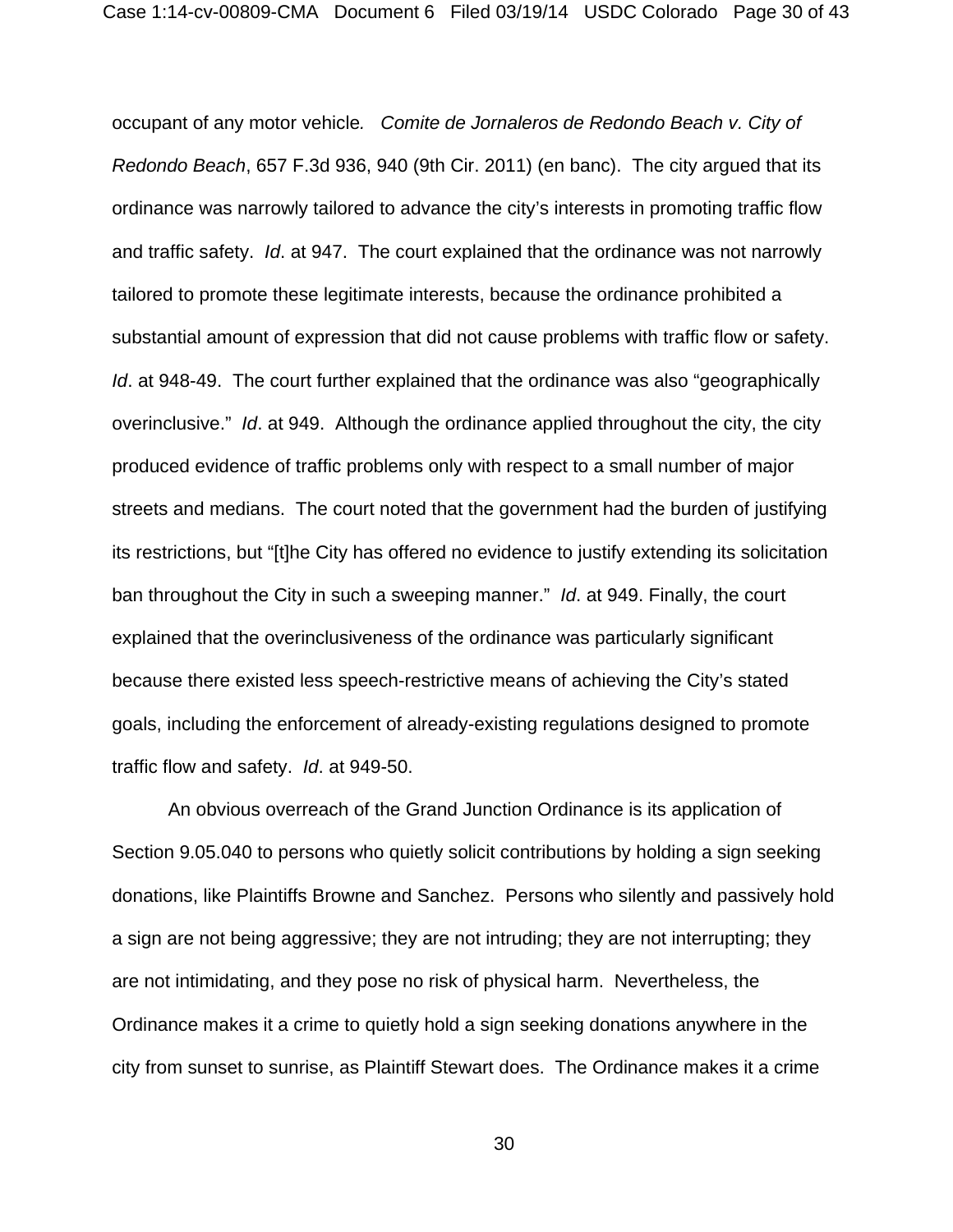to sit with such a sign 99 feet from a bus stop or ATM, like Plaintiffs Browne, Stewart, Sanchez and Humanists Doing Good. The Ordinance makes it a crime to sit with such a sign 99 feet of a school, or in any of the other public locations where messages seeking donations are now forbidden. The Ordinance also makes it a crime to quietly display such a sign as a person over 70 passes by, or when a person fitting the broad category of "at risk" walks by. The Ordinance is significantly overinclusive, because it prohibits a substantial amount of expression that does not even arguably cause the problems of intimidation and coercion the City purports to address.

Although narrow tailoring does not require that a restriction be "the least restrictive or least intrusive means" of achieving the governmental interest, Grand Junction must show that its regulation does not "burden substantially more speech than is necessary to further the government's legitimate interests." *Ward*, 491 U.S at 798- 99. In this case, it is clear that the City burdened "substantially more" speech than necessary. The unobtrusive nonthreatening solicitations described in the previous paragraph cannot qualify as "appropriately targeted evil[s]," *id.*, at 800 (quoting *Frisby v. Schultz*, 487 U.S. 474, 485 (1988)). Banning these peaceful and nonthreatening solicitations burdens substantially more speech than is necessary to further the government's legitimate interests in targeting the kind of aggressive panhandling that intimidates, coerces, or causes fear of physical harm. This disconnect between the City's stated goals and the scope of the prohibitions illustrates the absence of the required narrow tailoring. *See Watchtower Bible and Tract Society*, 536 U.S. at 168 (explaining that an ordinance requiring a permit for all door-to-door solicitation was "not tailored to the Village's stated interests" because even if the interest in preventing fraud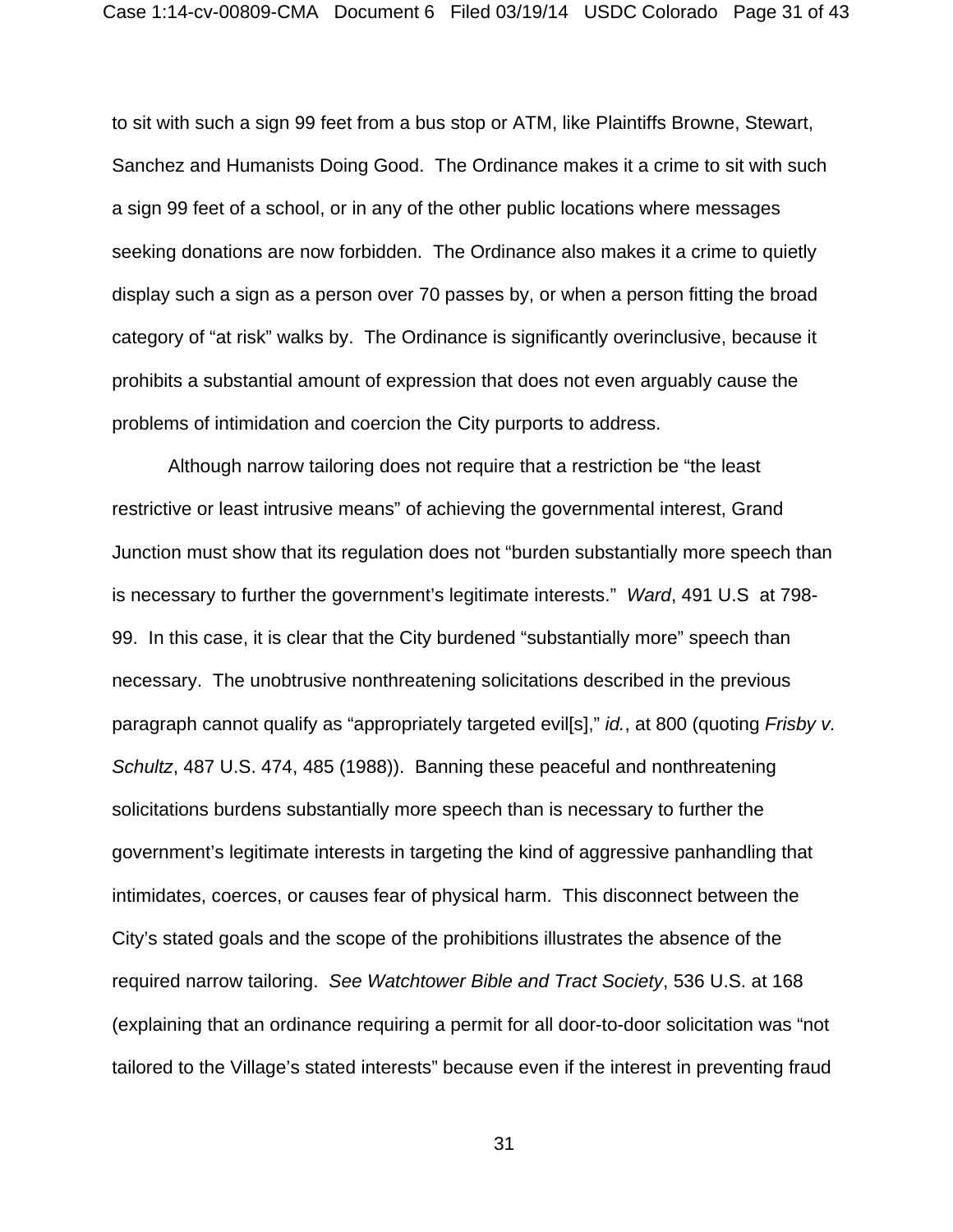could adequately support the application of the ordinance to commercial transactions and solicitations of funds, "that interest provides no supports for its application to petitioners, to political campaigns, or to enlisting support for unpopular causes"  $l^{21}$ .

Even if the challenged Ordinance applied only to "active" solicitation, like the face-to-face vocal requests for donations sometimes made by Plaintiffs Stewart and Humanists Doing Good, the Ordinance would fail the test of narrow tailoring. In striking down a regulation that banned "actively solicit[ing] donations," the en banc court in *Berger* explained that the regulation barred *all* active solicitation and therefore reached "innocuous verbal requests for donations." *Berger*, 569 F.3d at 1053.

## ii. The Regulation of Solicitation Directed at Motorists is not Narrowly Tailored

Similarly, section 9.05.050, which restricts solicitations aimed at motorists, such as the solicitation by Plaintiffs Sanchez and Stewart, also fails the test of narrow tailoring. Here, the City's legitimate interest is advancing safety. Subsections (a) and (b) restrict the places where solicitation aimed at motorists can occur. They require that the solicitation be carried out only in locations that allow the driver of the solicited vehicle to "move into a legal parking area to safely complete the transaction." These sections are tailored to the City's interest in safety. Section 9.05.050 then goes on,

 $\overline{a}$ 

 $^{21}$  The Ninth Circuit applied similar reasoning in explaining why a Las Vegas ordinance failed the test of narrow tailoring:

The record indicates that aggressive panhandling, solicitation, and handbilling were the problems confronted by the City. Yet the solicitation ordinance targets a substantial amount of constitutionally protected speech that is not the source of the "evils" it purports to combat. The ordinance therefore would fail the time, place, and manner test even if it were content neutral.

*ACLU of Nevada v. City of Las Vegas*, 466 F.3d 784,796 n.13 (9th Cir. 2006).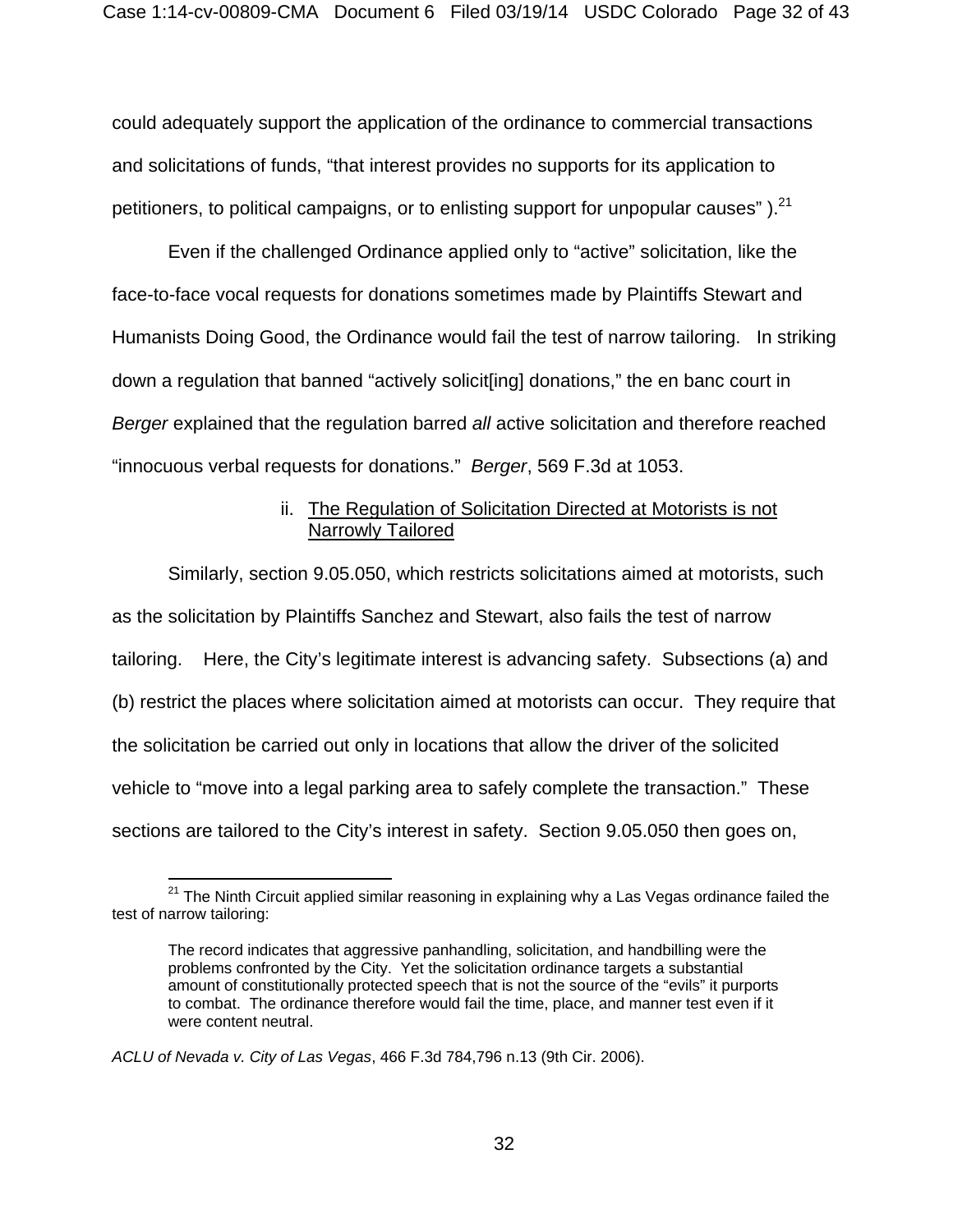however, to establish a complete ban on solicitations aimed at "the occupant of any vehicle on any highway included in the interstate or state highway system, including any entrance to or exist from such highway." This latter provision clearly bans solicitation that does not pose safety risks, and it imposes this complete ban on several major traffic arteries.

The affected highways that cut through Grand Junction include not only offramps to I-70, but also highways 6 and 50, the I-70 business loop (some of which runs concurrent with highways 6 and 50), and state highways 340 and 141. *See* Ex. 7, Map of Grand Junction. Highway 6, portions of which run concurrent with North Avenue, is a major commercial thoroughfare bisected by dozens of cross streets and numerous traffic lights. *See, e.g.*, Ex. 8, Partial Map of North Avenue/Highway 6. Highway 6 is the location of the only mall in Grand Junction.<sup>22</sup> The portion of Highway 6 that runs concurrent with North Avenue also boasts two Walmart department stores.<sup>23</sup> and countless other retailers. The I-70 business loop, which runs concurrent with portions of Highway 50 and is also covered by Section 9.05.050, cuts through the heart of downtown Grand Junction and boasts significant car and foot traffic. Given the high traffic volume on the affected highways and the ease with which motorists can pull off the road safely, many poor people, (including Plaintiffs Stewart and Sanchez) and some commercial businesses $^{24}$  solicit from passing motorists on the I-70 business loop, Highways 6 and 50, and near the traffic lights at off-ramps from I-70. Under the plain text of the Ordinance, all such solicitation is completely banned.

 $\overline{a}$ 

 $^{22}$  Mesa Mall is located at 2424 U.S. 6, Grand Junction.

 $^{23}$  The Walmart stores are located at 2881 North Avenue and 2545 Rimrock Ave. in Grand Junction.

<sup>&</sup>lt;sup>24</sup> See, e.g., Ex. 19, Liberty Tax Photo (taken on North Avenue near the corner of 2<sup>nd</sup> St. and North Avenue in Grand Junction.).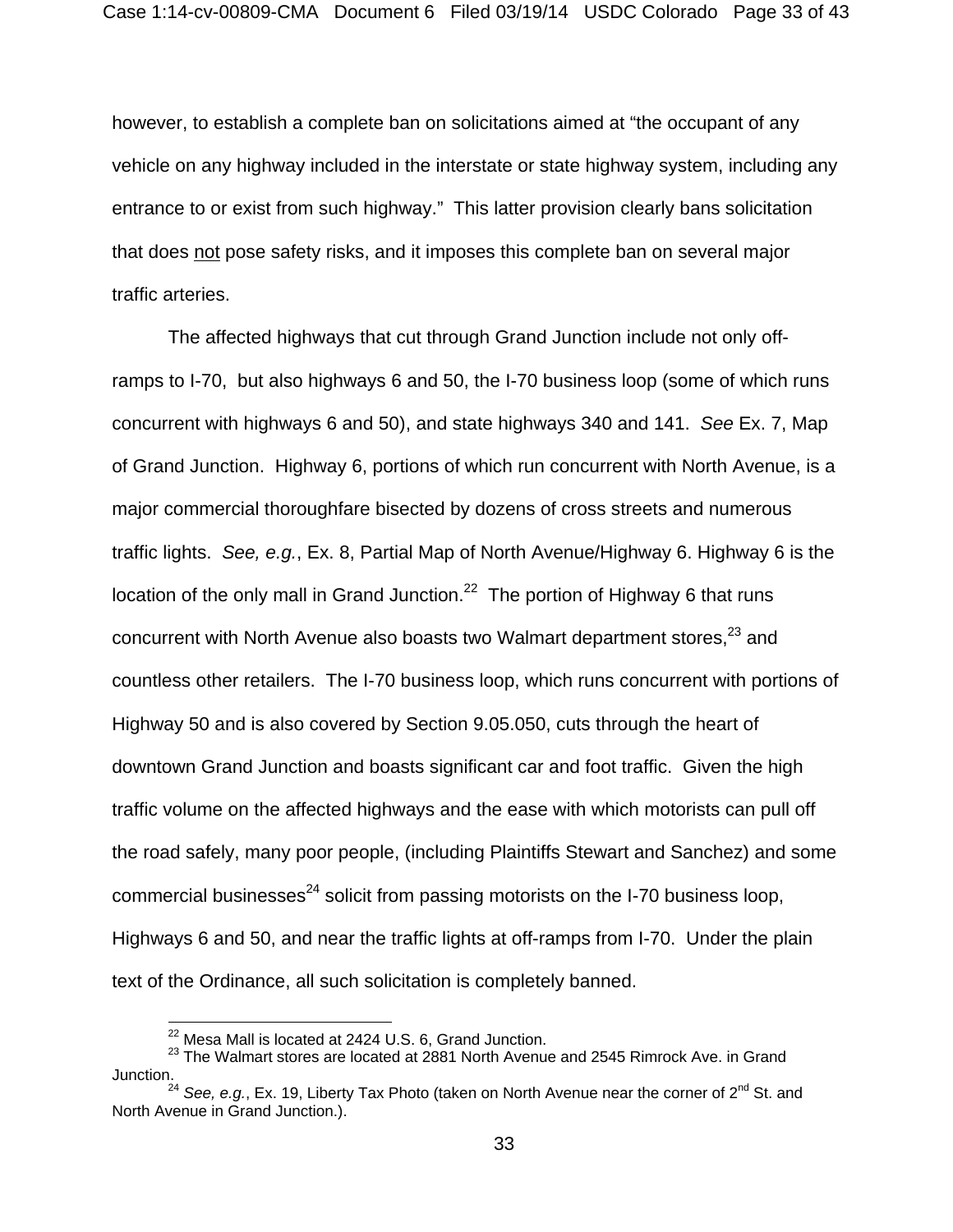There are numerous locations on these streets where persons can direct solicitations to passing motorists while complying with the requirements of subsections (a) and (b) of Section 9.05.050, meaning that the driver of the solicited vehicle can move into a legal parking area to safely complete the requested transaction. Despite the availability of sites for safe soliciting, however, Grand Junction has enacted a complete ban on soliciting on those streets. Grand Junction will be unable to justify this complete ban on any and all solicitation directed at motorists traveling on the city streets that are designated as part of the highway systems. Like the Redondo Beach regulation, Grand Junction's regulation fails the test of narrow tailoring. *See Comite del Jornaleros*, 657 F.3d at 947-50.

#### *2. Less speech-restrictive alternatives*

The ordinance also fails the test of narrow tailoring because there are obvious and substantially less restrictive alternatives that would address the stated harms while restricting substantially less expression. See *U.S. West, Inc. v. FCC*, 182 F.3d 1224, 1238 (10th Cir. 1999) ("an obvious and substantially less restrictive means for advancing the desired government objective indicates a lack of narrow tailoring").

In rejecting an ordinance barring solicitations directed at motorists, a Ninth Circuit en banc decision pointed out that enforcing already-existing ordinances was an obvious and less speech-restrictive means of protecting the City's interest in traffic safety and traffic flow. *Comite de Jornaleros*, 657 F.3d at 949-50. Similarly, a less restrictive alternative available to Grand Junction would be to enforce already-existing laws that address the stated harms that prompted the challenged Ordinance. In a memo to the City Council that accompanied the text of the proposed ordinance, Chief Camper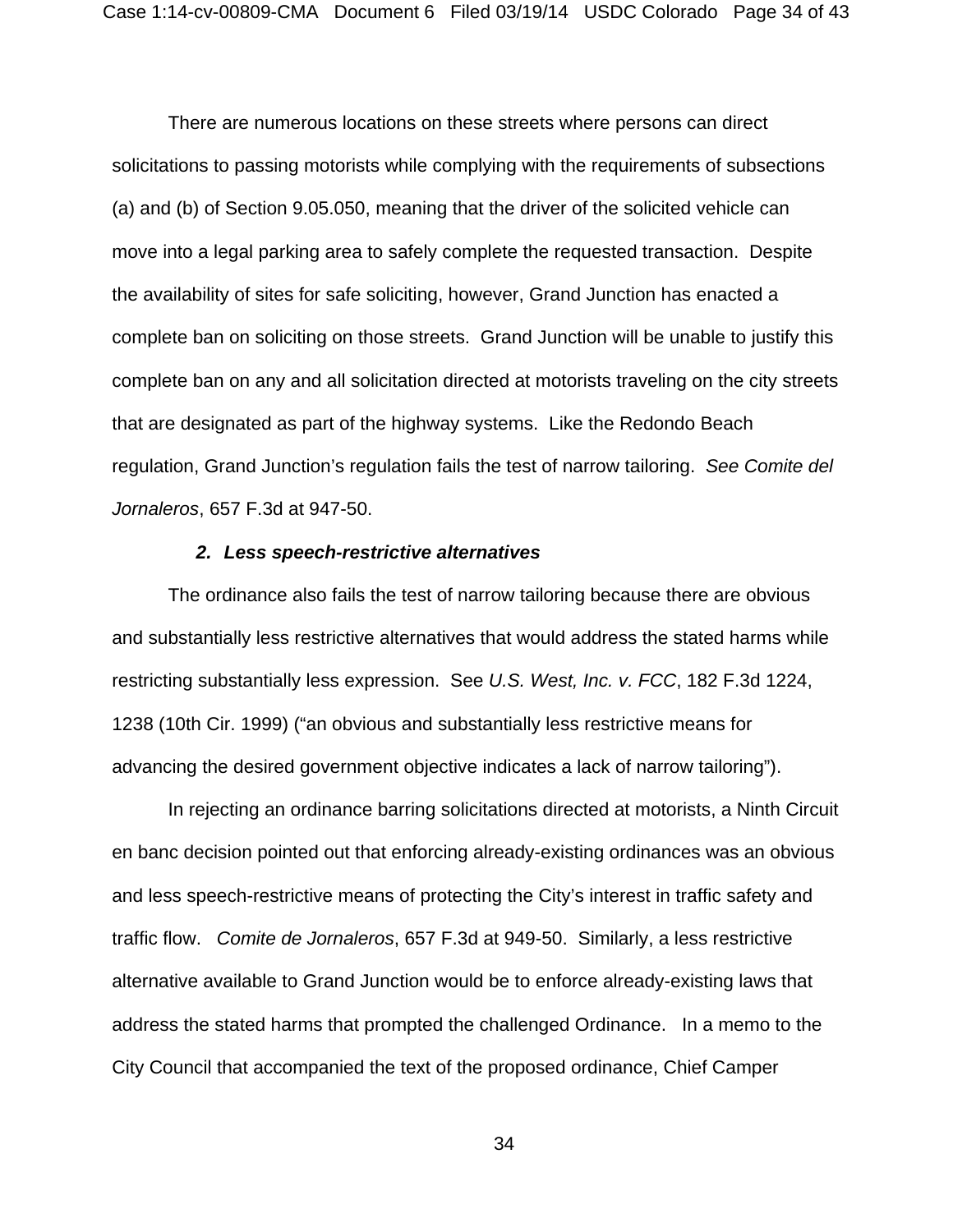acknowledged that "there are a variety of laws which outlaw aggressive and other

undesirable acts that may be associated with panhandling and vagrancy." He

provided the following examples:

For example, the following aggressive behaviors are already unlawful: touching, following or directing obscene language or gesture at someone with the intent to harass or alarm; molesting pedestrians upon the streets or in other public places by following them on foot; stopping or forcibly hindering the operation of a vehicle; obstructing a highway, street, sidewalk, railway, waterway, building entrance, elevator aisle, stairway or hallway; course [sic] or offensive utterances, gestures or displays in a public place tending to incite imminent breach of the peace; placing or attempting to place a person in fear of imminent serious bodily injury by threat or physical action; demanding money under threat of harm; injuring by threat or physical action; demanding money under threat of harm; injuring, attempting to injure or threatening to injure someone.

Ex. 20, 2014-02-04 City Council Staff Report on Ordinance, p. 4. Rather than relying on the many existing laws to address complaints of aggressive panhandling when they arise, the City crafted a blunt "tool" to allow police to issue "move on" orders to "prevent the [panhandling] activity ahead of time in a proactive manner." Ex. 2, 2014-02-19 City

Council Meeting, 3:14-22.

# *3. Particular subsections of the Section 9.05.040*

Each of the challenged subsections of Section 9.05.040 is a content-based regulation of expression that cannot survive strict scrutiny, as each turns on the City's content-based definition of "panhandling." Even if the prohibitions were contentneutral, and they are not, Grand Junction cannot show that they are narrowly tailored to address the harms of aggressive panhandling that is intimidating, coercive, or poses a threat of physical harm. Additional argument on each of the challenged subsections follows.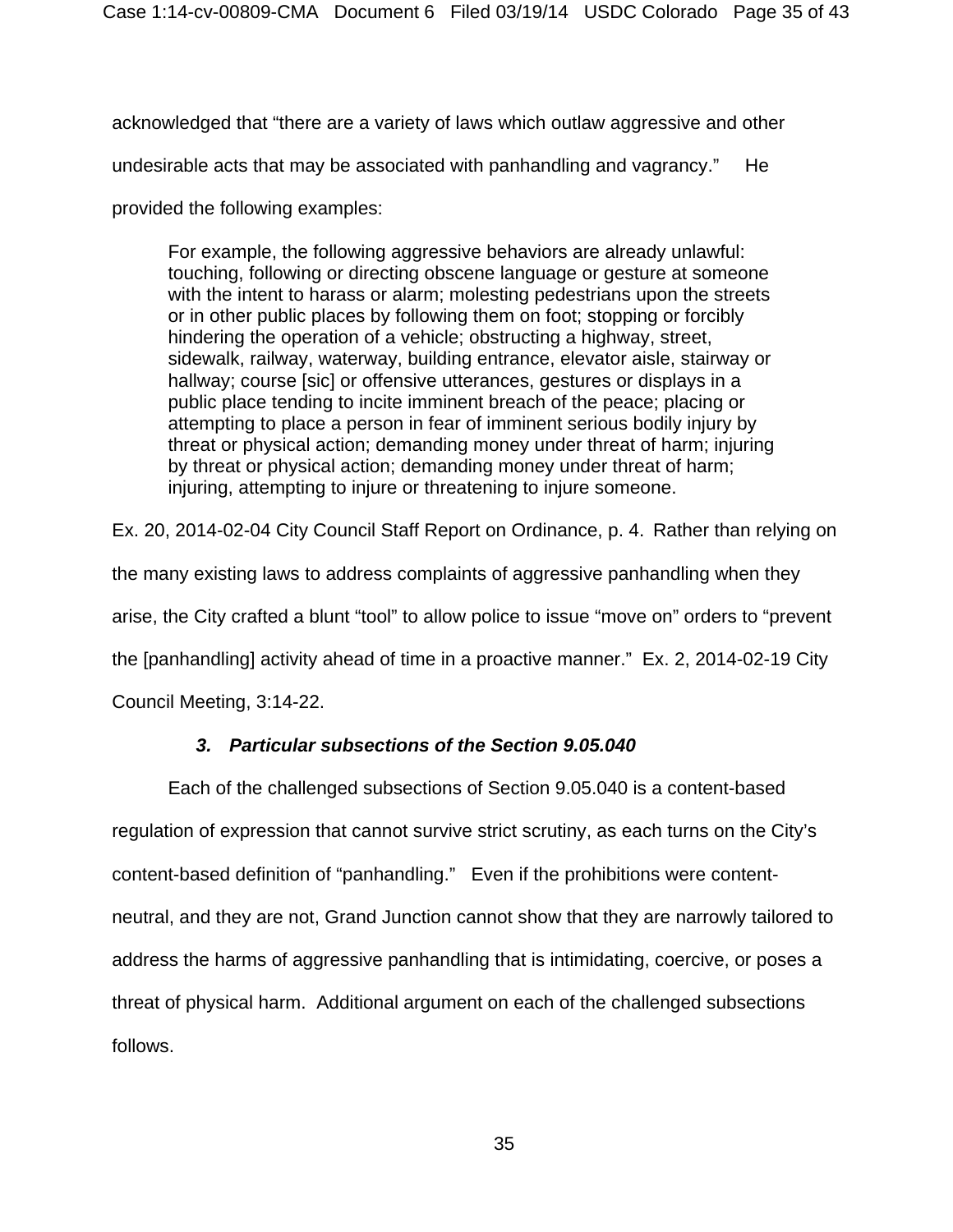### i. 9.05.040(a) after dark

Grand Junction will be unable to justify its city-wide prohibition on solicitation after dark. Ordinance, Section 9.05.040 (a). The City of Worcester recently enacted a similar ban on nighttime panhandling. Although a federal district court declined to enter a preliminary injunction, the First Circuit Court of Appeals recently issued an injunction against the nighttime ban pending the resolution of the plaintiffs' appeal. *See Thayer v. City of Worcester*, Case No. 13-2355 (1st Cir. Nov. 22, 2013) (Order attached hereto as Exhibit 21).

The reasoning of an Arizona court analyzing a similar ban is persuasive, regardless of whether the nighttime solicitation ban is deemed to be content-based or content-neutral. The court found that the ban on nighttime solicitation was "not narrowly tailored to the state's interest in promoting safety of public areas after dark because it banned totally innocuous solicitation, including some in well-lit places." *State v. Boehler*, 262 P.3d 637, 644 (Ariz. Ct. App. 2001). The court explained that the regulation is overbroad because it "bars any cash solicitation spoken after dark in any public area without regard to whether it is made in an abusive, aggressive or intimidating manner." The court noted that the overbroad regulation prohibited "both a cheery shout by a Salvation Army volunteer asking for holiday change and a quiet offer of a box of Girl Scout cookies by a shy pre-teen if either were uttered on a street corner after dark." *Id*. at 643-44. The same reasoning applies here. Grand Junction will be unable to justify its blanket ban on nighttime solicitation in the entire city, especially since Main Street downtown is well-lit and boasts an active nightlife with significant foot traffic after dark. This is especially true on summer weekends.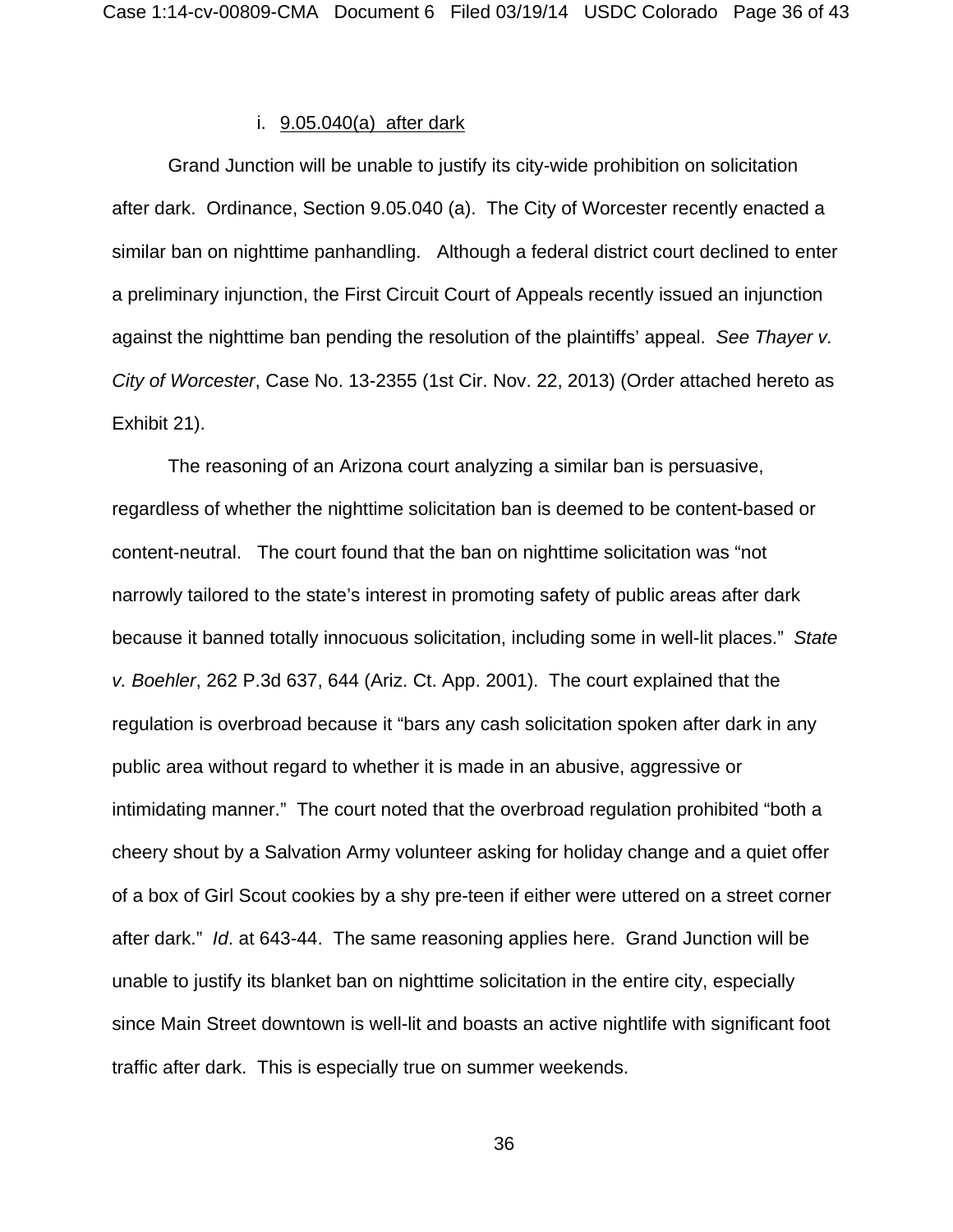### ii. 9.05.040(e) asking for reconsideration

In Section 9.05.040 (e), the Ordinance forbids asking a person to reconsider a request for a donation after an initial rejection. A petition circulator can continue to solicit a signature even after being turned down, but someone turned down for a contribution is forbidden to ask for reconsideration, no matter how courteously, politely, or nonthreatening the request. This obvious discrimination on the basis of content requires analysis under strict scrutiny, which the Ordinance cannot survive. Nor is the Ordinance narrowly tailored, as it bans polite, peaceful, and nonthreatening requests for reconsideration, which do not cause the harms that prompted the Ordinance.

#### iii. 9.05.040 (f) soliciting at-risk person

Grand Junction will be unable to justify its city-wide prohibition on solicitation of "at-risk" persons, which includes persons over 70 and anyone with a mental or physical disability. As explained in declarations by Randy Chapman, the Director of the Legal Center for People with Disabilities and Older People ("Legal Center"), and Julie Reisken, the Director of the Cross-Disability Coalition ("CCDC"), the only conceivable rationale for this provision is the erroneous belief that most, if not all, elderly persons and persons with disabilities are incapable of making a sound decision about whether to give money to a solicitor. Ex. 22, Chapman Declaration, ¶ 7; Ex. 23, Reiskin Declaration, ¶ 7. The enforcement of such ill-deserved stereotypes is inappropriate and discriminatory. Ex. 22, Chapman Declaration, ¶¶ 6-7; Ex. 23, Reiskin Declaration, ¶¶ 6- 7. Moreover, the Ordinance unduly stigmatizes and isolates persons with disabilities by singling them out for differential treatment by requiring solicitors to scan public spaces for those who appear to be elderly or disabled, and then to avoid those people. Ex. 22,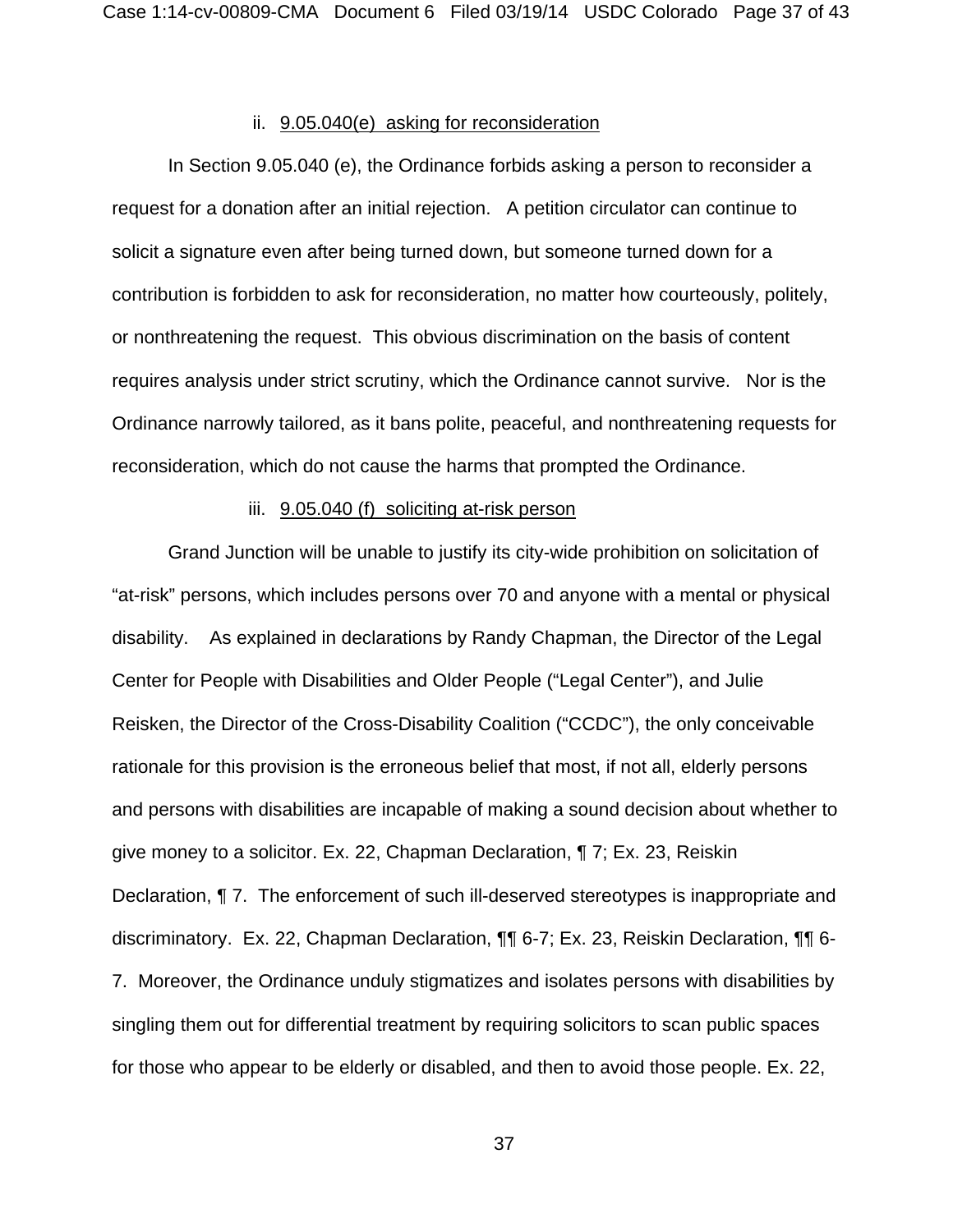Chapman Declaration, ¶ 8; Ex. 23, Reiskin Declaration, ¶ 8; *see also* Ex. 18, Niederkruger Declaration, ¶¶ 8-9.

Importantly, CCDC and the Legal Center have received no complaints from persons with disabilities or older persons in the Grand Junction area related to panhandling. Ex. 22, Chapman Declaration, ¶ 9; Ex. 23, Reiskin Declaration, ¶ 9. Grand Junction City Council was presented with no evidence that any "at-risk" persons had complained of panhandling, whether aggressive or otherwise. In fact, Chief Camper admits that he "do[esn]'t recall any particular complaints on behalf of at-risk persons." Ex. 24, 2014-02-17 Camper Email.

The provision is clearly content-based, as a signature gatherer can ask an "at risk" person to sign a petition but cannot ask for a contribution. The City will be unable to present evidence that justifies this extraordinarily paternalistic and stigmatizing provision under the strict scrutiny or narrow tailoring test.

#### iv. 9.05.040 (j) soliciting in a parking lot

The Ordinance forbids soliciting in a parking garage or parking lot. The same arguments about content discrimination and lack of narrow tailoring apply. A similar provision in the Boise ordinance was preliminarily enjoined earlier this year. *ACLU of Idaho v. City of Boise*, 2014 U.S. Dist. Lexis 291, at \*8 (D. Idaho, Jan. 2, 2014).

#### v. 9.05.040(h) and (l): 100-foot bubbles

The ordinance creates several geographical "bubbles" where all panhandling is prohibited. The ordinance prohibits peaceful nonthreatening panhandling within 100 feet of any school grounds, 9.05.040 (l), or 100 feet of any bus stop or any automatic teller machine. 9.05.040 (h). Grand Junction will be unable to present evidence that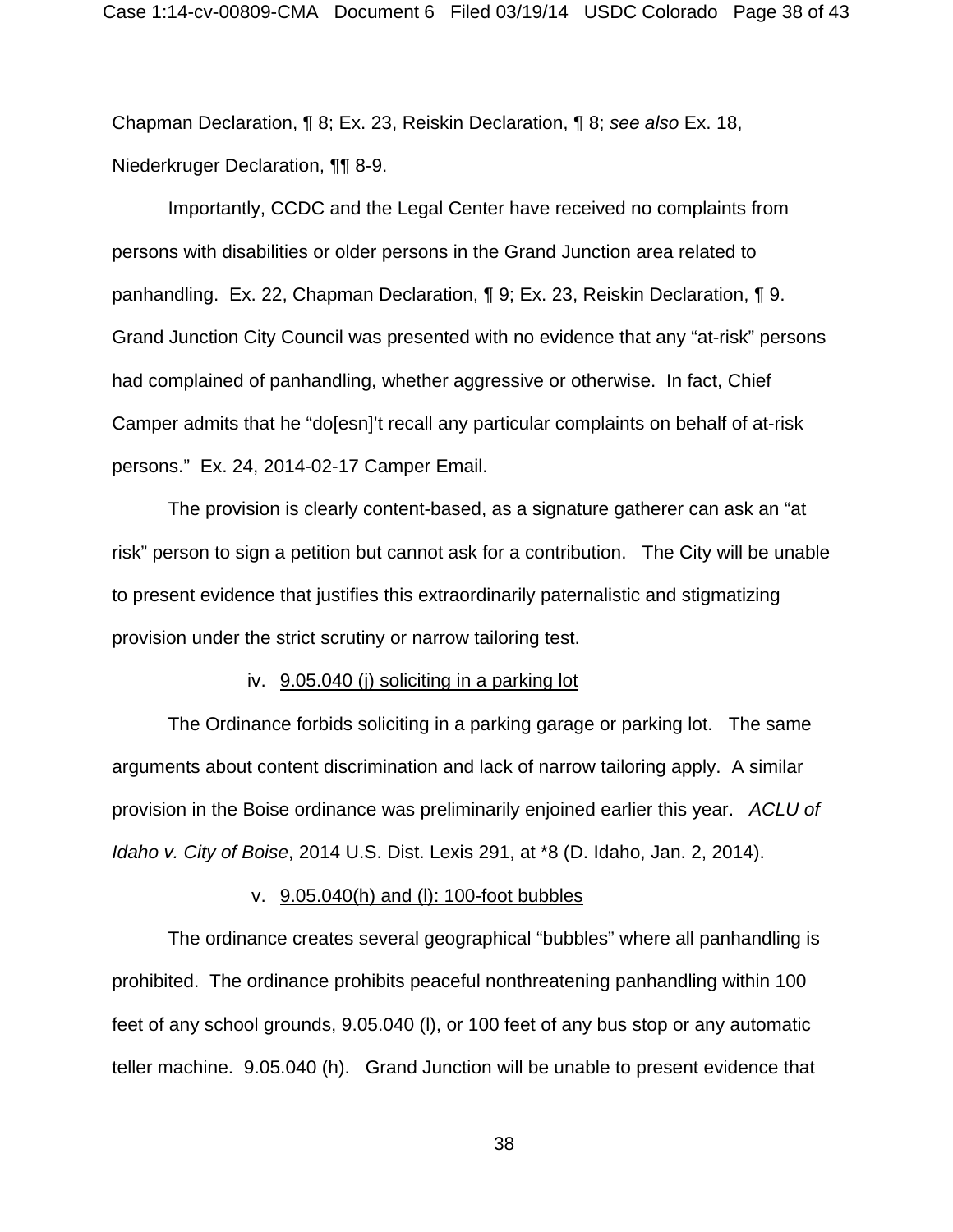justifies its content-based ban of peaceful, courteous, or non-threatening requests for a donation – such as those made by Plaintiffs Browne, Sanchez, Stewart and Humanists Doing Good – within 99 feet of schools, ATMs, or bus stops. Earlier this year, an Idaho court enjoined a less-restrictive Boise ordinance that prohibited requests for donations made within 20 feet of a bus stop or an ATM. *ACLU of Idaho*, 2014 U.S. Dist. LEXIS 291, at \*8 . The Boise ordinance was less restrictive than the Grand Junction ordinance in two significant ways: first, the size of the Boise "bubble" was considerably smaller than Grand Junction's. Second, the Boise ordinance did not apply to passive panhandlers who silently request donations by holding a sign.

Plaintiffs have not been able to find any case that has considered or upheld a bubble anywhere close to the size of Grand Junction's. The City will be unable to show that its content-based ban on peaceful nonthreatening solicitation within 100 feet of an ATM or a bus stop meets the test of strict scrutiny or that it is narrowly tailored to advance its legitimate interest in protecting citizens from intimidation, coercion, or threat of physical harm.

#### vi. 9.05.040 (i) panhandling on a public bus

The ban on solicitation on a public bus is content-based, as it allows a nonprofit organization to distribute literature to passengers, but not if the literature requests a donation. It allows a passenger to solicit signatures for a petition but not to ask for help in financing the cause. Nor is the prohibition narrowly tailored, as it forbids a passenger from asking his companion for change to pay the fare. *See Berger*, 569 F.3d at 1056 (holding that a restriction on solicitation fails narrow tailoring when it "prohibits both welcome and unwelcome communications").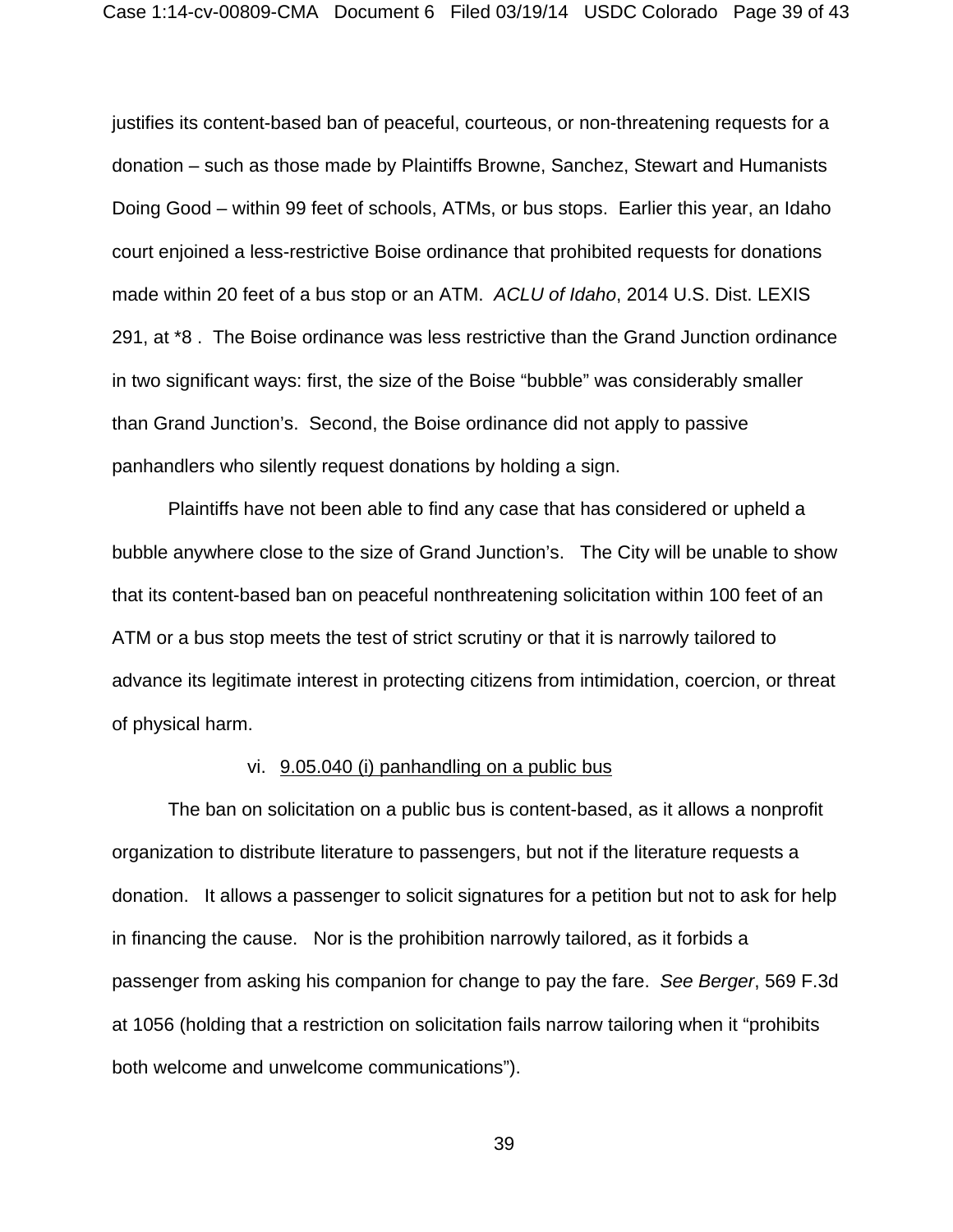## vii. 9.05.040 (k)—soliciting persons waiting in line or seated at a sidewalk café

Subsection (k) prohibits directing a request for assistance to a person who is seated at a sidewalk café, or waiting in line to enter a building, an event, or a business. A federal district court preliminarily enjoined a portion of a Boise ordinance that prohibited soliciting a person who was waiting in line, as well as a provision that prohibited solicitation within 20 feet of a sidewalk café or a street vendor. *ACLU of Idaho*, 2014 U.S. Dist. LEXIS 291, at \*8. The enjoined Idaho ordinance was narrower than Grand Junction's, as it did not apply to persons quietly holding a sign seeking contributions. Similarly, the en banc decision in *Berger* invalidated an analogous regulation barring First Amendment activities within 30 feet of "captive audiences," which were defined as persons who were waiting in line or seated at a place serving food or beverages. *See Berger*, 569 F.3d at 1053-1057. The court concluded that the regulation failed the test of narrow tailoring, in part because the rule "prohibits both welcome and unwelcome communications." *Id*. at 1056. The same reasoning applies to the Grand Junction provision.

## **III. Plaintiffs Will Suffer Irreparable Injury if An Interim Injunction is Denied**

 "A plaintiff suffers irreparable injury when the court would be unable to grant an effective monetary remedy after a full trial because such damages would be inadequate or difficult to ascertain." *Awad v. Ziriax*, 670 F.3d 1111, 1131 (10th Cir. 2012). When a law chills or suppresses expression protected by the First Amendment, that is a classic example of a case where monetary damages are both inadequate and difficult to ascertain.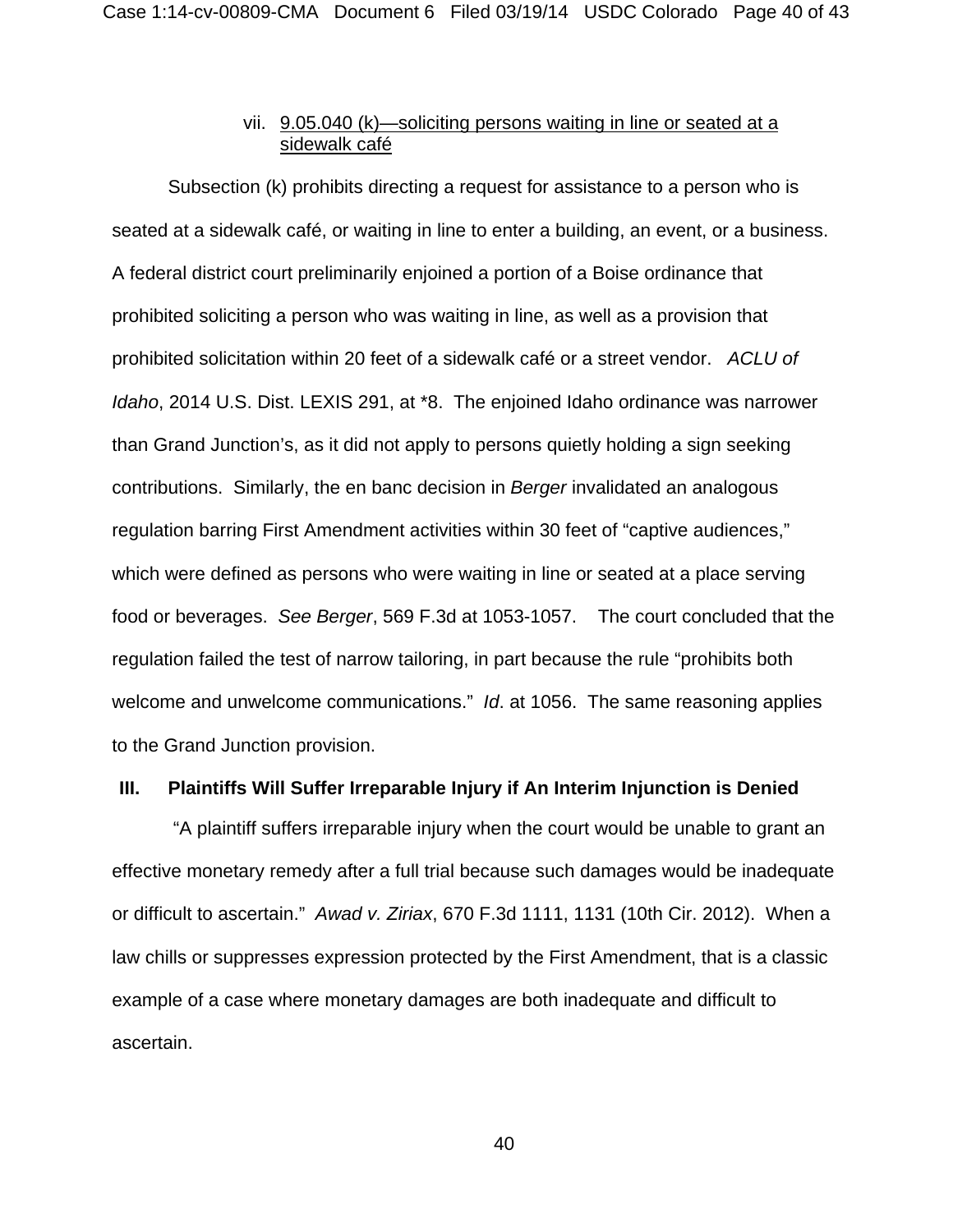In addition, "[w]hen an alleged constitutional right is involved, most courts hold that no further showing of irreparable injury is necessary." *Id*. (quoting *Kikumura v. Hurley*, 242 F.3d 950, 963 (10th Cir. 2001)). More specifically, "loss of First Amendment freedoms, for even minimal periods of time, unquestionably constitutes irreparable injury." *Pacific Frontier v. Pleasant Grove City,* 414 F.3d 1221, 1235 (10th Cir. 2005), quoting *Elrod v. Burns*, 427 U.S. 347, 373 (1976); s*ee also Heideman v. South Salt Lake City*, 348 F.3d 1182, 1190 (10th Cir. 2003) (holding that even a "minimal restriction" on the manner in which dancers may convey their artistic message constitutes irreparable injury). Accordingly, when government action threatens First Amendment rights, as in this case, there is a presumption of sufficient irreparable injury to warrant interim injunctive relief. *Cmty. Communications Co. v. City of Boulder*, 660 F.2d 1370, 1376 (10th Cir. 1981).

The prohibitions of the challenged ordinance will become effective on Sunday March 23, thirty days after the ordinance was officially published.

#### **IV. The Balance of Equities Tips Sharply in Plaintiffs' Favor**

The challenged ordinance heavily burdens First Amendment rights – a burden that constitutes irreparable injury as a matter of law – and the ordinance is likely unconstitutional. Accordingly, the balance of equities tips sharply in Plaintiffs' favor. *See Awad*, 670 F.3d at 1131 ("[W]hen the law that voters wish to enact is likely unconstitutional, their interests do not outweigh Mr. Awad's in having his constitutional rights protected") *ACLU v. Johnson*, 194 F.3d 1149, 1163 (10th Cir. 1999) ("the threatened injury to Plaintiffs' constitutionally protected speech outweighs whatever damage the preliminary injunction may cause Defendants' inability to enforce what appears to be an unconstitutional statute").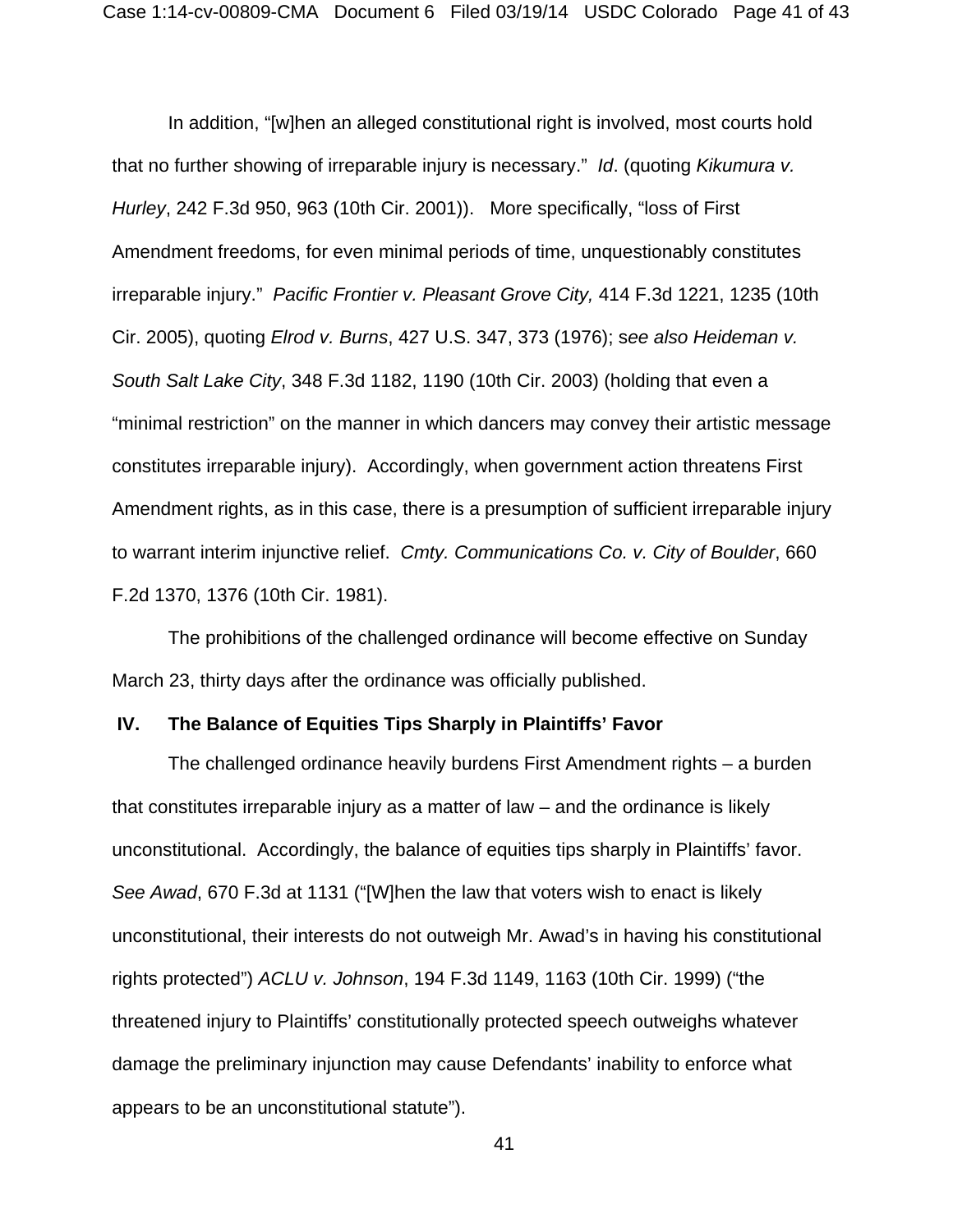## **V. The Injunction is in the Public Interest**

The temporary injunction Plaintiffs seek, which preserves First Amendment rights, is clearly in the public interest. "It is always in the public interest to prevent the violation of a party's constitutional rights." *Awad*, 670 F.3d at 1131. "[A]s far as the public interest is concerned, it is axiomatic that the preservation of First Amendment rights serves everyone's best interest." *Local Org. Comm., Denver Chap., Million Man March v. Cook*, 922 F. Supp. 1494, 1501 (D. Colo. 1996); *accord Elam Constr. v. Reg. Transp. Dist.*, 129 F.3d 1343, 1347 (10th Cir. 1997) ("The public interest . . . favors plaintiffs' assertion of their First Amendment rights").

### **VI. No Security Should Be Required**

 "Trial courts have wide discretion under Rule 65(c) in determining whether to require security," *RoDa Drilling Co*., 552 F.3d at 1215 (internal quotations omitted), and may decline to require security in appropriate cases. *See, e.g., Winnebago Tribe of Neb. v. Stovall*, 341 F.3d 1202, 1206 (10th Cir. 2003) (no bond necessary where there was no showing of harm from injunction); *Moltan Co. v. Eagle-Picher Indus., Inc*., 55 F.3d 1171, 1176 (6th Cir. 1995) (finding no bond necessary where plaintiff had strong likelihood of success on merits).

This is a case in which Plaintiffs have a strong likelihood of success on the merits, and defendant will suffer no harm from an interim injunction. Accordingly, no security should be required.

#### **CONCLUSION**

For the foregoing reasons, the motion for interim injunctive relief should be granted. The Court should enjoin Grand Junction from enforcing the challenged